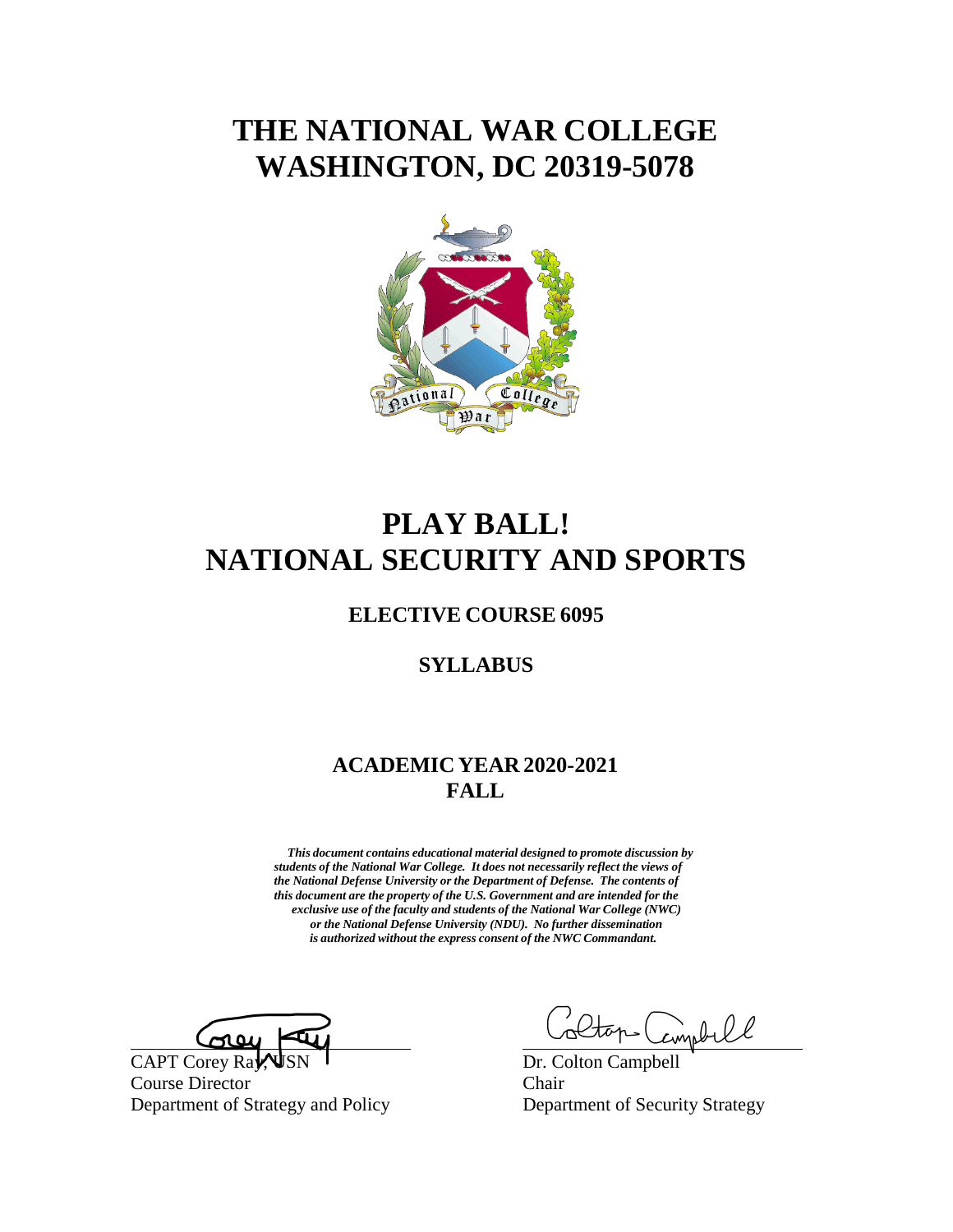# **TABLE OF CONTENTS**

| <b>TOPIC DATE</b> |                        |                                                                              | <b>PAGE</b>             |
|-------------------|------------------------|------------------------------------------------------------------------------|-------------------------|
|                   | <b>Course Overview</b> |                                                                              | $\overline{\mathbf{u}}$ |
|                   |                        | <b>Block 1: Let the Games Begin!</b>                                         |                         |
| Topic 1           | $15-Sep$               | <b>Sports and National Security - Using Sports to Develop Strategy</b>       | 1                       |
| Topic 2           | $22-Sep$               | The Global Sports Game Plan - A Court-side Seat                              | 4                       |
|                   |                        | <b>Block 2: The Big Hitters</b>                                              |                         |
| Topic 3           | $29-Sep$               | Football, O Jogo Bonito - Break Away in the Balkans                          | 7                       |
| Topic 4           | $06$ -Oct              | Table Tennis - Serving U.S. Interests in China                               | 9                       |
| Topic 5           | $13-Oct$               | <u>Baseball – A Swing and a Miss in Cuba</u>                                 | 11                      |
| Topic 6           | $20$ -Oct              | <u>Ice Hockey – Cross-Checking the Soviets in the Cold War</u>               | 14                      |
| Topic 7           | $27$ -Oct              | <b>Basketball - The Globalization of "Free" Throws</b>                       | 16                      |
|                   |                        | <b>Block 3: Global Competitions</b>                                          |                         |
| Topic 8           | $03-Nov$               | <u>The Olympics I – Arriving, and Remaining, on the World's Medal Podium</u> | 19                      |
| Topic 9           | $10$ -Nov              | <u>The Olympics II – Boycotts and Bans: Penalty or Advantage?</u>            | 22                      |
| Topic 10 17-Nov   |                        | The World Cup – Corruption on the Pitch                                      | 26                      |
|                   |                        | <b>Block 4: Just Win, Baby!</b>                                              |                         |
| Topic 11 01-Dec   |                        | Your Path to Victory – Winning Game Plans                                    | 29                      |
| Topic 12 08-Dec   |                        | <b>Your Path to Victory – Winning Game Plans</b>                             | 29                      |
|                   |                        | <i><b>Appendices</b></i>                                                     |                         |
| Appendix 1:       |                        | <b>NWC National Security Strategy Framework</b>                              | 31                      |
| Appendix 2:       |                        | <b>National Security Model for Ends-Ways-Means</b>                           | 32                      |
| Appendix 3:       |                        | <b>Spare Topic: Political Injuries – Doping</b>                              | 33                      |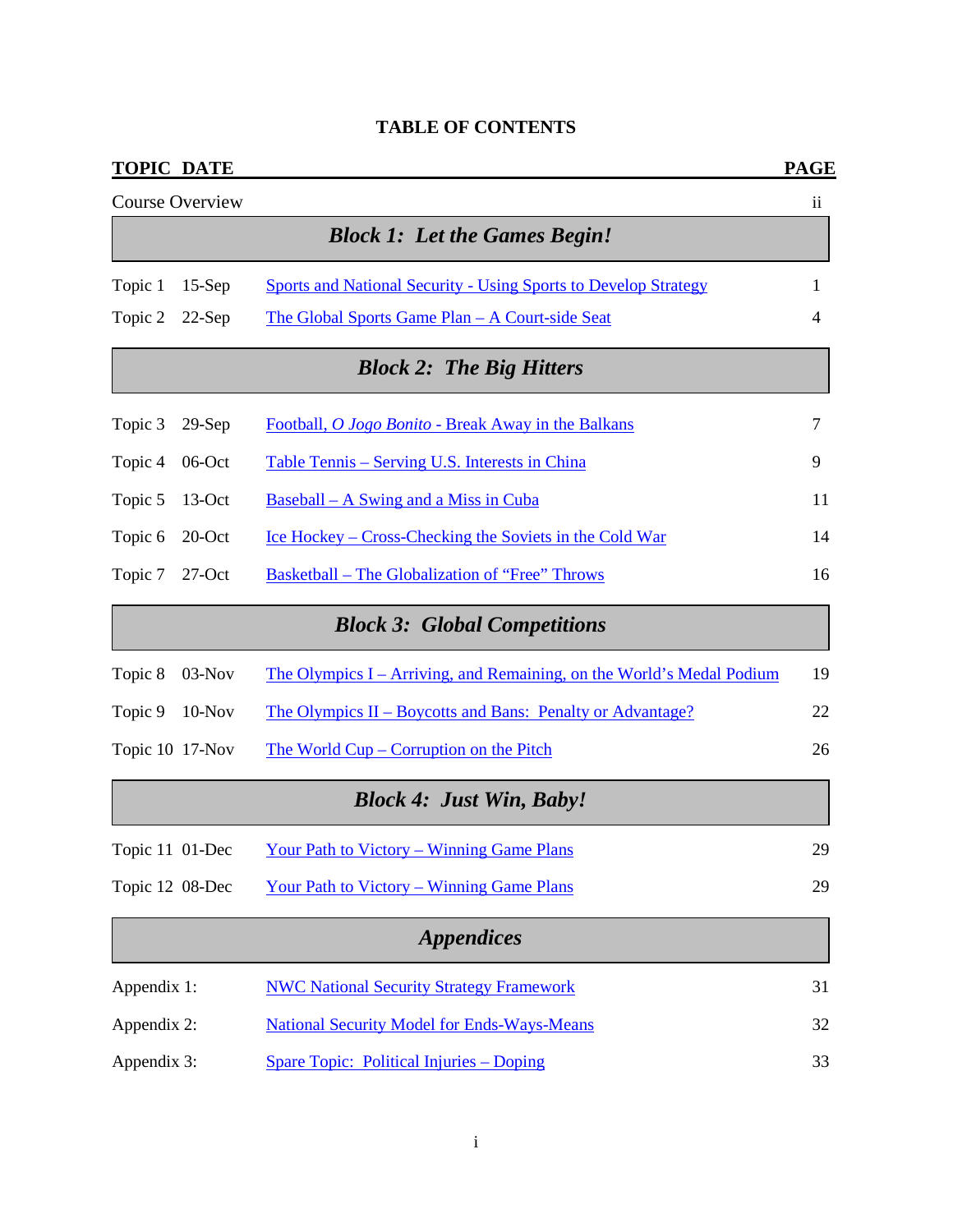#### **Course Overview: Play Ball! National Security and Sports**

*Sport is a universal language. At its best it can bring people together, no matter what their origin, background, religious beliefs or economic status. And when young people participate in sports or have access to physical education, they can experience real exhilaration even as they learn the ideals of teamwork and tolerance. That is why the United Nations is turning more and more to the world of sport for help in our work for peace and our efforts to achieve the Millennium Development Goals.*

~ Kofi Annan, Secretary General, United Nations

## **Introduction**

The combination of sports and politics is a story of some success, a bit of failure, but mostly missed opportunity. This is not a course on sports history and athletic achievement but an academic study using sports as a vehicle to answer the fundamental question: What "position" can sports "play" on the "field" of U.S. National Security? To answer this question, this course combines a contextual analysis viewed through the unique lens of sports and the application of sports as non-military instrument of national power to design a new Game Plan for U.S. National Security.

The history of sports on the field of politics and national security dates back to the earliest organized sporting events. Prior to the pre-modern Olympic Games, organizers declared the Olympic Truce whereby participants agreed to suspend hostilities over the course of the events. The Spartans, however, were prohibited from participating in the 420 BC Olympics after completing military maneuvers during the truce. Sport's influence as an instrument of U.S. power began in 1888 with Chicago White Stockings owner "Big Al" Spalding and America's first sports diplomats. Eager to promote the national pastime of baseball and his personal empire, his troupe of All-Stars circled the globe playing exhibition games. Emerging from World War II as an international power, the U.S. Department of State (DoS) used African-American athlete diplomats in response to global competitors challenging American values. The level at which sports can influence international relations is exemplified by President Barack Obama's attendance at a baseball game with Raul Castro 2015. The national security strategist need look no further than the firestorm the General Manager of the Houston Rockets created when tweeting his support for Hong Kong to understand the power sports play in national security. When a peer competitor forces their values on a US multi-billion dollar company, it may be time for a new foreign policy game plan.

The course consists of twelve weekly two-hour seminars designed for maximum student participation and interaction after preparation through targeted readings. The course will also examine current sports-related topics as they arise.

#### **Course Learning Outcomes (CLO)**

The course has four main objectives: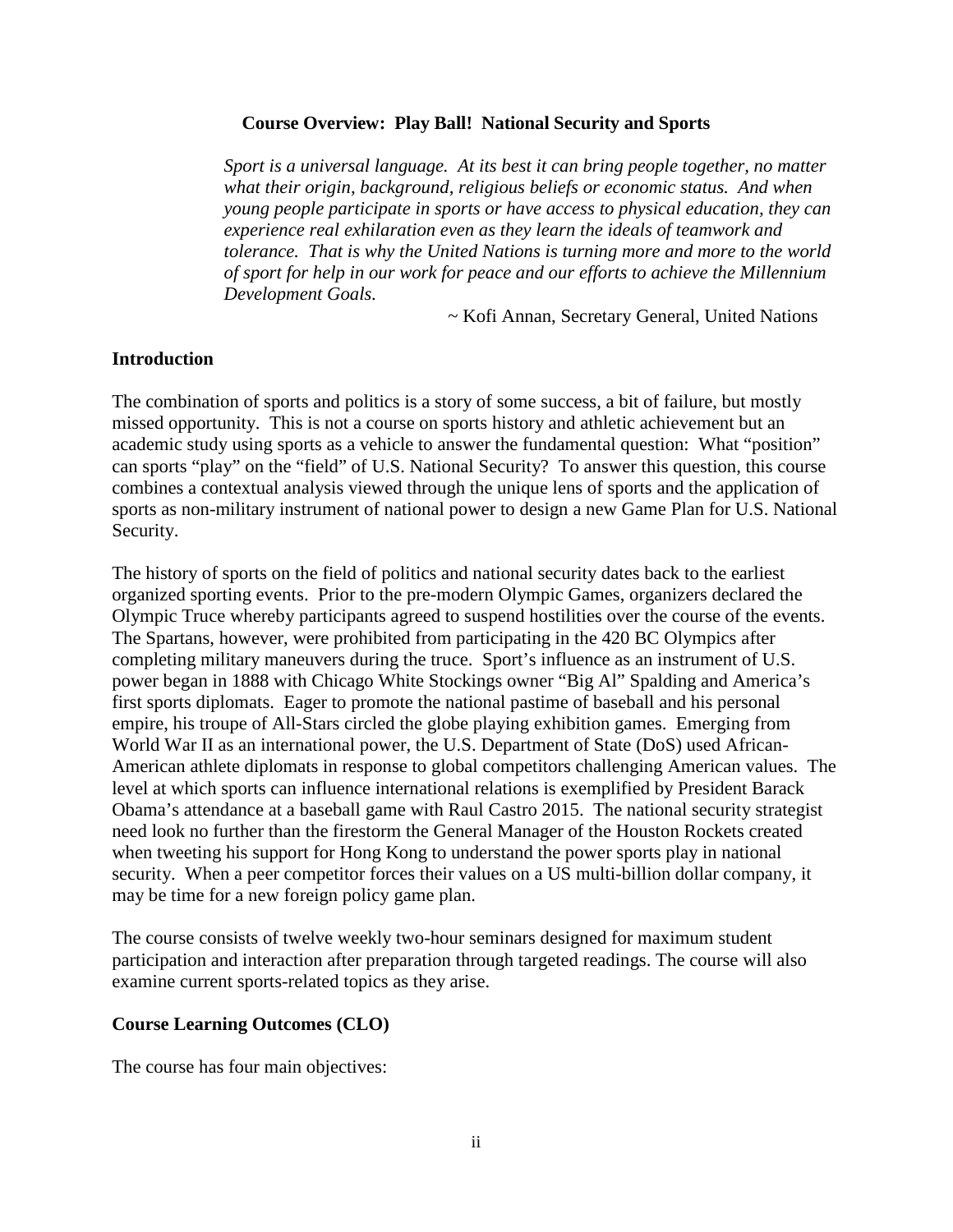- 1. Analyze the *fundamental nature, capabilities, and limitations* of sports as they pertain to the Diplomatic, Information, Military, and Economic instruments of power and the U.S. national security establishment.
- 2. Analyze how *sports can affect U.S. interests* in the broad political context of U.S. national security.
- 3. Analyze how *domestic and international sports historical, geographical, ethnic, religious, and cultural characteristics influence* the formulation and execution of national security policy.
- 4. Evaluate the fundamental issues and debates in the *development of past and present* sports policies affecting U.S. national security.

## **Course Approach**

The course focuses on using sports to complete two elements of strategy development. The first element is context. Sports will be used as an indicator, or *driver* to define *international and domestic contexts.* National identity will also be viewed through the lens of sports to tell the story. The second element is sports as a *way* or *mean.* Students will assess strategies whereby sports were used as an element of strategy to advance desired *national interests.* Furthermore, how the non-military *Instruments of Power* (IOPs) wield sports, along with coherent *strategic approaches*, will be analyzed. For each topic, the seminar will analyze whether sports played the strategy position of *way* or *mean* assigned to "block" for a corresponding *political aim* or *subordinate objective* while serving the ultimate goal of "tackling" a national interest*.* Further strategy analysis will determine how sports can address either a *threat* or *opportunity* to achieve national interest victory. Finally, the *institution* or *agency* responsible to execute this sports strategy is identified.

Block 1 (Topics 1-2) opens with an introductory overview and discussion of practical examples of sports applications for strategy practitioners in national security strategy development. After this brief introduction, Topic 2 examines the theory behind the use of sports for public diplomacy purposes and historic and current U.S. Government efforts to advance national interests through sports. Block 2 (Topics 3-7) examines the role specific sports have played in national security strategy as they relate to defining context or in support of individual IOPs. Block 3 (Topics 7-9) combine the roles sport can play through analysis of global mega-competitions. The course ends with Block 4 (Topics 11-12) which allow students to present their own sports strategies to a panel.

Topics 3-10 will begin with a 15-minute student/group presentation where the objective is to prepare POTUS, or other senior government official, to attend an event relative to the day's assigned sport/mega-competition. Following each presentation, the seminar discussion will use the assigned readings to further analyze the sport's influence on foreign policy and domestic and international contexts. Other sports may be included in the discussion to provide supporting or alternative perspectives.

Using the concepts and lessons learned from Topics 1-10, students will divide into teams of 3-4 and develop a Sports Strategy *Game Plan* to address a current national security issue using sports as the primary focus. Topics 11 and 12 are designed to give students the opportunity to present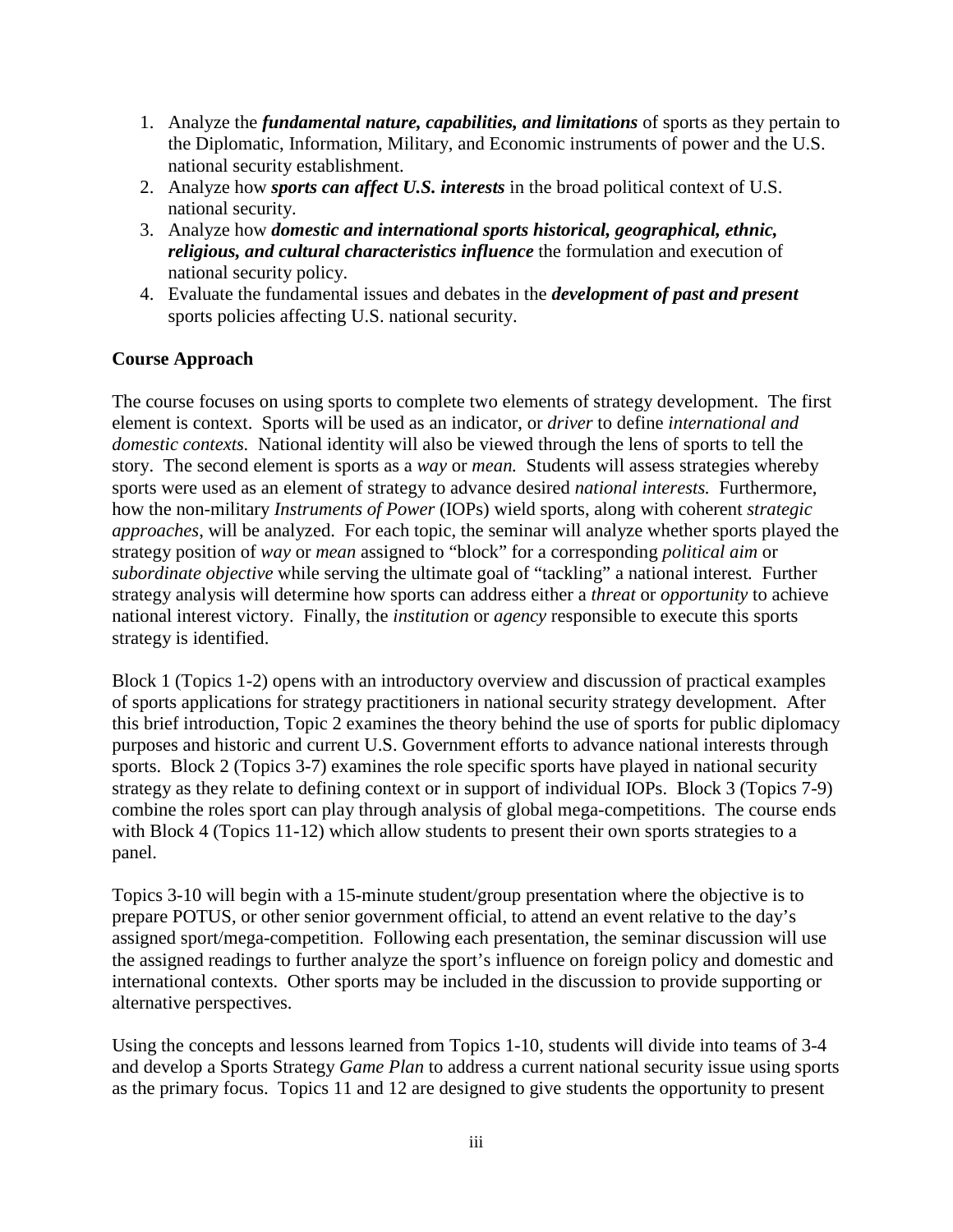their sports game plans to a panel and their classmates.

Drawing heavily on sports cultural and political patterns of interaction, this course will use a tailored version of the National War College's (NWC) case-study format. These frameworks for analysis, strategy development, and Ends-Ways-Means discussions are based on NWC's *National Security Strategy Framework* and the *National Security Strategy Model for Ends-Ways-Means* (see Appendices 1 and 2).

## **Course Assignments**

- 1. **Sport/Event Package for POTUS Project (20%)**: Each student/group will be assigned to prepare a package to prepare POTUS, or other senior government official, to attend the next big international event relative to your assigned sport (no more than 15 minutes). The briefing package should include:
	- a. Cover memo (1-page) with 5-W's (What/What/When/Where/Why)
	- b. Longer Scene Setter (2-3 page double space, prose)
	- c. Recommended talking points (bullets)
- 2. **Sports Strategy Project (50%):** You will develop a sports *Game Plan* related to a particular security-related program or issue. For the purposes of this exercise, the position of U.S. National Sports Minister has been established on the National Security Council. Working in a team of three to four, you will act as advisors to the "*Sports Comish*." You will identify a security issue of interest to you and then determine how sports can be either act as a singular solution or part of a broader strategy. Your group will present your strategy in one of the last two seminar meetings, at which point a panel will critique and evaluate your strategy. The minimum requirement is a 2 page "read ahead" and a title slide for display.
- 3. **Seminar Participation (30%):** This elective contains a mixture of seminars, in-class presentations, and case studies. You are strongly encouraged to participate actively in all venues. Guest speakers will be scheduled and you will have the opportunity to ask questions of the guest speaker. Take advantage of the opportunity and ask thoughtful questions. Your regular participation is crucial to the success of the seminar. You and your seminar colleagues will learn more through active engagement than you will through passive listening. Moreover, the seminar environment is a perfect opportunity for you to explore innovative and possibly controversial ideas in a nonjudgmental setting. Finally, the course contains opportunities for individual presentations and group case studies. Full participation is critical for your success and the success of group efforts.

## **Course Anthology**

Four basic texts and two movies will be used in this course with an **average of 50 pages per topic**.

Texts:

- 1. Victor D. Cha, *Beyond the Final Score: The Politics of Sports in Asia*, (New York: Columbia University Press, 2009).
- 2. Franklin Foer, *How Soccer Explains the World*, (New York: HarperCollins Publishers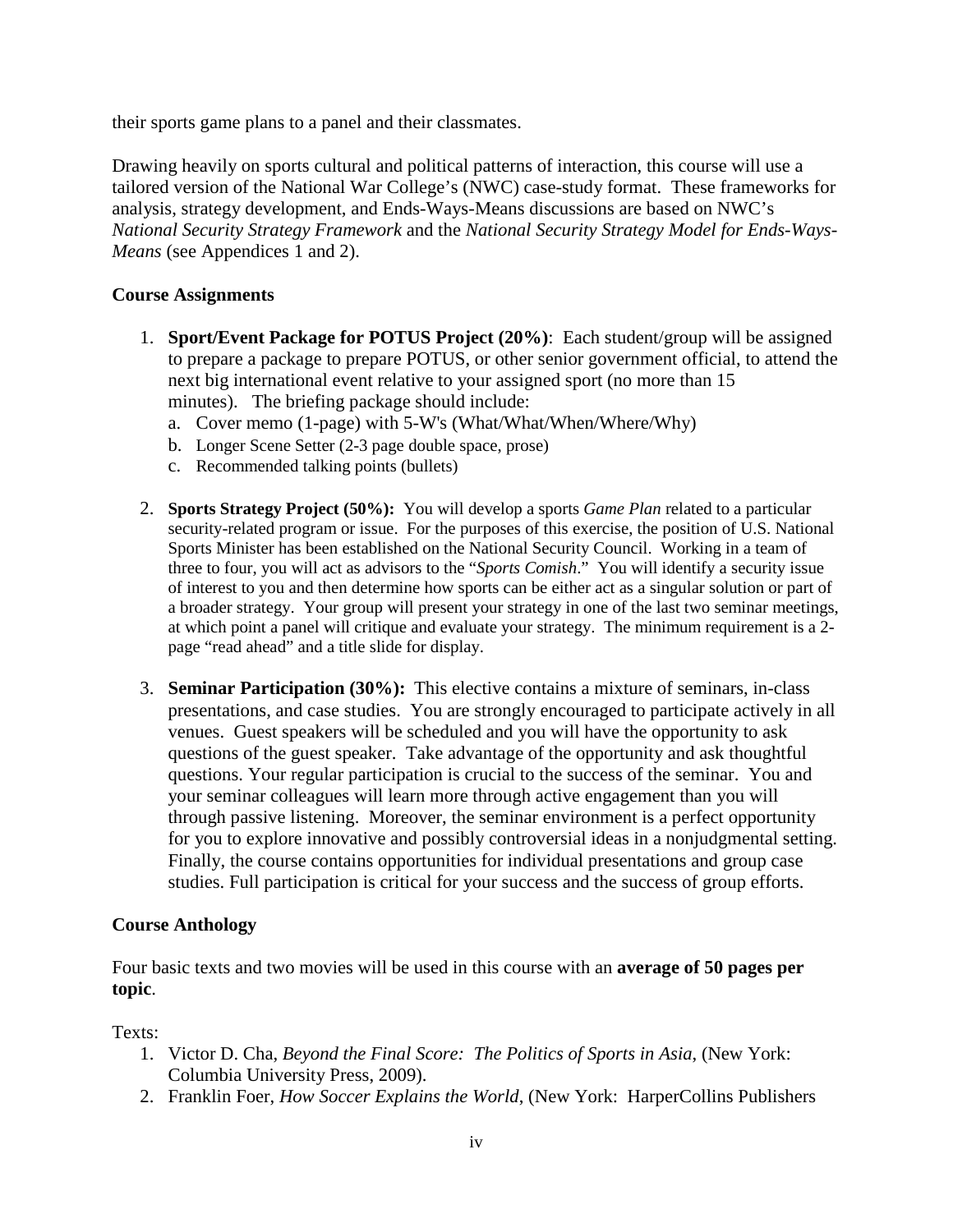Press, 2004).

- 3. George B. Kirsch, *Baseball in Blue and Gray*, (New Jersey: Princeton University Press, 2003).
- 4. Damion L. Thomas, *Globetrotting: African American Athletes and Cold War Politics,* (Chicago: University of Illinois Press, 2012).

## Videos

- 1. *How Ping-Pong Saved the World*, Directed by Ed Mabe, 2013
- 2. *Red Army*, Directed by Gabriel Polsky, 2015.

Selections from these works are indicated for appropriate weeks. Additional readings from various primary and secondary sources are also provided to students in pdf format. Assigned readings can be downloaded through the NDU library or via the internet. Podcasts and YouTube videos may be included if applicable.

You are expected to read the class assignments, but please also follow international and domestic sports news; specifically monitor major international competitions such as the Olympics and World Cup (if applicable). Useful sports sources include: *[Eurosport.com](https://www.eurosport.com/)*, *[BeyondSport.org](http://www.beyondsport.org/)*, *[Sportsbusinessdaily.com](https://www.sportsbusinessdaily.com/Journal.aspx?ana=nav|ribbon|journal)*, and *[bbc.com/sport](http://www.bbc.com/sport)* .

## **Assessment Policy**

Students must demonstrate mastery of the stated course objectives to pass this course. The course director will use performance on the following assessments to determine each student's final grade: Sport/Event Package for POTUS Project (20%), Sports Strategy Project (50%), and Seminar Participation 30%).

The following grading scale will be used:

## *Figure 1. NDU Grading Scale*

| Score       | <b>Letter</b> |  |
|-------------|---------------|--|
|             | Grade         |  |
| 100-93      | A             |  |
| 92-90       | $A -$         |  |
| 89-87       | $B+$          |  |
| 86-83       | B             |  |
| 82-80       | $B-$          |  |
| 79-70       | $\subset$     |  |
| 69 or       | F             |  |
| <i>less</i> |               |  |

Students must meet all stated course objectives to pass this course.

Students who fail to complete all course requirements in the time allotted will receive an overall grade of Incomplete (I), and students who cannot meet all course objectives will receive an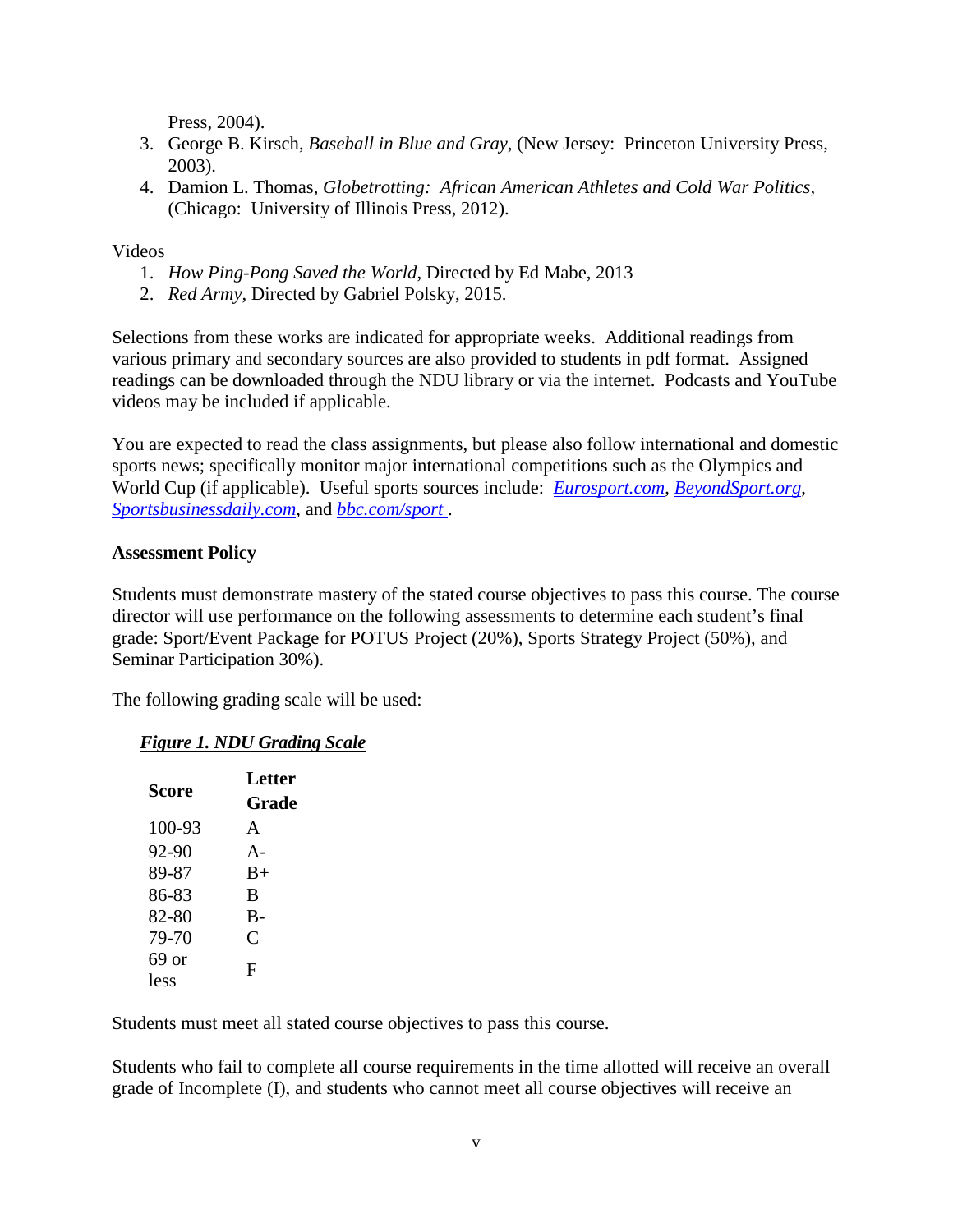overall grade of Fail (F). In both cases, the student will enter a remediation program in an effort to bring the student's performance up to passing standards.

Any student may appeal any course grade. First, within a week of the release of the grade, request a review by the course director. Should this review not lead to a satisfactory resolution, submit a written petition to the NWC Dean of Faculty and Academic Programs within two weeks of the release of the grade. The Dean of Faculty and Academic Programs will convene a faculty panel to conduct a formal review; the decision of that panel will be final.

## **Absence Policy**

- 1. Students must notify their assigned college's leadership and the course professor/instructor of absences in accordance with the College Absence/Leave Policy.
	- a. Foreseen absences (e.g. student travel) require prior notification.
	- b. Unforeseen absences (e.g. sudden personal injury or illness; sudden injury, illness, or death in the family, etc.) require notification as soon as possible, but no later than the first day the student returns to class.
- 2. It is the student's responsibility to complete any reading and coursework missed during the absence.
- 3. It is the student's responsibility to complete additional assignments as required by the professor/instructor.
- 4. Students who accumulate 4 or more foreseen or unforeseen absences will be required to participate in a performance review by the course's host college.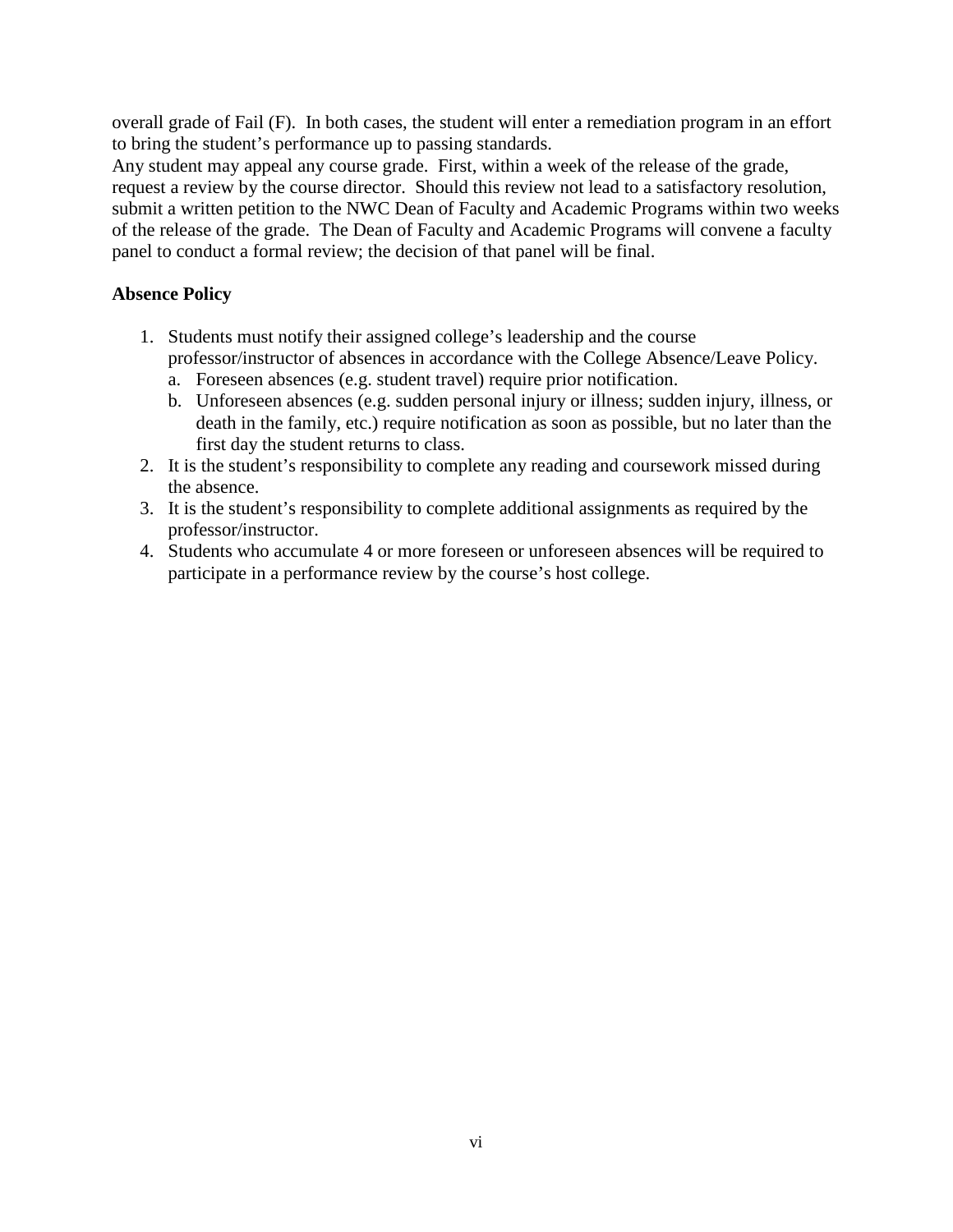## **SPORTS AND NATIONAL SECURITY Using Sports to Develop Strategy**

<span id="page-7-0"></span>*Whoever wants to know the heart and mind of America had better learn baseball.* ~ Jacques Barzun, French-American Historian

*Research has demonstrated that when women and girls participate in sports they are more likely to gain leadership skills that are vital across all areas of life, and the women in this program are aiming to use that knowledge to create stronger, more stable communities.*

> ~ Laura Gentile, ESPN Senior VP and Leader of espnW and Women's Initiatives

#### **Overview**

The first step of strategy development is understanding the problem. The strategist must ask themselves, "What is the story?" This topic will argue, and provide evidence, sports can be used to analyze domestic and international contexts in addition to defining national identity. For example, the mass exodus of a country's athletic talent can indicate poor government economic policies. Likewise, a mass influx of talent could indicate the destination provides economic freedom and opportunity.

Once the problem is understood, sports can then be used as a way or mean to achieve desired objectives. The objectives address threats and opportunities in order to achieve political aims and national interests. Nations have used sports as a foreign policy way or mean to achieve national interests with varying degrees of success. South Korea, for example, enacted positive democratic changes in order to show their country in a positive light in preparation for the 1988 Summer Olympic Games.

This lesson analyzes the efficacy of strategists to use sports to define context and as a way or mean. Further analysis will look at sports as an opportunity to act as a catalyst for change.

#### **Issues for Consideration**

- 1. Where do sports fit into the National Security Strategy Framework and Strategy Ends-Ways-Means Model?
- 2. How can sports be used to tell the story of political challenges in China, Russia, and Iran? (CLO 3)
- 3. Critique the Lago et al. argument competitive balance of a country's domestic football league correlates to good governance. Can the strategist use this correlation to diagnose domestic context? (CLO 3)
- 4. How effective was baseball in enabling post-Civil war reconstruction? In what areas did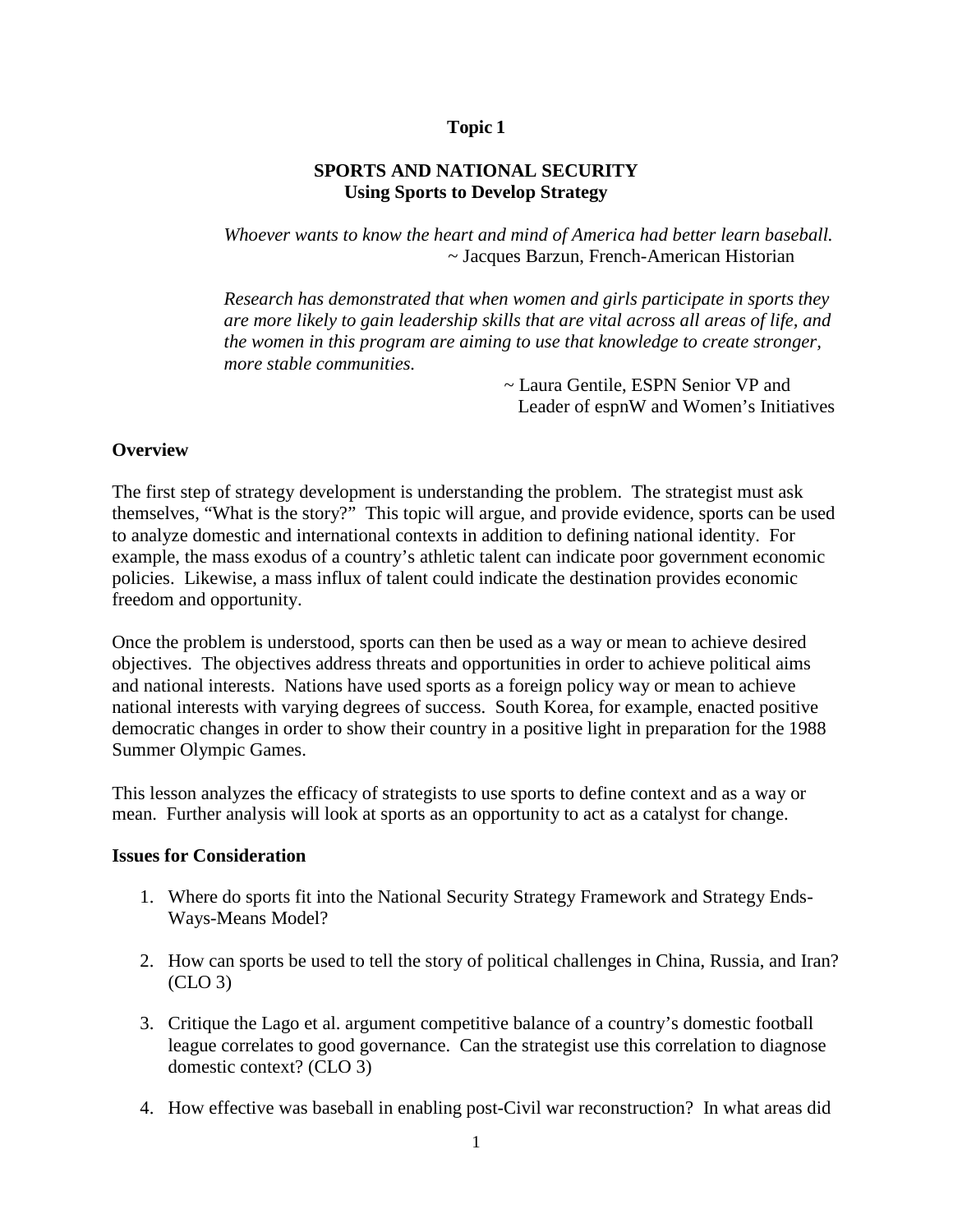it fall short? (CLO 1)

- 5. Critique the long-term effectiveness of civil and political change in China following the 2008 Olympics. (CLO 1, 3)
- 6. Do you see any lessons from the readings for applying sports to current U.S. national security challenges? (CLO 2)

## **Required Readings (59 pages)**

- 1. Arredondo, Juan. "Former Rebels Trade Rifles for Footballs." *ESPN,* March 30, 2018. Accessed May 12, 2020. [http://www.espn.com/espn/feature/story/\\_/id/22857233/former](http://www.espn.com/espn/feature/story/_/id/22857233/former-farc-rebels-trade-rifles-footballs-colombia)[farc-rebels-trade-rifles-footballs-colombia.](http://www.espn.com/espn/feature/story/_/id/22857233/former-farc-rebels-trade-rifles-footballs-colombia) 1 page, many pictures.
- 2. Cha, Victor D. *Beyond the Final Score: The Politics of Sports in Asia*. New York: Columbia University Press, 2009. Read Chapter 1. (**Student Issue**) 22 pages.
- 3. Foer, Franklin. *How Soccer Explains the World*. New York: HarperCollins, 2004. Read Chapter 9. (**Student Issue**) 18 pages.
- 4. Glaser, Bonnie S. "China and the NBA Call a Timeout: A Conversation with Victor Cha." ChinaPower, December 3, 2019. [https://www.csis.org/podcasts/chinapower.](https://www.csis.org/podcasts/chinapower) (**Podcast**) 25 minutes.

Alternate podcast format links:

Apple: [https://podcasts.apple.com/us/podcast/china-nba-call-timeout-conversation](https://podcasts.apple.com/us/podcast/china-nba-call-timeout-conversation-victor-cha/id1144663360?i=1000458551621)[victor-cha/id1144663360?i=1000458551621](https://podcasts.apple.com/us/podcast/china-nba-call-timeout-conversation-victor-cha/id1144663360?i=1000458551621)

Google:

[https://podcasts.google.com/?feed=aHR0cHM6Ly9mZWVkcy5mZWVkYnVybmVyLmNvbS9D](https://podcasts.google.com/?feed=aHR0cHM6Ly9mZWVkcy5mZWVkYnVybmVyLmNvbS9DaGluYXBvd2Vy&episode=MGU1NzljODQtMTVkYy0xMWVhLTllZjctYTdlNjFjNzQ1ZDU1&hl=en&ved=2ahUKEwi9heybz6HmAhVSo1kKHWaiDoAQieUEegQIBRAE&ep=6&at=1575656114402) [aGluYXBvd2Vy&episode=MGU1NzljODQtMTVkYy0xMWVhLTllZjctYTdlNjFjNzQ1ZDU1&](https://podcasts.google.com/?feed=aHR0cHM6Ly9mZWVkcy5mZWVkYnVybmVyLmNvbS9DaGluYXBvd2Vy&episode=MGU1NzljODQtMTVkYy0xMWVhLTllZjctYTdlNjFjNzQ1ZDU1&hl=en&ved=2ahUKEwi9heybz6HmAhVSo1kKHWaiDoAQieUEegQIBRAE&ep=6&at=1575656114402) [hl=en&ved=2ahUKEwi9heybz6HmAhVSo1kKHWaiDoAQieUEegQIBRAE&ep=6&at=157565](https://podcasts.google.com/?feed=aHR0cHM6Ly9mZWVkcy5mZWVkYnVybmVyLmNvbS9DaGluYXBvd2Vy&episode=MGU1NzljODQtMTVkYy0xMWVhLTllZjctYTdlNjFjNzQ1ZDU1&hl=en&ved=2ahUKEwi9heybz6HmAhVSo1kKHWaiDoAQieUEegQIBRAE&ep=6&at=1575656114402) [6114402](https://podcasts.google.com/?feed=aHR0cHM6Ly9mZWVkcy5mZWVkYnVybmVyLmNvbS9DaGluYXBvd2Vy&episode=MGU1NzljODQtMTVkYy0xMWVhLTllZjctYTdlNjFjNzQ1ZDU1&hl=en&ved=2ahUKEwi9heybz6HmAhVSo1kKHWaiDoAQieUEegQIBRAE&ep=6&at=1575656114402)

Podcruncher: <http://podcruncher.co/play/4oXL>

- 5. Kirsch, George B. *Baseball in Blue and Gray*, New Jersey: Princeton University Press, 2003. Read Chapter 6. (**Student Issue**) 16 pages.
- 6. Lago, Ignacio et al. "Democracy and Football." *Social Science Quarterly* 97, no. 5 (November 2016): 1282-94. Accessed at [https://nduezproxy.idm.oclc.org/login?url=http://search.ebscohost.com/login.aspx?direct](https://nduezproxy.idm.oclc.org/login?url=http://search.ebscohost.com/login.aspx?direct=true&db=ecn&AN=1657761&site=eds-live&scope=site) [=true&db=ecn&AN=1657761&site=eds-live&scope=site.](https://nduezproxy.idm.oclc.org/login?url=http://search.ebscohost.com/login.aspx?direct=true&db=ecn&AN=1657761&site=eds-live&scope=site) Read Introduction, Figure 1 Results, and Conclusion. (**Blackboard**) 1 page.
- 7. Richcreek, Katie. "Vehicle for Change." *ESPN*, August 15, 2017. Accessed May 12, 2020. [http://www.espn.com/espn/feature/story/\\_/id/20306485/espnw-women-cycling](http://www.espn.com/espn/feature/story/_/id/20306485/espnw-women-cycling-team-vehicle-change-afghanistan)[team-vehicle-change-afghanistan.](http://www.espn.com/espn/feature/story/_/id/20306485/espnw-women-cycling-team-vehicle-change-afghanistan) 1 page, many pictures.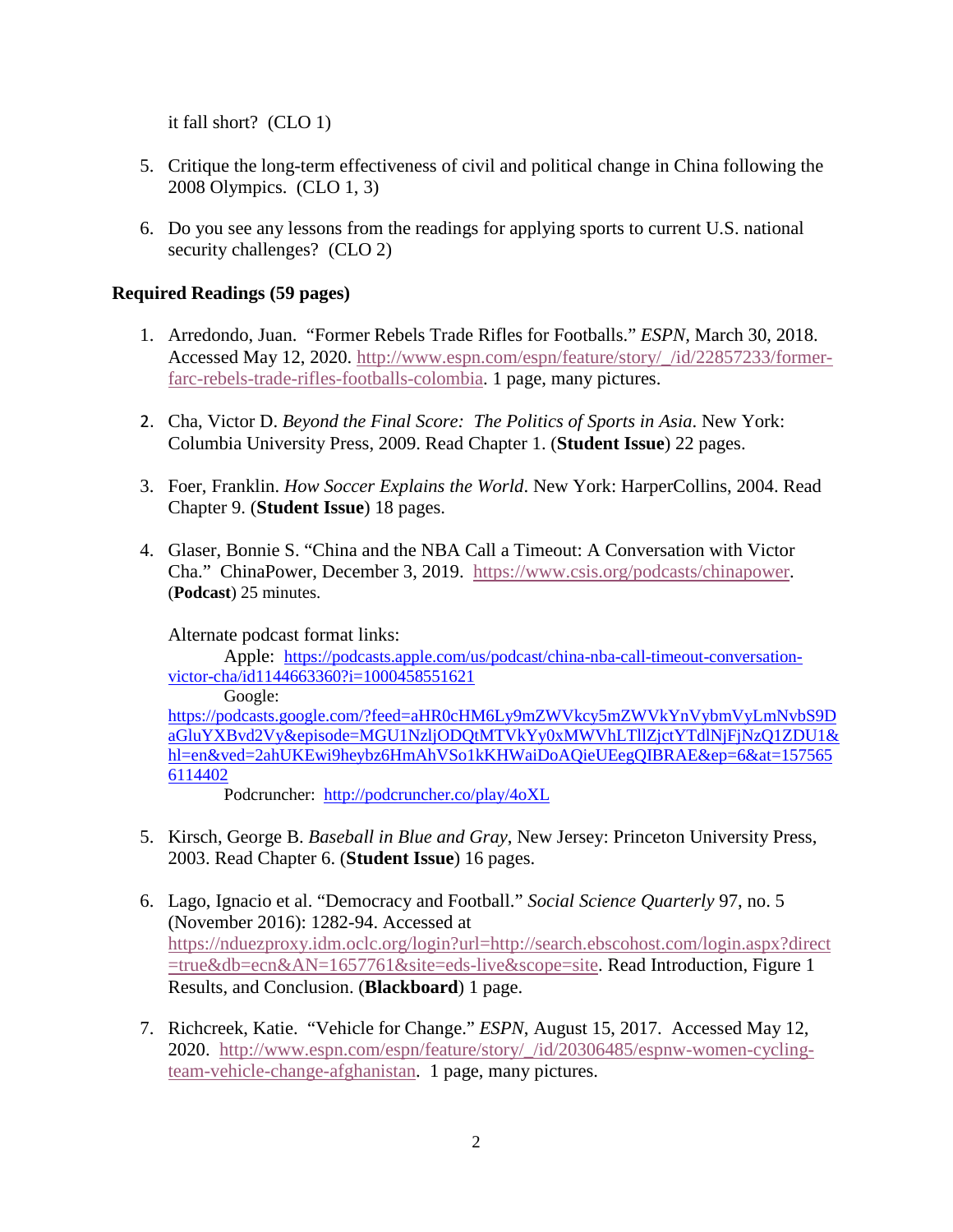## **Additional Resources (32 pages)**

- 1. Dichter, Heather. "Sporting Relations, Small States, and Germany's Post-war Return to International Sports." *Diplomacy and Statecraft* 27, no. 2 (10 May 2016): 340-59. Accessed at: [https://nduezproxy.idm.oclc.org/login?url=http://search.ebscohost.com/login.aspx?direct](https://nduezproxy.idm.oclc.org/login?url=http://search.ebscohost.com/login.aspx?direct=true&db=aph&AN=116268639&site=eds-live&scope=site) [=true&db=aph&AN=116268639&site=eds-live&scope=site.](https://nduezproxy.idm.oclc.org/login?url=http://search.ebscohost.com/login.aspx?direct=true&db=aph&AN=116268639&site=eds-live&scope=site) 16 pages.
- 2. Dyck, Christopher. "Football and Post-War Reintegration: Exploring the Role of Sport in DDR Processes in Sierra Leone." *Third World Quarterly* 32, no. 3 (Apr 2011): 395-415. Accessed at: [https://nduezproxy.idm.oclc.org/login?url=http://search.ebscohost.com/login.aspx?direct](https://nduezproxy.idm.oclc.org/login?url=http://search.ebscohost.com/login.aspx?direct=true&db=tsh&AN=60734204&site=eds-live&scope=site)

[=true&db=tsh&AN=60734204&site=eds-live&scope=site.](https://nduezproxy.idm.oclc.org/login?url=http://search.ebscohost.com/login.aspx?direct=true&db=tsh&AN=60734204&site=eds-live&scope=site) (**Blackboard**) 16 pages.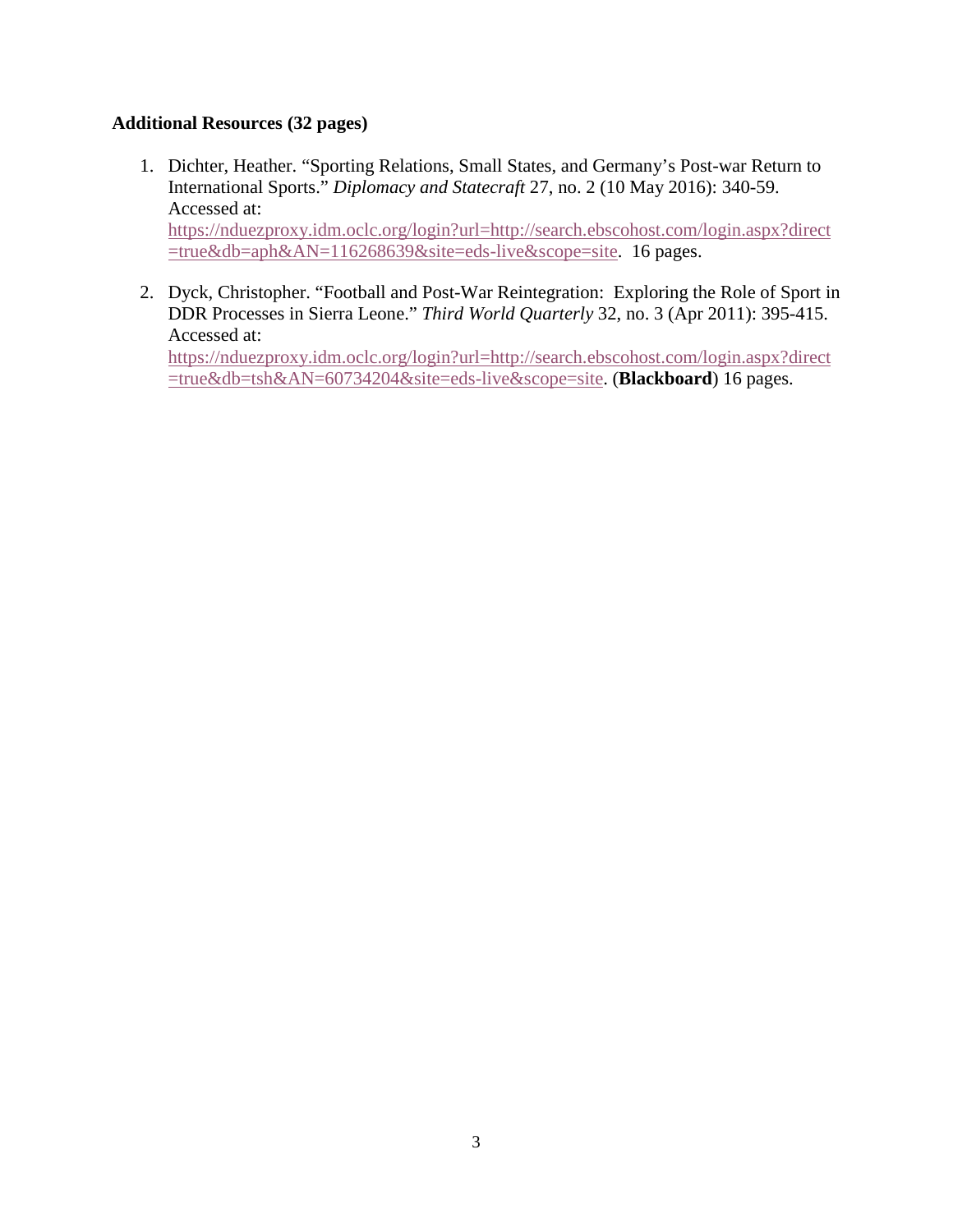#### **THE GLOBAL SPORTS GAME PLAN A Court-side Seat**

<span id="page-10-0"></span>*The mission and role of the IOC is to oppose any political or commercial abuse of sport and athletes.* ~ Olympic Charter Rule 2, Article 5

*Sports and politics don't mix.*

~ Eric Heiden, U.S. Olympic Gold Medalist

*Politics should not interfere with sports. And sports should impact politics.* ~ Vladimir Putin, Russian President

#### **Overview**

The International Olympic Committee's (IOC) mission reflects the Idealist's desire for sport to remain pure and isolated from politics. The Realist, however, acknowledges the two have been, and forever will be, interconnected. If the Realist's perspective is accepted, the national security strategist then looks to sport as a significant opportunity to advance a nation's interests. This perspective then begs the question, how is the U.S. Government (USG) using, or plans to use, sports to support the IOPs?

The first significant American use of sports to address U. S. national interest originated in the private sector. "Big Al" Spalding led a world-wide baseball exhibition tour in 1888-89 to expand his personal empire and explore new sports markets. While these "sport tourists" may have spread American values as a by-product, scant evidence suggests the USG integrated the exhibition into a larger, coordinated security strategy.

Early public examples of USG coordinated sports-influenced security strategies appear following WW II during America's rise to power. The domestic failure to fully integrate African-Americans into the American enterprise challenged the very ideals the U.S. attempted to project abroad. DoS officials faced constant criticism from countries and peoples of color along with a subversive Soviet information campaign highlighting American inconsistencies. Following the integration of Major League Baseball (MLB) with Jackie Robinson's debut in 1947, professional sports gained notoriety as an American institution integration "success" story. DoS planners identified this "progress" as an opportunity to counter critics by sending mostly African-American athletes abroad as part of an information campaign. From these humble beginnings, DoS expanded its sports diplomacy programs in order to serve U.S. national interests and today runs sports diplomacy programs out of the Bureau of Educational and Cultural Affairs [\(https://eca.state.gov/programs-initiatives/initiatives/sports-diplomacy\)](https://eca.state.gov/programs-initiatives/initiatives/sports-diplomacy).

This lesson presents the current USG and non-USG sports programs and associated policies which are used to advance US National Interests.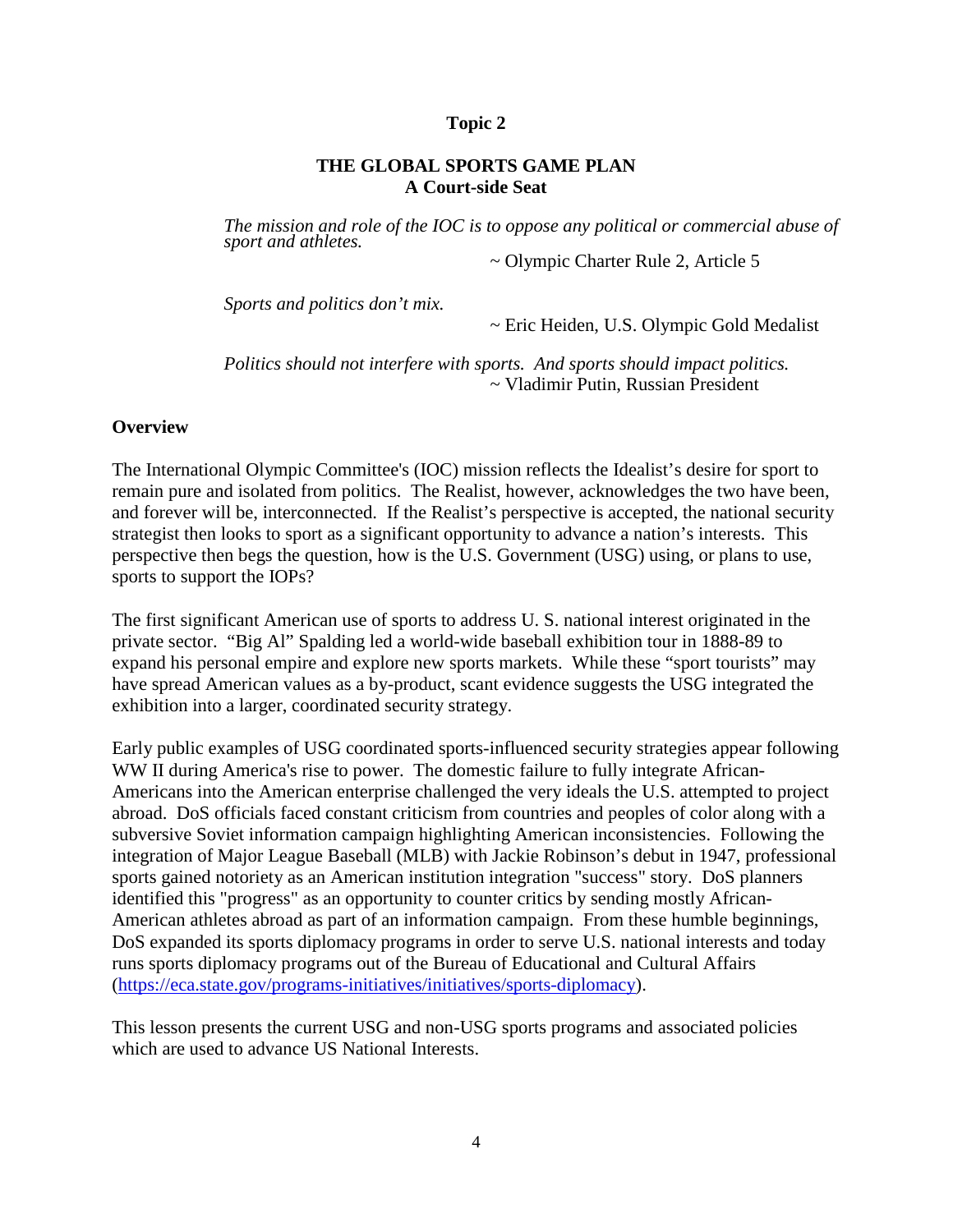## **Issues for Consideration**

- 1. What is the linkage between sports and national security? Should sports remain independent of politics? (CLO 4)
- 2. What are the past and current U.S. Government efforts to leverage sports across the Diplomatic, Information, Military, Economic, (DIME) instruments of power? What level of success have these efforts achieved? (CLO 1)
- 3. Do American sports reflect its domestic values? If so, how?

## **Required Readings (62 pages)**

- 1. Cha, Victor D. *Beyond the Final Score: The Politics of Sports in Asia*. New York: Columbia University Press, 2009. Read Chapter 2. (**Student Issue**) 10 pages.
- 2. Crane, Elise. "Sports Diplomacy: Dispelling Myths and Building Bridges in an Age of Disinformation." *The Ambassadors Review* (Fall 2017): 26-9. Accessed at [https://www.americanambassadors.org/publications/ambassadors-review/fall-](https://www.americanambassadors.org/publications/ambassadors-review/fall-2017/sports-diplomacy-dispelling-myths-and-building-bridges-in-an-age-of-disinformation)[2017/sports-diplomacy-dispelling-myths-and-building-bridges-in-an-age-of](https://www.americanambassadors.org/publications/ambassadors-review/fall-2017/sports-diplomacy-dispelling-myths-and-building-bridges-in-an-age-of-disinformation)[disinformation.](https://www.americanambassadors.org/publications/ambassadors-review/fall-2017/sports-diplomacy-dispelling-myths-and-building-bridges-in-an-age-of-disinformation) 4 pages.
- 3. Pigman, Geoffrey Allen. "International Sport and Diplomacy's Public Dimension: Governments, Sporting Federations and the Global Audience." *Diplomacy & Statecraft* 25, no. 1 (2014): 94-114. Accessed at [https://nduezproxy.idm.oclc.org/login?url=http://search.ebscohost.com/login.aspx?direct](https://nduezproxy.idm.oclc.org/login?url=http://search.ebscohost.com/login.aspx?direct=true&db=aph&AN=94831404&site=eds-live&scope=site) [=true&db=aph&AN=94831404&site=eds-live&scope=site.](https://nduezproxy.idm.oclc.org/login?url=http://search.ebscohost.com/login.aspx?direct=true&db=aph&AN=94831404&site=eds-live&scope=site) (**Blackboard**) 18 pages.
- 4. Thomas, Damion L. *Globetrotting: African American Athletes and Cold War Politics*. Chicago: University of Illinois Press, 2012. Read Chapter 3. (**Student Issue**) 27 pages.
- 5. U.S. Department of State. Sports Diplomacy Handouts. (**Blackboard**) 3 pages.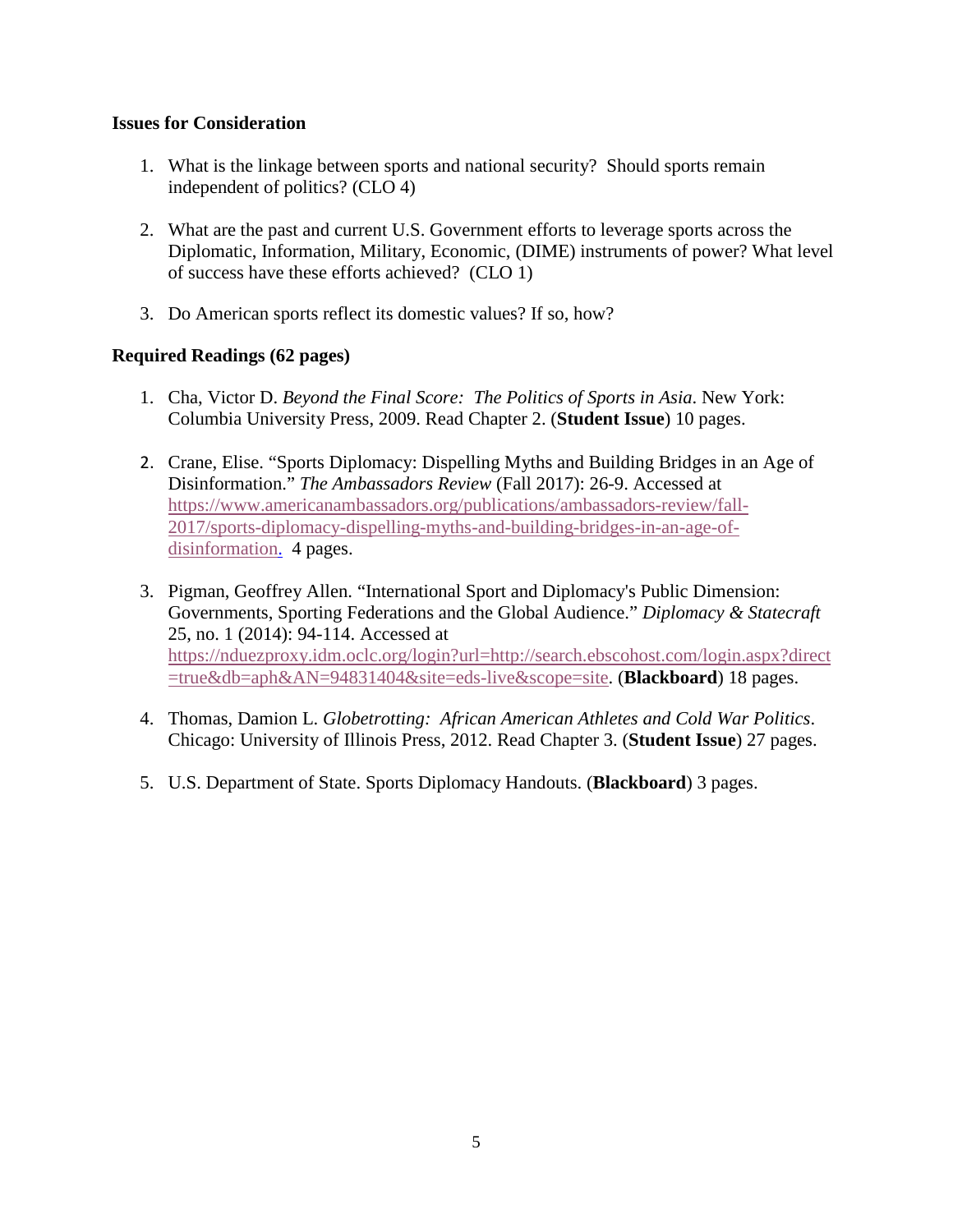## <span id="page-12-0"></span>**FOOTBALL,** *O JOGO BONITO* **(Portuguese: The beautiful game) Break Away in the Balkans**

*[That football match cannot be considered without the context of the political](http://www.brainyquote.com/quotes/quotes/w/willrogers122870.html)  [situation, the prevailing relations between two countries after the Cominform](http://www.brainyquote.com/quotes/quotes/w/willrogers122870.html)  [Resolution of 1948….A Cold Serbian wind divided our two Countries.](http://www.brainyquote.com/quotes/quotes/w/willrogers122870.html)* ~ Miodrag Kos, Serbian Footballer

## **Overview**

If sports competed head-to-head and victory is achieved by scoring the global scale, history, passion, and impact on politics, football (what Americans have come to know as soccer) would win in a blowout. Total. Victory. Every. Time. International football is a multi-billion-dollar industry with thousands of fan bases uniting citizenry from all economic and political classes. Traditional and social media platforms and outlets around the globe are dedicated daily to critiquing the latest game, player performance, and even referee performance.

The best two-of-three 1970 World Cup qualifier series underscores football's global impact. Prior to the third game, the home team winning the first two games, fan passion and violence ignited a 100-hour war between Honduras and El Salvador over longstanding immigration and land ownership issues. Conversely, within the U.S. domestic context, soccer's popularity and impact parallels the four-year World Cup cycle and the corresponding United States National Soccer Team (USNST) performance. When the USNST qualifies for international tournaments, American fans will reserve their seat on the bandwagon to cheer for the home team. However, following poor performance, or in the case of the 2018 World Cup, failure to qualify, the wagon unloads inside of a 24-hr news cycle.

This lesson examines the cultural and political role football plays when examining domestic context and the corresponding opportunities the world's most popular sport provides. Soccer has also been used to define nationalism and this will be viewed through the lens of soccer's history in the former Yugoslavia, now Balkan, region.

#### **Issues for Consideration**

- 1. Examine football's influence on international politics. (CLO 3)
- 2. How does the U.S. domestic football context differ from the international context? Why? (CLO 3)
- 3. How does the U.S. domestic football context affect U.S. national interests? (CLO 2)
- 4. Using football to analyze the Serbian context, discuss the evolution of Serbian football support from Yugoslavian nationalism to Serbian paramilitary forces. What is a counterstrategy to prevent this?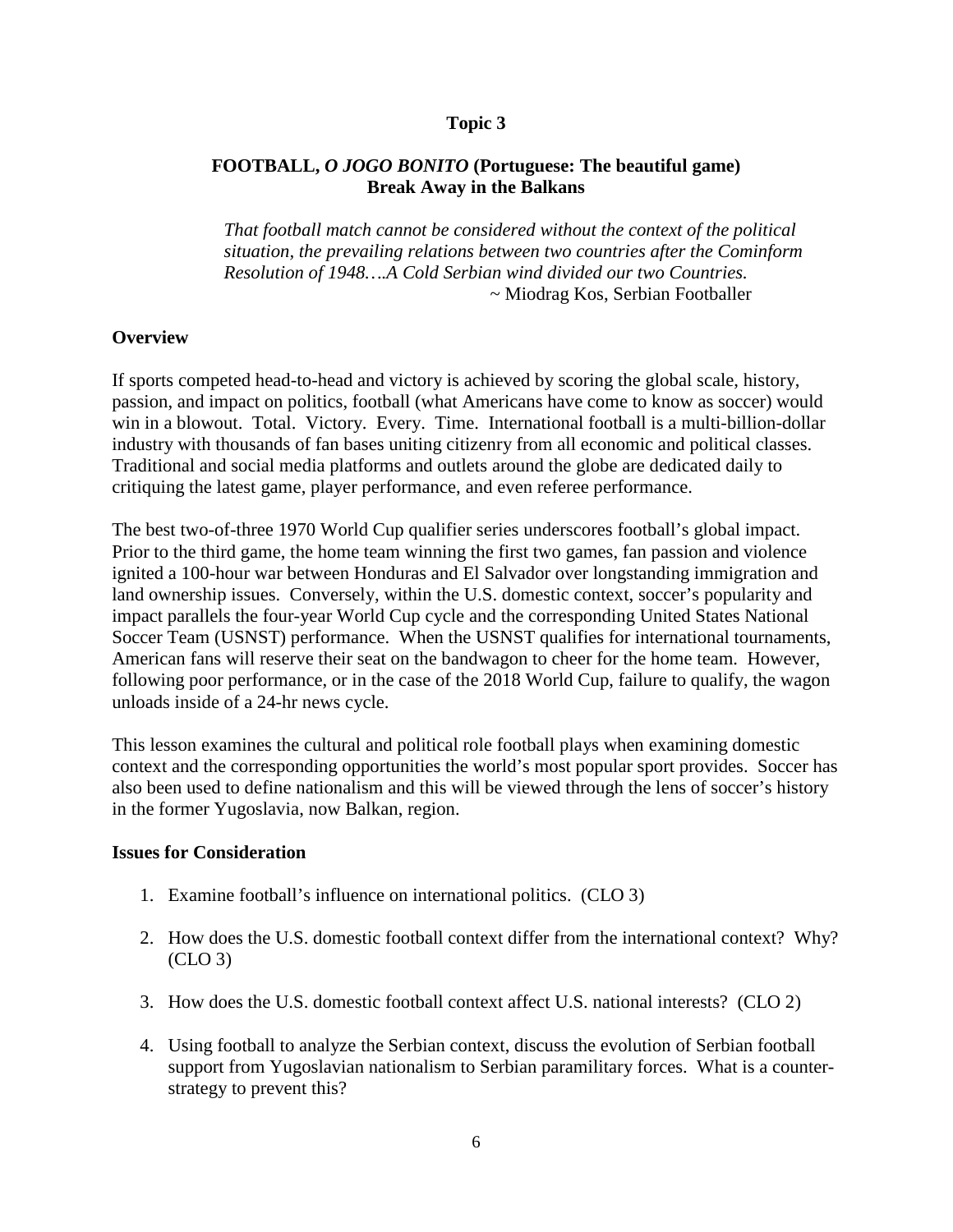- 5. How can the U.S. leverage football to advance U.S. national interests? What agencies and institutions would be used? (CLO 2)
- 6. How can sports be used to define context? Do you accept the Lee/Kim assertion domestic context characterizes the export of a country's sport? (CLO 3

## **Required Readings (73 pages)**

- 1. Bell, Jack. "Possible Name Change in Argentina Incites Debate." New York Times, February 14, 2012. Accessed May 19, 2020. [https://goal.blogs.nytimes.com/2012/02/14/possible-name-change-in-argentina-incites](https://goal.blogs.nytimes.com/2012/02/14/possible-name-change-in-argentina-incites-debate/)[debate/.](https://goal.blogs.nytimes.com/2012/02/14/possible-name-change-in-argentina-incites-debate/) 1 page.
- 2. Foer, Franklin. *How Soccer Explains the World*. New York: HarperCollins, 2004. Read Chapters 1 and 10. (**Student Issue**) 42 pages.
- 3. Ilyas, Adnan. "It's Time to Accept That Politics and Soccer Will Inevitably Mix." *Stars and Stripes FC*, September 8, 2016. Accessed March 9, 2018. [https://www.starsandstripesfc.com/2016/9/8/12637820/politics-soccer-rapinoe](https://www.starsandstripesfc.com/2016/9/8/12637820/politics-soccer-rapinoe-kaepernick)[kaepernick.](https://www.starsandstripesfc.com/2016/9/8/12637820/politics-soccer-rapinoe-kaepernick) (**Blackboard**) 2 pages.
- 4. Lee, Byung Jin, and Tae Young Kim. "A Study on the Birth and Globalization of Sports Originated from Each Continent." *Journal of Exercise Rehabilitation* (February 2016). Accessed at [https://www.ncbi.nlm.nih.gov/pmc/articles/PMC4771148/.](https://www.ncbi.nlm.nih.gov/pmc/articles/PMC4771148/) 5 pages.
- 5. Mills, Richard. "Cold War Football: Soviet Defence and Yugoslav Attack following the Tito–Stalin Split of 1948." *Europe-Asia Studies* 68, no. 10 (10 December 2016): 1736- 58. Accessed at [https://www-tandfonline](https://www-tandfonline-com.nduezproxy.idm.oclc.org/doi/abs/10.1080/09668136.2016.1243228)[com.nduezproxy.idm.oclc.org/doi/abs/10.1080/09668136.2016.1243228.](https://www-tandfonline-com.nduezproxy.idm.oclc.org/doi/abs/10.1080/09668136.2016.1243228) (**Blackboard**) 23 pages.

## **Optional Reading**

1. Seippel, Ornulf. "Sports and Nationalism in a Globalize World." *International Journal of Socialology,* 47, no. 1 (January 31, 2017): 43-61. Accessed at [https://doi.org/10.1080/00207659.2017.1264835.](https://doi.org/10.1080/00207659.2017.1264835)15 pages.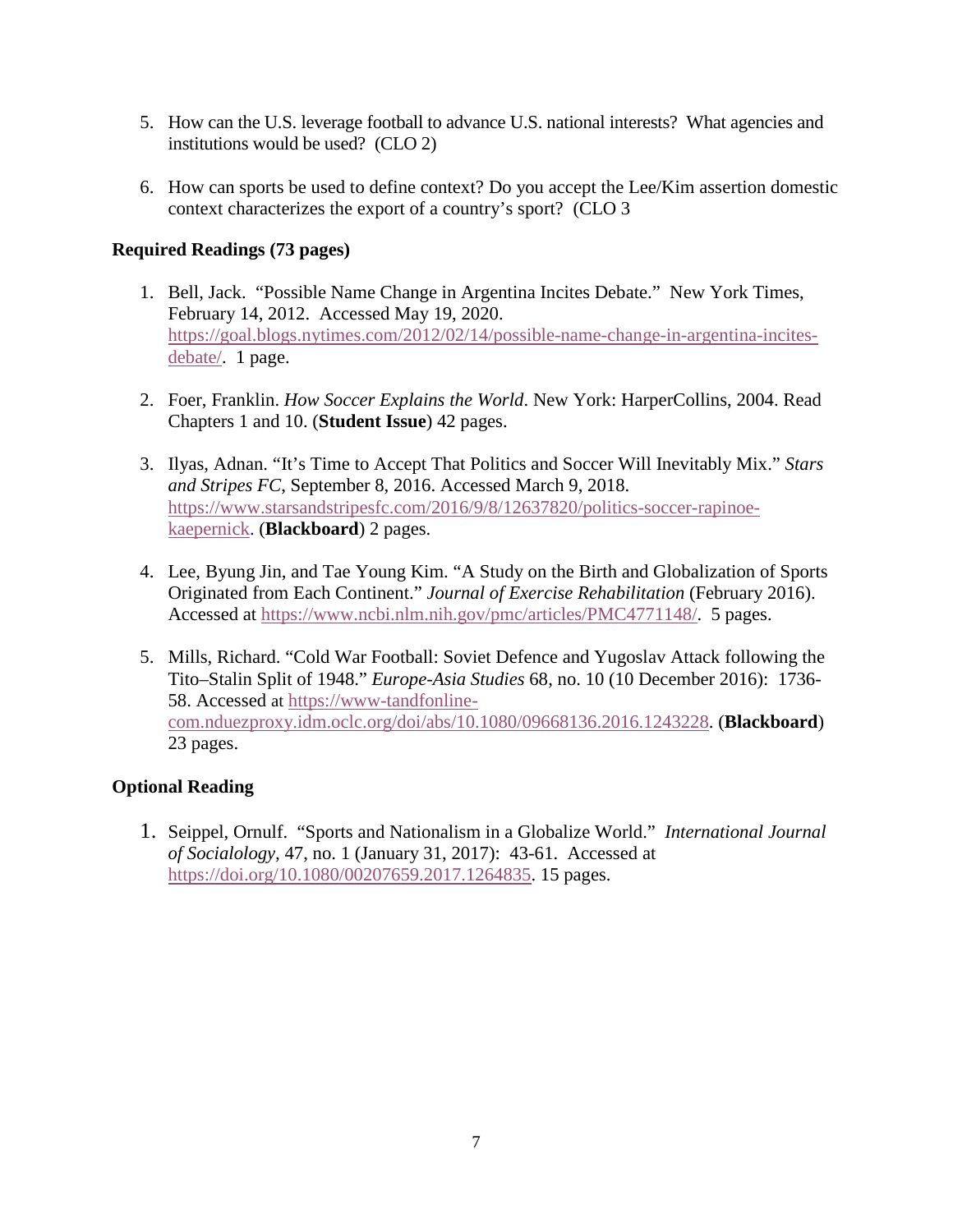## **TABLE TENNIS Serving U.S. interests in China**

<span id="page-14-0"></span>*There's no capitalist [like a Chinese Communist.](http://www.brainyquote.com/quotes/quotes/w/willrogers122870.html)* ~ John Tannehill 1971 U.S. National Table Tennis Team

*[Where politics failed, sports have succeeded.](http://www.brainyquote.com/quotes/quotes/w/willrogers122870.html)* ~ George Braithwaite 1971 U.S. National Table Tennis Team

## **Overview**

The Game Plan assigning sports to serve an integrated USG Diplomatic game plan is filled with net-balls. The Nixon administration, however, turned the tables and scored a significant Cold War win by using table tennis to initiate rapprochement with China to further isolate the Soviet Union.

Following the Soviet Union's support to the Chinese Communists in 1949, subsequent U.S. presidential administrations worried the Sino-Soviet alliance would spread Communism across Asia. U.S. involvement in Vietnam reflected this concern. Ideological differences leading to a limited border war in the late 1960's indicated the alliance was not as strong as originally assessed. The Nixon administration needed a way to extricate the U.S. from Vietnam and break the Sino-Soviet alliance.

This lesson examines using sports as a means to support the Diplomatic Instrument of Power. Specifically, the context surrounding the Nixon administration's exploitation of a serendipitous opportunity to re-establish diplomatic relations with China is examined. Further discussion will analyze whether the USG is value-added in these and similar sports exchanges.

## **Issues for Consideration**

- 1. How did table tennis define the Chinese context? (CLO 3)
- 2. How does table tennis define the U.S. domestic context? (CLO 3)
- 3. How did the Nixon administration exploit the 1971 U.S. National Table Tennis team to serve U.S. national interests and political aims? (CLO 4)
- 4. What national interests, both American and Chinese, were served? Were they successfully achieved? (CLO 2)
- 5. What role did U.S. policy makers play in this exchange? How was the game plan drawn up?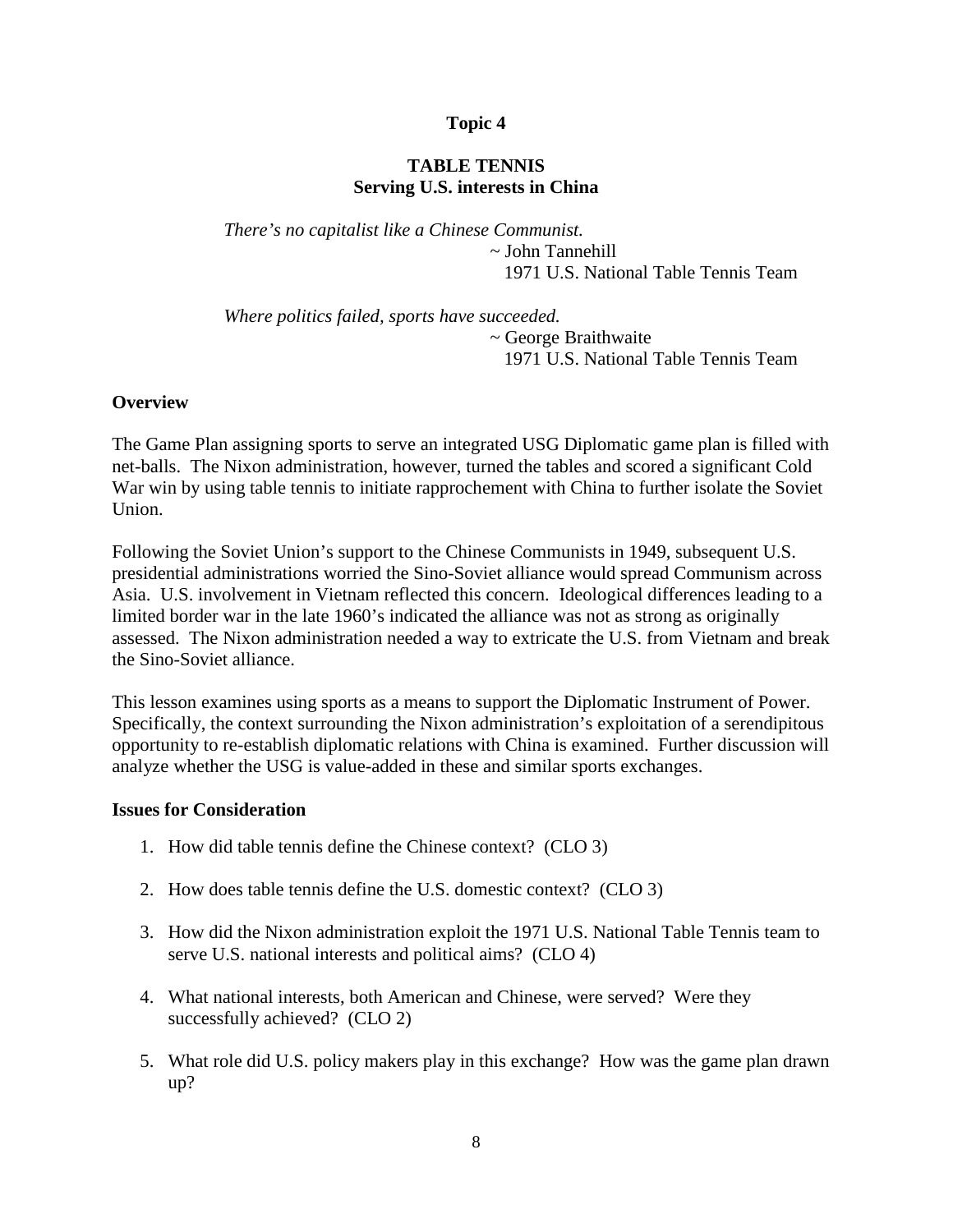6. What level of oversight or involvement does the U.S. Government play in today's sports exchanges? (CLO 1)

## **Required Readings and Viewing (53 pages and 74-minute video)**

- 1. Carter, Thomas F. and John Sugden. "The USA and Sporting Diplomacy: Comparing and Contrasting the Cases of Table Tennis with China and Baseball with Cuba in the 1970s." *Sage Journals* (March 19, 2012). Accessed at [http://journals.sagepub.com/doi/abs/10.1177/0047117811411741.](http://journals.sagepub.com/doi/abs/10.1177/0047117811411741) Read pages 101-107. 6 pages.
- 2. Cha, Victor D. *Beyond the Final Score: The Politics of Sports in Asia*. New York: Columbia University Press, 2009. Read Chapter 4. (**Student Issue**) 29 pages.
- 3. CIA Intelligence Memorandum. "Ping Pong Diplomacy." *Central Intelligence Agency*  April 19, 1971. Accessed at [https://www.cia.gov/library/readingroom/docs/LOC-HAK-](https://www.cia.gov/library/readingroom/docs/LOC-HAK-114-7-3-4.pdf)[114-7-3-4.pdf](https://www.cia.gov/library/readingroom/docs/LOC-HAK-114-7-3-4.pdf) . (**Blackboard**) 8 pages.
- 4. Hodges, Larry, and Cheng Yinghua. "The Secrets of Chinese Table Tennis." *USA Table Tennis Magazine*, July/August 2005, Accessed December 15, 2018. [https://www.masatenisi.org/english/secrets.htm.](https://www.masatenisi.org/english/secrets.htm) (**Blackboard**) 4 pages.
- 5. Lubin, Gus, "Why China is so Staggeringly Good at Table Tennis." *Business Insider*, August 18, 2016. Accessed March 9, 2018. [http://www.businessinsider.com/why-china](http://www.businessinsider.com/why-china-is-so-good-at-table-tennis-2016-8)[is-so-good-at-table-tennis-2016-8.](http://www.businessinsider.com/why-china-is-so-good-at-table-tennis-2016-8) (**Blackboard**) 2 pages.
- 6. Mabe, Ed*. How Ping-Pong Saved the World* (video)*.* Directed by Ed Mabe, 2013. Accessed March 9, 2018. [https://vimeo.com/50456122.](https://vimeo.com/50456122) 74 minutes. Password: PPD
- 7. Segal, David. "China Brings its Past to Ping-Pong's Birthplace." *The New York Times*, July 29, 2012. Accessed March 9, 2018. [http://www.nytimes.com/2012/07/30/sports/olympics/china-brings-its-past-to-ping](http://www.nytimes.com/2012/07/30/sports/olympics/china-brings-its-past-to-ping-pongs-birthplace.html)[pongs-birthplace.html.](http://www.nytimes.com/2012/07/30/sports/olympics/china-brings-its-past-to-ping-pongs-birthplace.html) (**Blackboard**) 4 pages.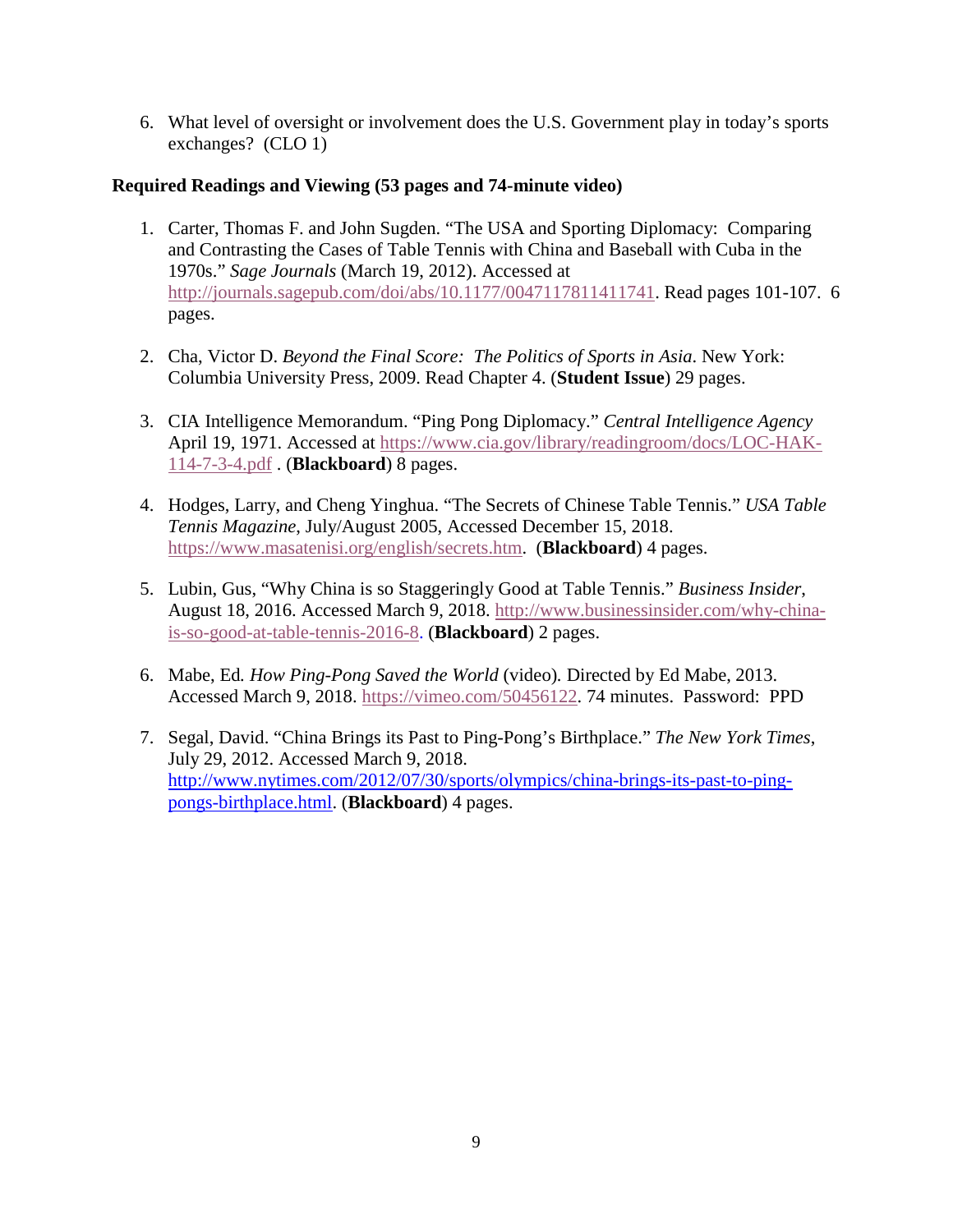#### **BASEBALL A Swing and a Miss in Cuba**

<span id="page-16-0"></span>*One of the things we share is our national pastimes—la pelota. As the quote from "Field of Dreams" goes, "the one constant through all the years ... has been baseball." That's as true in America as it is in Cuba. Whether it's the middle of an Iowa cornfield or the neighborhoods of Havana, our landscapes are dotted with baseball diamonds. Our kids grow up learning to run the bases and count balls and strikes. And many of our greatest ballplayers have taken the field together.* ~ Barack Obama, U.S. President

*It's a symbol. I'd say like the flag, like the coat of arms, like the national anthem. Baseball has been a symbol of nationalism for more than 120 years.* ~ Carlos Rodriquez Acosta, Cuban Baseball Commissioner

#### **Overview**

Akin to many "uniquely American" customs and traditions, baseball evolved from British origins, namely the games cricket and rounders. U.S. players and organizers sufficiently changed-up British characteristics of these games and audaciously labeled baseball America's National Pastime. Baseball's history is interwoven into America's history, including U.S. national security history.

The batter's box score for baseball's role in U.S. national security tallies a few hits and some runs over 150 years of at-bats, barely above the Mendoza line, but enough to remain in the starting lineup. However, one glaring statistic stands outs – U.S. inability to get a hit off of Cuba since 1961. The Obama Administration's 2015 attempt to restart baseball diplomacy with Cuba to promote US interests could be scored as a solid single. However, since baseball does not have a time limit, President Trump's recent reversal of the previous agreement ensures this game of diplomacy will go into extra innings.

This lesson examines baseball's broad influence on historic and current U.S. domestic context and national security challenges. Specifically, the U.S. – Cuban relationship presents an opportunity to analyze why sports diplomacy fails to normalize a relationship so steeped in common baseball tradition.

#### **Issues for Consideration**

- 1. What domestic context allowed baseball to become the "National Pastime?" Does this context still apply today? (CLO 3)
- 2. How has the U.S. used baseball to achieve national interests? (CLO 2)
- 3. How does Cuba use baseball as an instrument of power? How did the move to socialism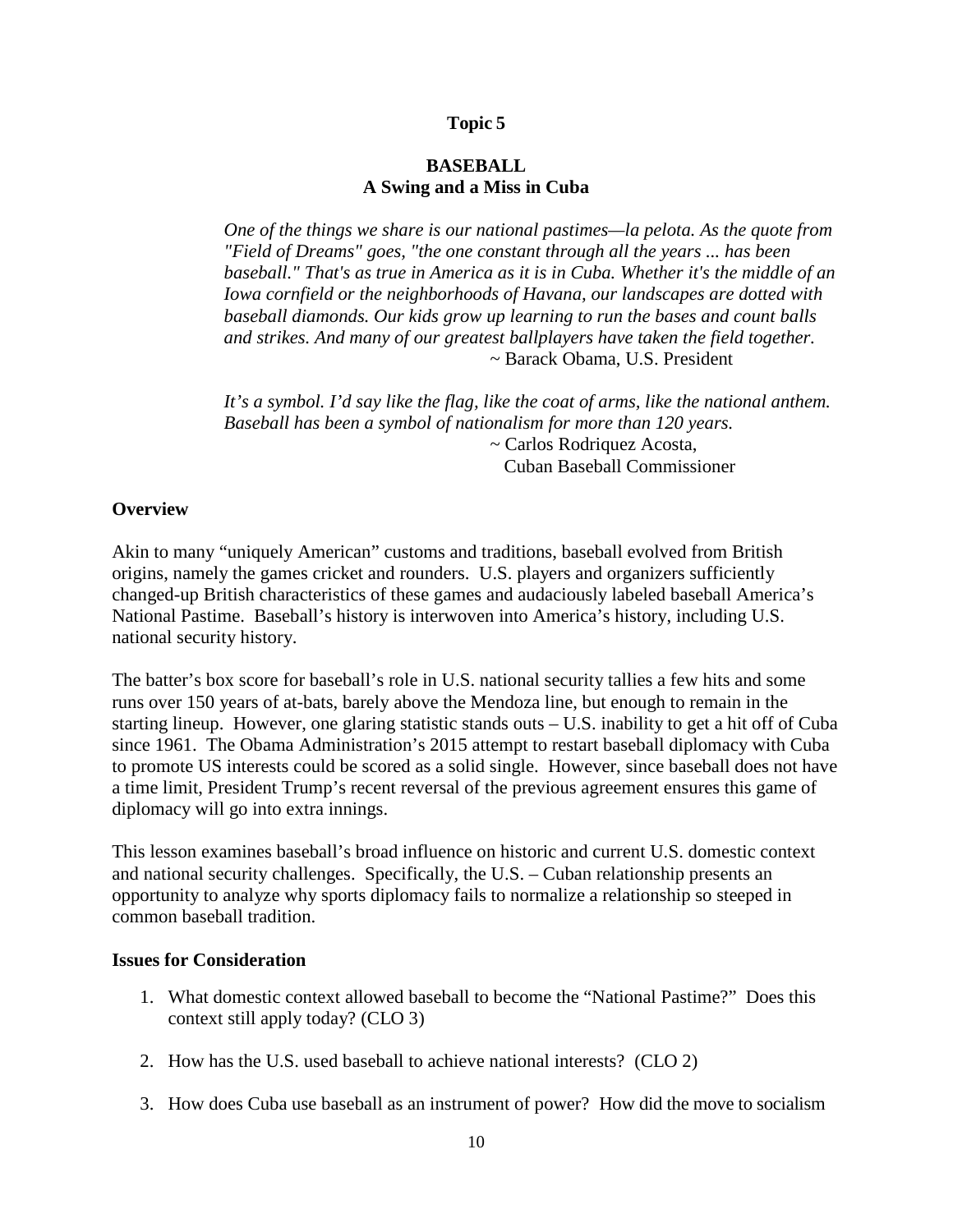affect Cuban baseball? (CLO 1)

- 4. Compare and contrast the success of Chinese Ping-Pong Diplomacy with the failure of Cuban Baseball Diplomacy. How did the strategic elements of interests and assumptions U.S. policy makers play in the successful and failed diplomacy? (CLO 4)
- 5. How can the U.S. leverage baseball to advance U.S. national interests vis-à-vis Cuba? What agencies and institutions would be used? (CLO 4)

## **Required Readings (68 pages)**

- 1. Baseball Historian. "Cuba Béisbol." Accessed April 30, 2020. [http://www.baseballhistorian.com/cuba\\_baseball.cfm.](http://www.baseballhistorian.com/cuba_baseball.cfm) 2 pages.
- 2. Bjarkman, Peter "Cuban League." *Society for American Baseball Research*, July 15, 2016. Accessed April 30, 2020. [http://sabr.org/bioproj/topic/cuban-league.](http://sabr.org/bioproj/topic/cuban-league) Read pages 1-9. 9 pages.
- 3. Carter, Thomas F. and John Sugden. "The USA and Sporting Diplomacy: Comparing and Contrasting the Cases of Table Tennis with China and Baseball with Cuba in the 1970s." *Sage Journals* (March 19, 2012): 101-121. Accessed at [http://journals.sagepub.com/doi/abs/10.1177/0047117811411741.](http://journals.sagepub.com/doi/abs/10.1177/0047117811411741) Read pages 107-117. 10 pages.
- 4. Davis, Aaron C. "With Obama Visit, Cubans Hope for Home Run in Baseball Diplomacy." *The Washington Post*, March 6, 2016. Accessed March 9, 2018. [https://www.washingtonpost.com/local/dc-politics/with-obama-visit-cubans-hope-for](https://www.washingtonpost.com/local/dc-politics/with-obama-visit-cubans-hope-for-home-run-in-baseball-diplomacy/2016/03/06/666c4eb2-e064-11e5-8d98-4b3d9215ade1_story.html?utm_term=.41d1cadb9ece%20)[home-run-in-baseball-diplomacy/2016/03/06/666c4eb2-e064-11e5-8d98-](https://www.washingtonpost.com/local/dc-politics/with-obama-visit-cubans-hope-for-home-run-in-baseball-diplomacy/2016/03/06/666c4eb2-e064-11e5-8d98-4b3d9215ade1_story.html?utm_term=.41d1cadb9ece%20) [4b3d9215ade1\\_story.html?utm\\_term=.41d1cadb9ece.](https://www.washingtonpost.com/local/dc-politics/with-obama-visit-cubans-hope-for-home-run-in-baseball-diplomacy/2016/03/06/666c4eb2-e064-11e5-8d98-4b3d9215ade1_story.html?utm_term=.41d1cadb9ece%20) (**Blackboard**) 4 pages.
- 5. DeYoung, Karen, "Trump Administration Cancel Major League Baseball Deal With Cuba." *The Washington Post,* April 8, 2019. Accessed October 24, 2019. [https://www.washingtonpost.com/world/national-security/trump-administration-cancels](https://www.washingtonpost.com/world/national-security/trump-administration-cancels-mlb-deal-with-cuba/2019/04/08/99c7d9be-5a2f-11e9-842d-7d3ed7eb3957_story.html)[mlb-deal-with-cuba/2019/04/08/99c7d9be-5a2f-11e9-842d-7d3ed7eb3957\\_story.html.](https://www.washingtonpost.com/world/national-security/trump-administration-cancels-mlb-deal-with-cuba/2019/04/08/99c7d9be-5a2f-11e9-842d-7d3ed7eb3957_story.html) 4 pages.
- 6. Fortier, Sam. "MLB Will Bar its Players From Venezuelan Winter League Amid Economic Embargo." *The Washington Post,* August 22, 2019. Accessed October 24, 2019. [https://www.washingtonpost.com/sports/2019/08/23/mlb-will-bar-its-players](https://www.washingtonpost.com/sports/2019/08/23/mlb-will-bar-its-players-venezuelan-winter-league-amid-economic-embargo/)[venezuelan-winter-league-amid-economic-embargo/.](https://www.washingtonpost.com/sports/2019/08/23/mlb-will-bar-its-players-venezuelan-winter-league-amid-economic-embargo/) 2 pages
- 7. Kirsch, George B. *Baseball in Blue and Gray*, New Jersey: Princeton University Press, 2003. Read Chapter 1, Epilogue. (**Student Issue**) 29 pages.
- 8. Major League Baseball. "MLB, MLBPA Reach Deal With Cuban Federation." *MLB.com,* December 19, 2019. Accessed October 24, 2019. [https://www.mlb.com/news/mlb-announces-deal-with-cuban-federation-c302036110.](https://www.mlb.com/news/mlb-announces-deal-with-cuban-federation-c302036110) 2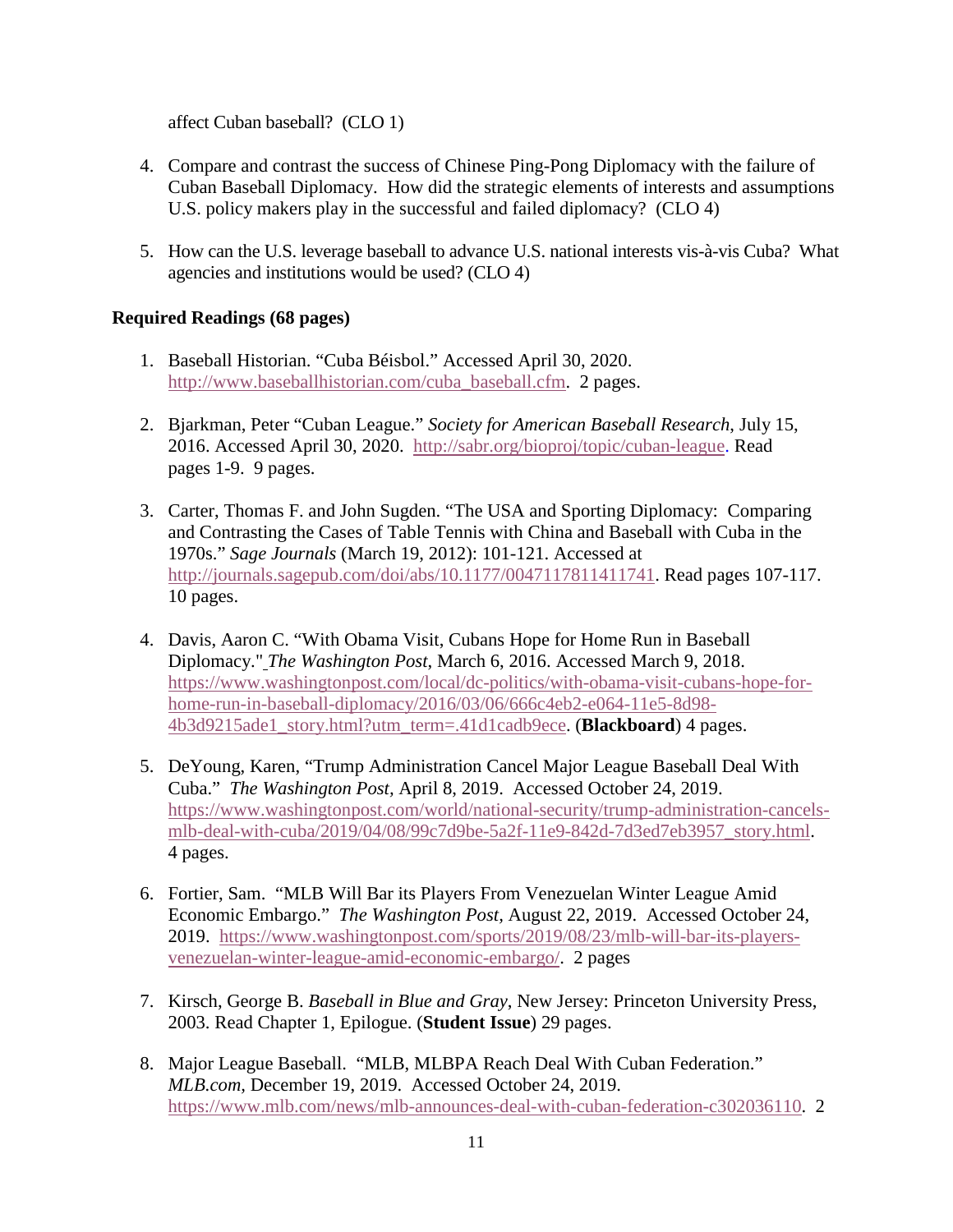pages.

- 9. Obama, Barack. "MLB Exhibition in Cuba 'Something Extraordinary'.*" ESPN*, March 22, 2016. Accessed March 9, 2018. [http://www.espn.com/mlb/story/\\_/id/15041863/mlb](http://www.espn.com/mlb/story/_/id/15041863/mlb-exhibition-cuba-extraordinary)[exhibition-cuba-extraordinary.](http://www.espn.com/mlb/story/_/id/15041863/mlb-exhibition-cuba-extraordinary) 2 pages.
- 10. Otiz, Jorge L. and Alan Gomez. "MLB, MLBPA strike deal with Cuba that allows players to be scouted, signed without defecting." *USA Today,* December 19, 2018. Accessed October 24, 2019. [https://www.usatoday.com/story/sports/mlb/2018/12/19/mlb-cuba-players-scout-sign](https://www.usatoday.com/story/sports/mlb/2018/12/19/mlb-cuba-players-scout-sign-defection/2366285002/)[defection/2366285002/.](https://www.usatoday.com/story/sports/mlb/2018/12/19/mlb-cuba-players-scout-sign-defection/2366285002/) 4 pages.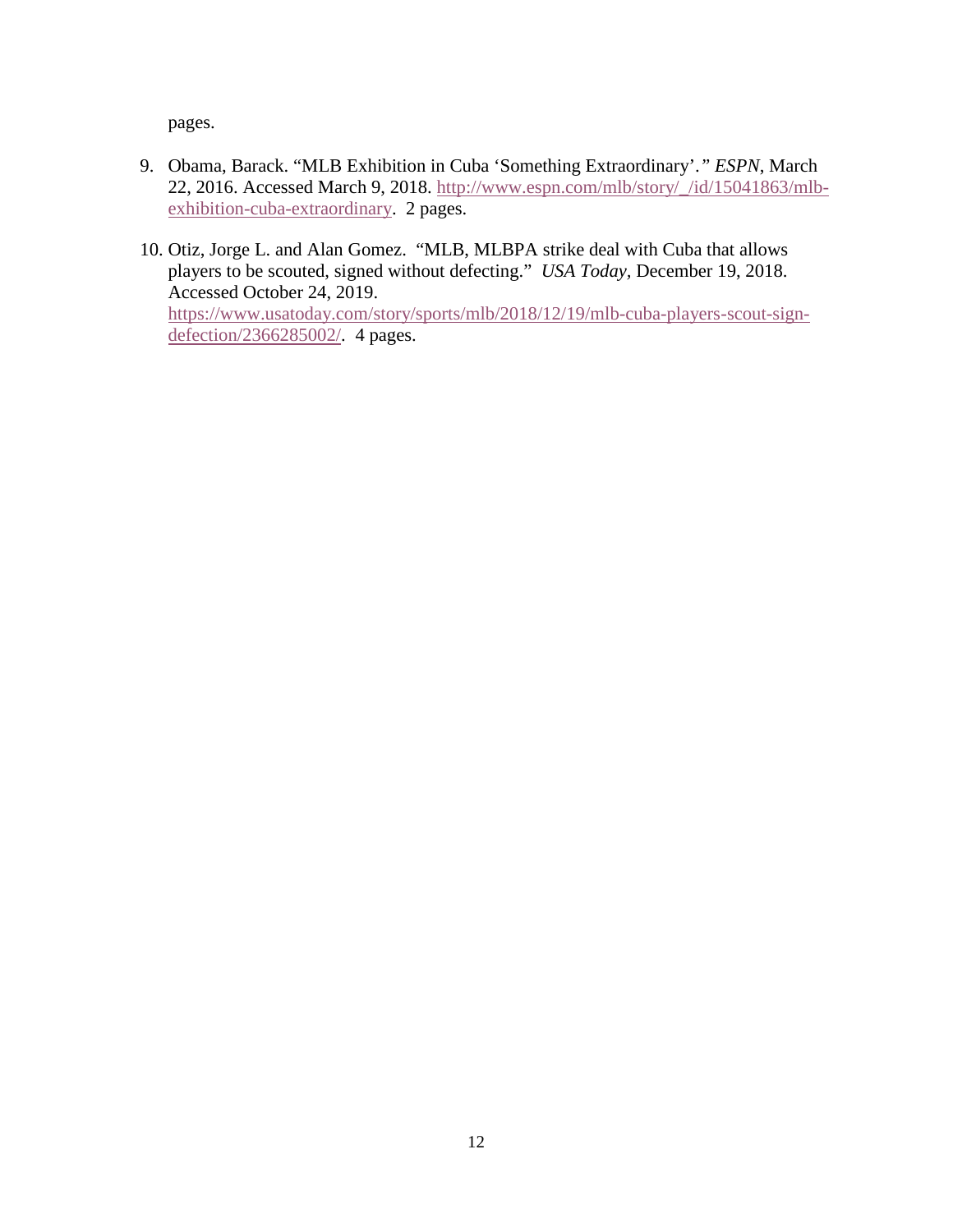#### **ICE HOCKEY Cross Checking the Soviets in the Cold War**

<span id="page-19-0"></span>*Eleven seconds. You've got 10 seconds. The countdown going on right now! Morrow, up to Silk. Five seconds left in the game. Do you believe in miracles? Yes!*

~ Al Michaels, American Sportscaster

#### **Overview**

The Cold War played out on multiple fronts using all Instruments of Power. One front pitted American-led NATO military power the USSR's military. On another, non-military front, the Soviets used the Information IOP to face off against Canada in order to spread communist ideology. Whereas U.S. and Soviet soldiers stared at each other across the Fulda Gap, Canadian and Soviet hockey teams played epic games in what could be considered proxy sports wars.

Outside of anomalous performances in the 1960 and 1980 Olympics U.S. hockey prowess and popularity was overshadowed by its military might. To the north, however, Canada's hockeymilitary relationship proved quite the opposite. While little evidence supports a coordinated NATO effort, the Soviet Union had to fight a two-front war. The Soviet Union hoped their onice power play would transition to supremacy in the game of Information Warfare in order to message to the world the greatness of the communist ideology. Russian hockey's impression on Cold War intrigue cannot be understated and continues today.

This lesson examines using sports as a means to support the Information instrument of power. Specifically, hockey's role in the Cold War and future U.S./NATO and Russia relations is examined. Using hockey to define context and determine the level of influence on Cold War outcome, analysis will include hockey's use by other instruments of power and whether Cold War policymakers maximized the opportunities hockey presented.

#### **Issues for Consideration**

- 1. How did hockey define the Soviet Union, Canadian, and U.S. context during the Cold War? (CLO 3)
- 2. How did the Soviets use hockey as an instrument of power? Did this power affect the results of the Cold War? (CLO 1)
- 3. How did Anatoly Tarasov's training techniques reflect the communist ideology?
- 4. Do you accept John Soares assertion hockey helped the Soviet Union achieve superpower status?
- 5. How did the U.S. hockey victory over the Soviet Union at Lake Placid in 1980 change the U.S. domestic context? (CLO 3)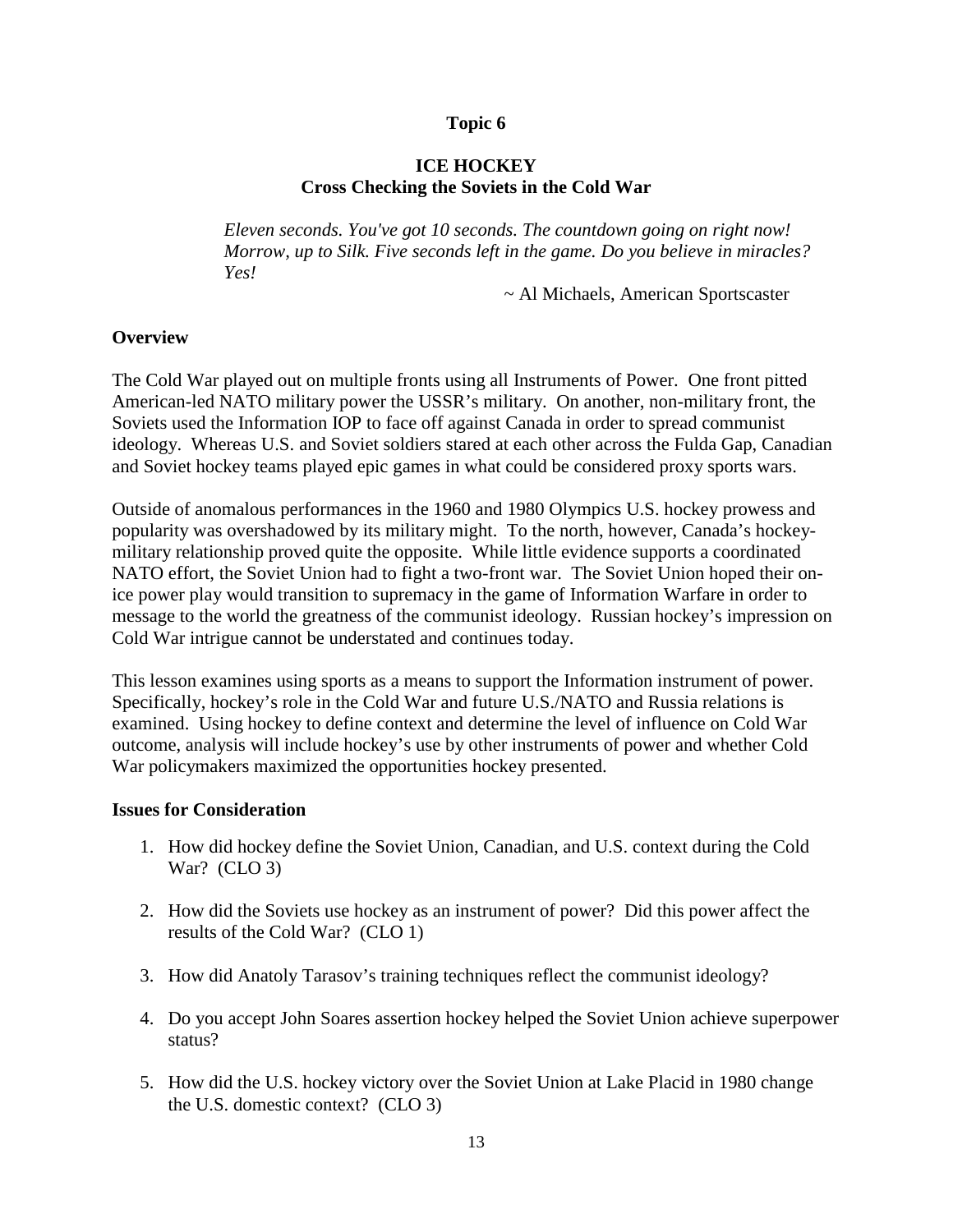6. What challenges do the National Hockey League (NHL) and U.S. Information instrument face in light of the current display of Russian player support for Putin? What is a strategy to counter this? (CLO 1)

## **Required Readings and Viewing (29 pages and 84-minute video)**

- 1. Dowbiggin, Bruce. "Hockey's Cold War." *Canada's History* 92, no. 4 (August 2012): 26-31. Accessed at [https://nduezproxy.idm.oclc.org/login?url=http://search.ebscohost.com/login.aspx?direct](https://nduezproxy.idm.oclc.org/login?url=http://search.ebscohost.com/login.aspx?direct=true&db=aph&AN=78328925&site=eds-live&scope=site) [=true&db=aph&AN=78328925&site=eds-live&scope=site.](https://nduezproxy.idm.oclc.org/login?url=http://search.ebscohost.com/login.aspx?direct=true&db=aph&AN=78328925&site=eds-live&scope=site) (**Blackboard**) 6 pages.
- 2. Flegenheimer, Matt. "A Star on Washington's Ice With a No. 1 Fan at the Kremlin." *The New York Times,* November 16, 2017. Accessed March 9, 2018. [https://www.nytimes.com/2017/11/16/us/politics/alexander-ovechkin-capitals-putin.html.](https://www.nytimes.com/2017/11/16/us/politics/alexander-ovechkin-capitals-putin.html) (**Blackboard**) 5 pages.
- 3. Gordon, Chris. "Alex Ovechkin is Launching a Political Movement in Support of Vladimir Putin. Here's Why That's Problematic*.*" *Russian Machine Never Breaks,* November 2, 2017. Accessed March 9, 2018: [https://www.russianmachineneverbreaks.com/2017/11/02/alex-ovechkin-launching](https://www.russianmachineneverbreaks.com/2017/11/02/alex-ovechkin-launching-political-movement-support-vladimir-putin-heres-why-thats-problematic/)[political-movement-support-vladimir-putin-heres-why-thats-problematic/.](https://www.russianmachineneverbreaks.com/2017/11/02/alex-ovechkin-launching-political-movement-support-vladimir-putin-heres-why-thats-problematic/) 2 pages.
- 4. Macskimming, Roy. "Hockey Put Canada's Cold War Perception on Ice." *The Globe and Mail,* August 31, 2012. Accessed March 9, 2018. [https://www.theglobeandmail.com/opinion/hockey-put-canadas-cold-war-perceptions-on](https://www.theglobeandmail.com/opinion/hockey-put-canadas-cold-war-perceptions-on-ice/article4510769/)[ice/article4510769/.](https://www.theglobeandmail.com/opinion/hockey-put-canadas-cold-war-perceptions-on-ice/article4510769/) (**Blackboard**) 2 pages.
- 5. Polsky, Gabriel. *Red Army*, Directed by Gabriel Polsky, 2015. (**Check out from FSL**) 84 minutes.
- 6. Soares, John. "The Cold War on Ice." *Brown Journal of World Affairs* 14, no. 2 (Spring/Summer 2008): 77-87. Accessed at [https://nduezproxy.idm.oclc.org/login?url=http://search.ebscohost.com/login.aspx?direct](https://nduezproxy.idm.oclc.org/login?url=http://search.ebscohost.com/login.aspx?direct=true&db=buh&AN=32819042&site=eds-live&scope=site) [=true&db=buh&AN=32819042&site=eds-live&scope=site.](https://nduezproxy.idm.oclc.org/login?url=http://search.ebscohost.com/login.aspx?direct=true&db=buh&AN=32819042&site=eds-live&scope=site) (**Blackboard**) 11 pages.
- 7. U.S. Embassy Jordan's Public Diplomacy Program Fitness Challenge. Read T6R8a, scan T6R8b and T6R8c. (**Blackboard**) 3 pages.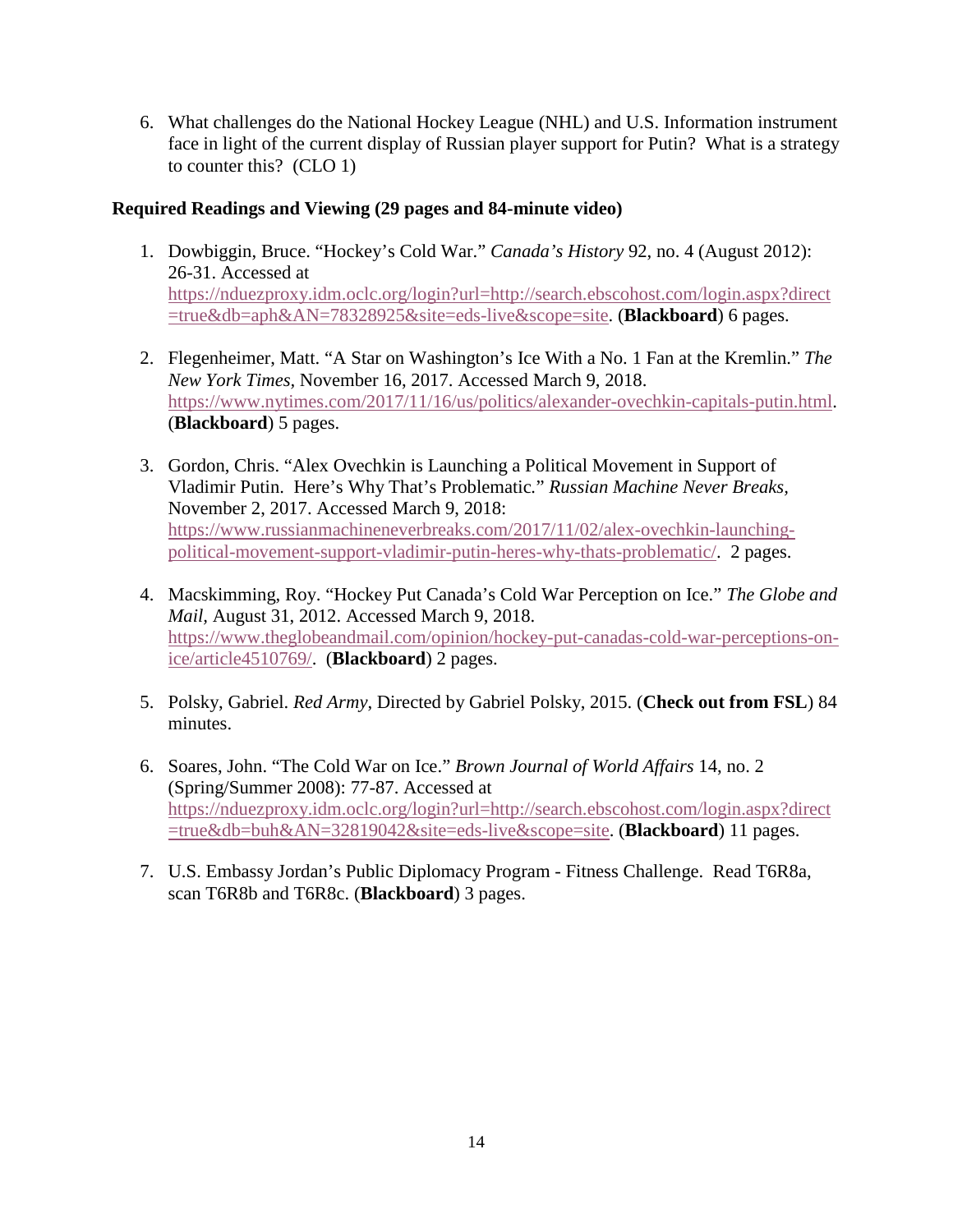#### **BASKETBALL The Globalization of "Free" Throws**

<span id="page-21-0"></span>*I felt renewed by the notion I could go out under the sky in a foreign land, with nothing but a hundred words and a basketball. And communicate well with kids that within half an hour I'd see the same looks of joy that I'd felt with my first high leap.*

> ~ Bill Russell, American Basketball Player, 11-time NBA Champion and Hall of Famer

#### **Overview**

Of the major international sports, basketball is an American original (even though James Naismith was Canadian, he invented basketball in Massachusetts). The National Basketball Association's (NBA) players mirrored the sport's Americanism and lagged far behind baseball and hockey's international appeal. Notable exceptions include the Philippines and other locations susceptible to early Western influence. This dearth of worldwide interest relegated basketball to the national security bench playing mop-up minutes only in Information games.

Realizing an opportunity to expand their market, the NBA developed business strategies to parallel the recent spike in globalization - defined as the movement of capital and people. One in four NBA players today is foreign born representing all corners of the globe. As a result, NBA revenue and popularity are at an all-time high, especially in China. However, the PRC called a hard foul on the NBA when a seemingly innocuous tweet by the Houston Rockets General Manager supporting US values sparked a bench clearing brawl.

This lesson examines using sports as a means to support the Economic instrument of power by analyzing globalization and the economic impact of other international sports and the sports industry as a whole. In addition, this lesson addresses challenges strategists face when national interests are in conflict. Specifically, the recent NBA/China conflict is used as a case study to assess strategy when economic prosperity conflicts with values.

#### **Issues for Consideration**

- 1. How does the success of NBA globalization serve U.S. interests? (CLO 2)
- 2. How do sports advance economic prosperity? (CLO 1)
- 3. What has enabled sports globalization? (CLO 1)
- 4. How does the strategist reconcile conflicting national interests? (CLO 4)

#### **Required Readings (46 pages + ~25 pages for case study)**

1. Anzilotti, Eillie, "How the NBA's Progressivism is Helping It Thrive." *The Atlantic,* June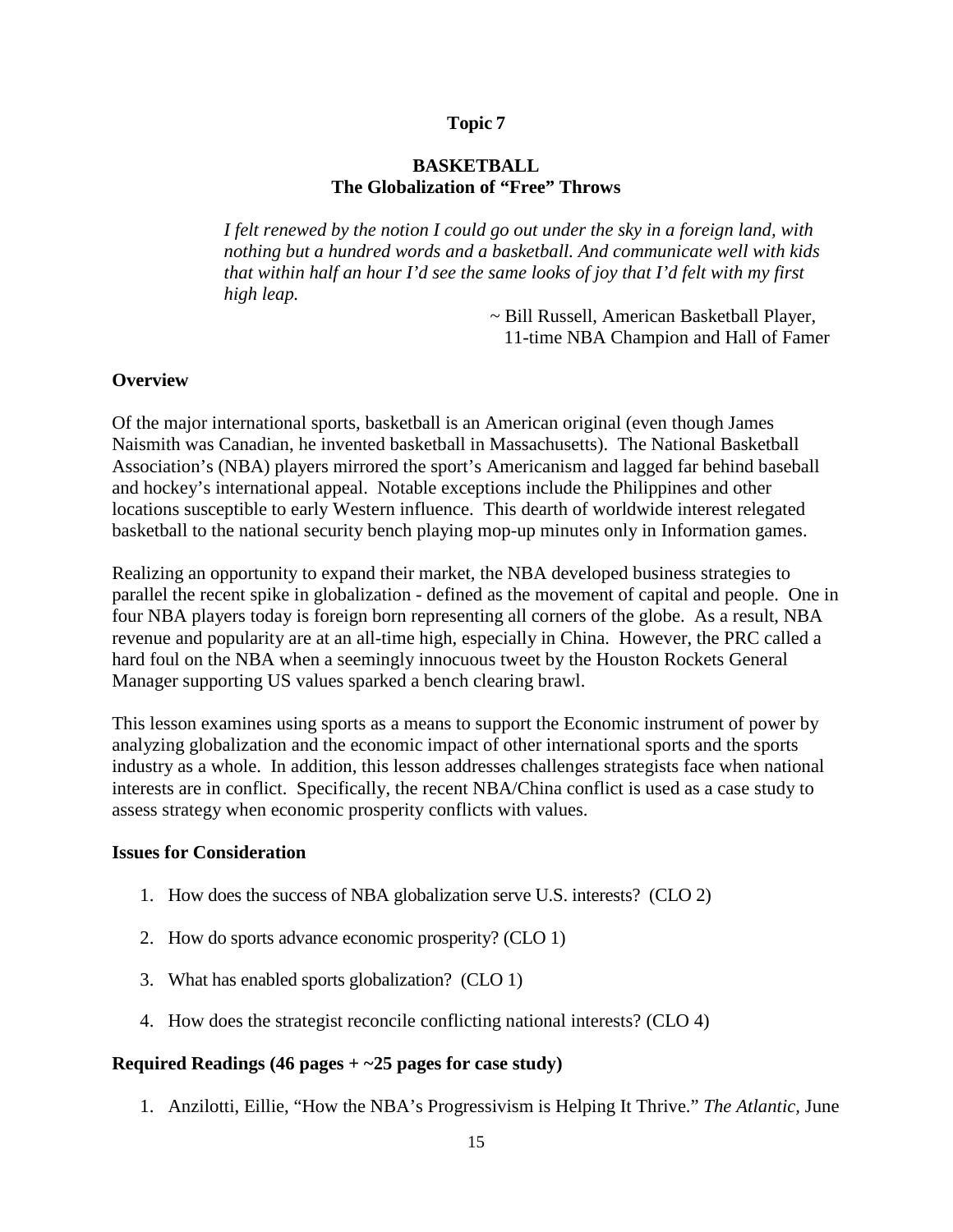19, 2016. Accessed March 9, 2018.

[https://www.theatlantic.com/business/archive/2016/06/nba-progressivism/487610/.](https://www.theatlantic.com/business/archive/2016/06/nba-progressivism/487610/) (**Blackboard**) 5 pages.

- 2. Foer, Franklin. *How Soccer Explains the World*. New York: HarperCollins, 2004. Read Chapter 6. (**Student Issue**) 26 pages.
- 3. Garten, Jeffrey E. "The NBA Needs to do Some Globetrotting." *Business Week,* July 19, 1999. Accessed March 9, 2018: [http://jeffreygarten.com/articles/1999-](http://jeffreygarten.com/articles/1999-07%20The%20NBA%20Needs%20to%20Do%20Some%20Globetrotting.pdf) [07%20The%20NBA%20Needs%20to%20Do%20Some%20Globetrotting.pdf.](http://jeffreygarten.com/articles/1999-07%20The%20NBA%20Needs%20to%20Do%20Some%20Globetrotting.pdf) (**Blackboard**) 2 pages.
- 4. Kirsch, George B. *Baseball in Blue and Gray*, New Jersey: Princeton University Press, 2003. Read pages 108-112. (**Student Issue**) 5 pages.
- 5. Krasnoff, Lindsay Sarah. "How the NBA Went Global*." The Washington Post,* December 26, 2017. Accessed March 9, 2018. [https://www.washingtonpost.com/news/made-by-history/wp/2017/12/26/how-the-nba](https://www.washingtonpost.com/news/made-by-history/wp/2017/12/26/how-the-nba-went-global/?utm_term=.01d55ad35892)[went-global/?utm\\_term=.01d55ad35892.](https://www.washingtonpost.com/news/made-by-history/wp/2017/12/26/how-the-nba-went-global/?utm_term=.01d55ad35892) (**Blackboard**) 3 pages.
- *6. Sports Business Journal*. Accessed July 7, 2020. [https://www.sportsbusinessdaily.com/Journal.aspx.](https://www.sportsbusinessdaily.com/Journal.aspx) Scan the free portions of the website for a general overview of the business of sports.
- 7. *Statista*. Accessed July 7, 2020. [https://www.statista.com/topics/967/national-basketball](https://www.statista.com/topics/967/national-basketball-association/)[association/.](https://www.statista.com/topics/967/national-basketball-association/) Scan the free portions of the website for a general overview of NBA revenue statistics.
- 8. Zeiler, Thomas W. *Ambassadors in Pinstripes,* New York: Rowman and Littlefield, 2006. Read Introduction. (**Blackboard**) 5 pages.
- 9. NBA/China case study readings will be distributed separately.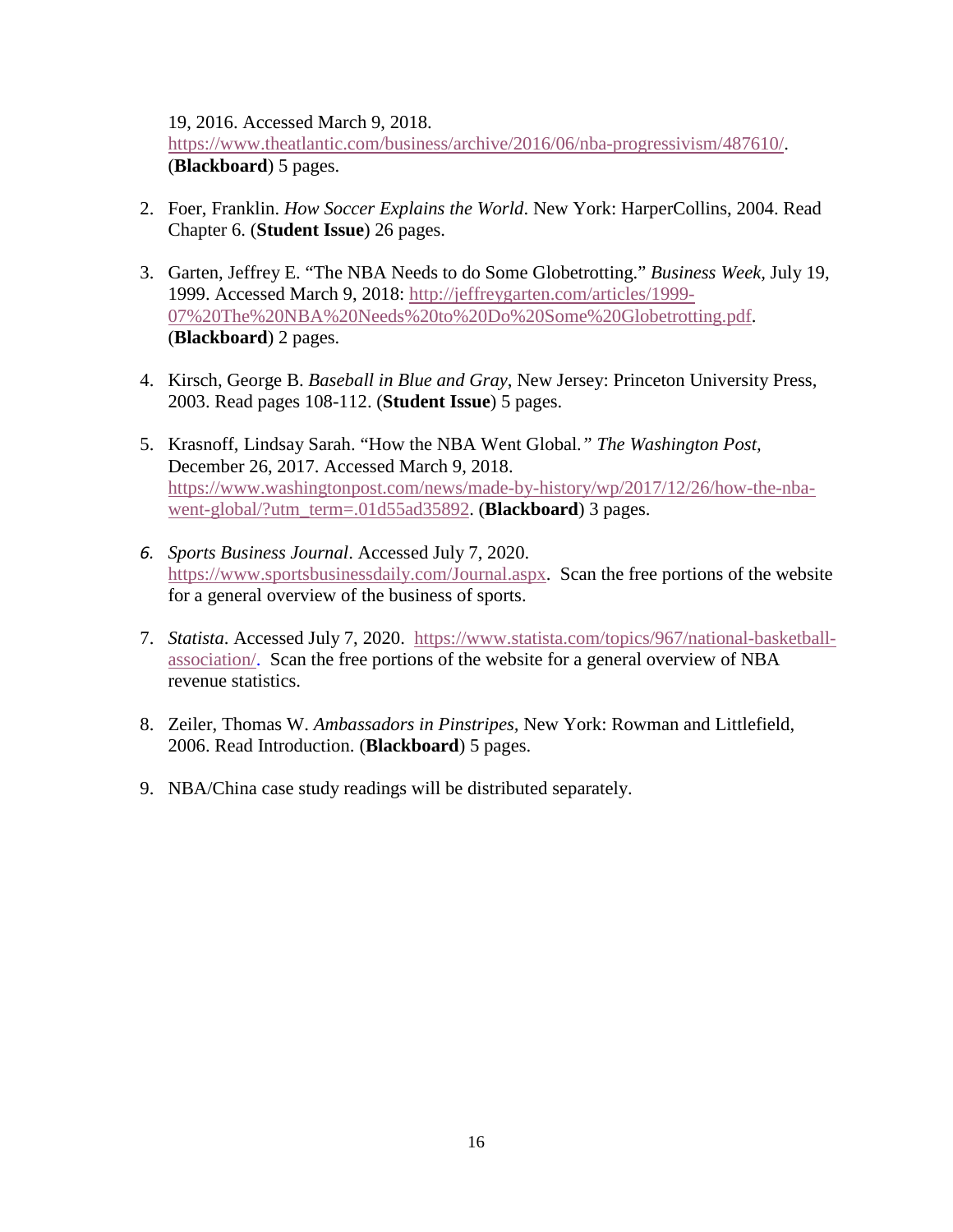## <span id="page-23-0"></span>**THE OLYMPICS I Arriving, and Remaining, on the World's Medal Podium**

*The sportive, knightly battle awakens the best human characteristics. It doesn't separate but unites the combatants in understanding and respect. It also helps to connect the countries in the spirit of peace. That's why the Olympic Flame should never die.*

~ Adolph Hitler, German Chancellor

## **Overview**

National security strategists can pull applicable lessons from nearly every Olympic competition. Relevant examples are abundant ranging from the 1972 Munich terrorist attack to 1968 Mexico City civil rights demonstration. However, Olympics hosted by countries preparing for, or recovering from, international conflict provide the most dynamic post-game analysis from which to update the strategy game plan.

The politics surrounding the 1936 Berlin, 1988 Seoul, 2008 Beijing, and to a lesser degree, the 1964 Tokyo Olympics were truly international affairs. (The 1980 and 1984 Olympics are covered in the next lesson.) Early Jewish oppression by the Nazi regime had started to turn the world against Germany, yet the 1936 games continued as scheduled. Few citizens outside of the Asia-Pacific region were aware of the post-war economic miracle South Korea represented and North Korea tried every play in the book, including blowing up a Korean airliner, to prevent a successful Olympiad. While not necessarily recovering from a recent war, China attempted to restore its place in the world order in 2008 following a "Century of Humiliation." These countries have won world power gold but can they remain on the medal podium?

This lesson examines the international context respective domestic contexts surrounding pre- and post-war Olympics. Moreover, this Olympic era presents the unique opportunity to not only compare and contrast recent Olympics hosted by the same country, but also to develop sportsrelated strategies for immediate execution. The bases for this study are Japan (1964-1998-2020), South Korea (1988-2018), and China (2008-2022).

#### **Issues for Consideration**

- 1. What was the significance of the 1936 Berlin Olympics? (CLO 3)
- 2. How does the strategist reconcile the Jesse Owens myth and the reality of America's treatment of African-Americans when using "values projection" as a national interest when developing strategy?
- 3. A senior Carter administration official argued participation in the 1936 Berlin Olympics "was not among our (USA) proudest moments." Do you agree? What good or bad came out of U.S. participation in 1936? (CLO 4)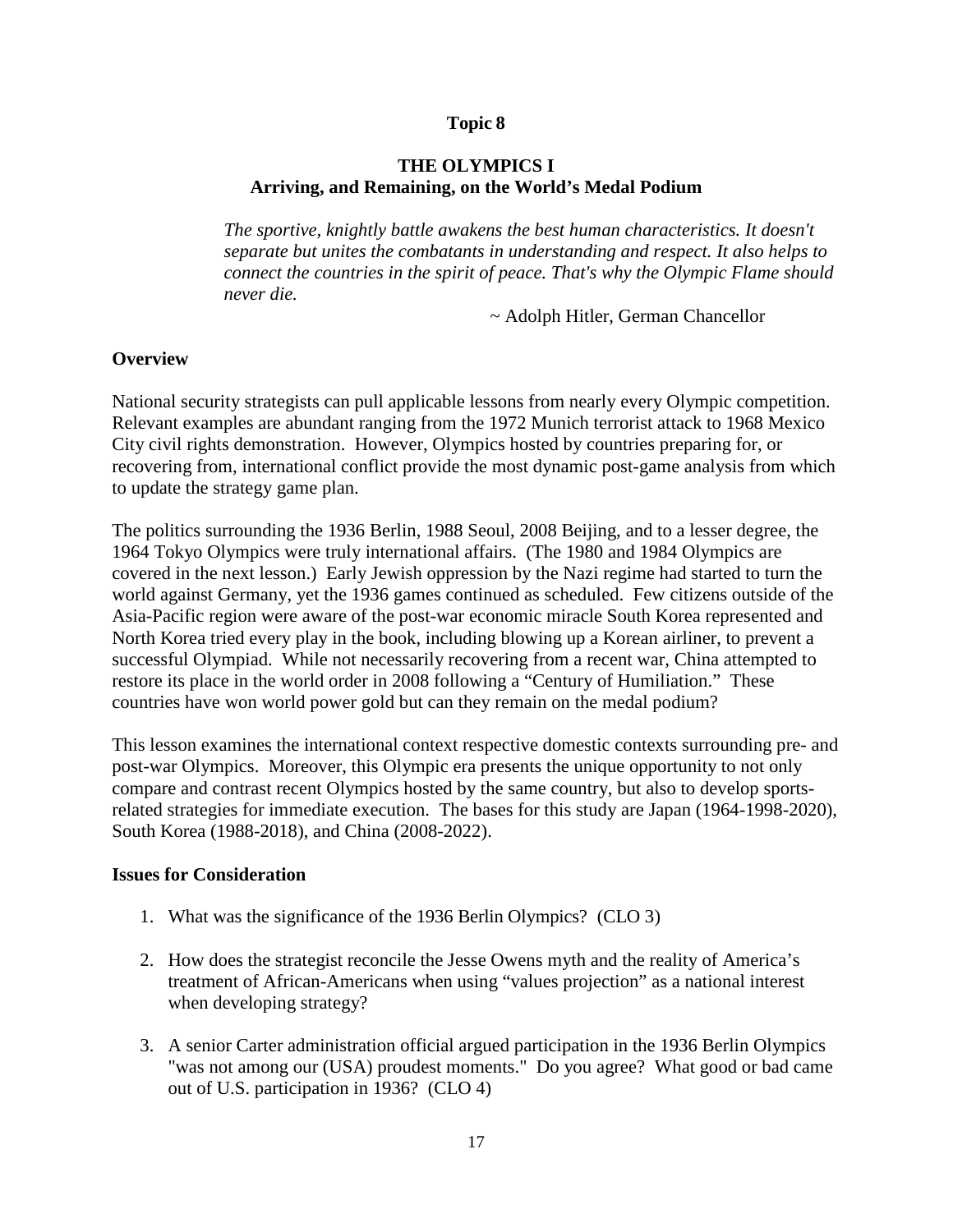- 4. How does Avery Brundage's assertion sports should transcend politics resonate in today's political climate?
- 5. How did the studied countries use the Olympics to legitimize their regimes? What instrument(s) of power did they use and were they successful? (CLO 1)
- 6. Did the 2018 PyeongChang Olympics serve U.S. interests? What can the strategist expect from Tokyo in 2020 and Beijing in 2022? (CLO 2)

## **Required Readings (64 pages)**

- 1. "2015 Olympic Charter." *International Olympic Committee* August 2, 2015. Accessed March 9, 2018. [https://www.olympic.org/olympic-studies-centre/collections/official](https://www.olympic.org/olympic-studies-centre/collections/official-publications/olympic-charters)[publications/olympic-charters.](https://www.olympic.org/olympic-studies-centre/collections/official-publications/olympic-charters) Scan Chapter 2. (**Blackboard**)
- 2. Abel, Allen. "An Olympic Miracle: Is Korean Unification in the Cards?" *Macleans* 131, no. 2, (February 5, 2018): 44-7. Accessed March 9, 2018. [http://www.macleans.ca/olympics/an-olympic-miracle-is-korean-reunification-in-the](http://www.macleans.ca/olympics/an-olympic-miracle-is-korean-reunification-in-the-cards/)[cards/.](http://www.macleans.ca/olympics/an-olympic-miracle-is-korean-reunification-in-the-cards/) (**Blackboard**) 4 pages.
- 3. Bowlby, Chris. "The Olympic Torch's Shadowy Past." *BBC News,* April 5, 2008. Accessed March 9, 2018. [http://news.bbc.co.uk/2/hi/europe/7330949.stm.](http://news.bbc.co.uk/2/hi/europe/7330949.stm) (**Blackboard**) 2 pages.
- 4. Cha, Victor D. *Beyond the Final Score*: *The Politics of Sports in Asia*. New York: Columbia University Press, 2009. Read Chapter 3. (**Student Issue**) 29 pages.
- 5. "DMZ Flashpoints: The 1987 KAL 858 Bombing." *ROK Drop,* January 31, 2018. Accessed March 9, 2018. [http://www.rokdrop.net/2018/01/dmz-flashpoints-the-1987-kal-](http://www.rokdrop.net/2018/01/dmz-flashpoints-the-1987-kal-858-bombing/)[858-bombing/.](http://www.rokdrop.net/2018/01/dmz-flashpoints-the-1987-kal-858-bombing/) (**Blackboard**) 6 pages.
- 6. Sang-Hun, Choe. "The Olympic Spirit Unites Korea, But Reunification's Flame Fades." *The New York Times*, January 29, 2018. Accessed March 9, 2018. [https://nduezproxy.idm.oclc.org/login?url=http://link.galegroup.com/apagess/doc/A5253](https://nduezproxy.idm.oclc.org/login?url=http://link.galegroup.com/apps/doc/A525380973/BIC1?u=wash60683&xid=4e4eb910) [80973/BIC1?u=wash60683&xid=4e4eb910.](https://nduezproxy.idm.oclc.org/login?url=http://link.galegroup.com/apps/doc/A525380973/BIC1?u=wash60683&xid=4e4eb910) (**Blackboard**) 3 pages.
- 7. Osumi, Magdalena et al. "Gearing Up for the Games." *Japan Times,* December 31, 2017). Accessed March 9, 2018. [https://www.japantimes.co.jp/tag/gearing-up-for-the](https://www.japantimes.co.jp/tag/gearing-up-for-the-games/)[games/.](https://www.japantimes.co.jp/tag/gearing-up-for-the-games/) Read the six-part series. 12 pages.
- 8. Rodden, John and John Rossi. "Berlin Stories Misreading the 1936 Olympics." *Commonweal* 143, no. 13 (12 August 2016): 25-29. Accessed at [https://nduezproxy.idm.oclc.org/login?url=http://search.ebscohost.com/login.aspx?direct](https://nduezproxy.idm.oclc.org/login?url=http://search.ebscohost.com/login.aspx?direct=true&db=edsgbc&AN=edsgcl.460862505&site=eds-live&scope=site) [=true&db=edsgbc&AN=edsgcl.460862505&site=eds-live&scope=site.](https://nduezproxy.idm.oclc.org/login?url=http://search.ebscohost.com/login.aspx?direct=true&db=edsgbc&AN=edsgcl.460862505&site=eds-live&scope=site) 5 pages.
- 9. Sharp, Andy and Kanga Kong. "We've Been Gamed." *Bloomberg Business Week*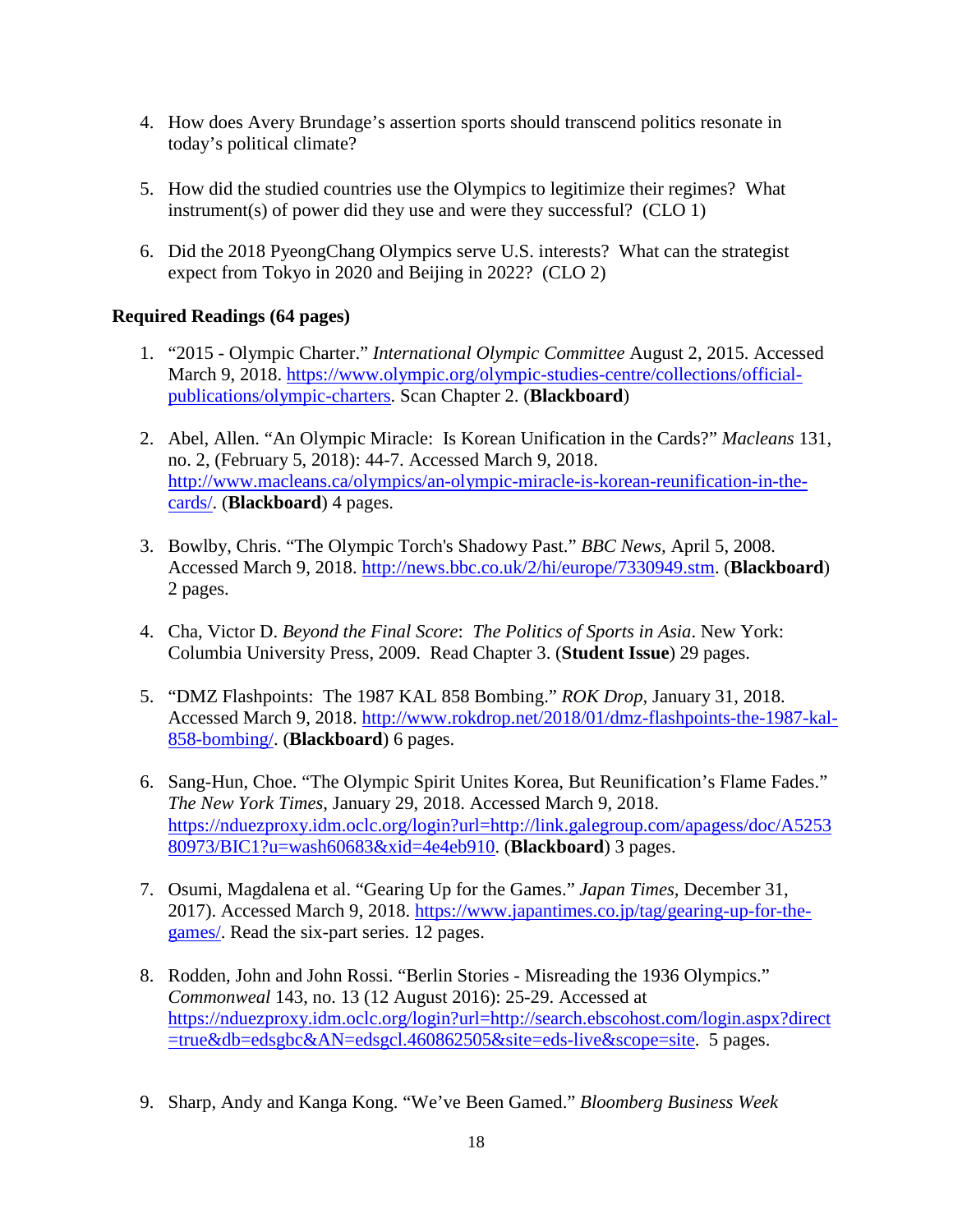February 5, 2018. Accessed March 9, 2018.

[https://nduezproxy.idm.oclc.org/login?url=http://search.ebscohost.com/login.aspx?direct](https://nduezproxy.idm.oclc.org/login?url=http://search.ebscohost.com/login.aspx?direct=true&db=buh&AN=127698280&site=eds-live&scope=site) [=true&db=buh&AN=127698280&site=eds-live&scope=site.](https://nduezproxy.idm.oclc.org/login?url=http://search.ebscohost.com/login.aspx?direct=true&db=buh&AN=127698280&site=eds-live&scope=site) (**Blackboard**) 2 pages.

10. Schwankert, Steven. "Another Olympic Run." *America* 213, no. 5, (31 August 2015): 12. Accessed at [https://nduezproxy.idm.oclc.org/login?url=http://search.ebscohost.com/login.aspx?direct](https://nduezproxy.idm.oclc.org/login?url=http://search.ebscohost.com/login.aspx?direct=true&db=edsgbc&AN=edsgcl.436067387&site=eds-live&scope=site) [=true&db=edsgbc&AN=edsgcl.436067387&site=eds-live&scope=site.](https://nduezproxy.idm.oclc.org/login?url=http://search.ebscohost.com/login.aspx?direct=true&db=edsgbc&AN=edsgcl.436067387&site=eds-live&scope=site) 1 page.

## **Additional Resources (2 videos)**

- 1. *Olympia 1 Fest der Völker (Festival of Nations)*. Directed by Leni Riefenstahl, 1938. Accessed March 9, 2018. [https://www.youtube.com/watch?v=2HV8055dbfc&list=PLIqQtoGAQS3](https://www.youtube.com/watch?v=2HV8055dbfc&list=PLIqQtoGAQS3-dRg815GQAzxAXuQhIe4n2&index=1) [dRg815GQAzxAXuQhIe4n2&index=1.](https://www.youtube.com/watch?v=2HV8055dbfc&list=PLIqQtoGAQS3-dRg815GQAzxAXuQhIe4n2&index=1) 127 minutes.
- 2. *Olympia 2 Fest der Schönheit (Festival of Beauty)* Directed by Leni Riefenstahl, 1938. Accessed March 9, 2018. [https://www.youtube.com/watch?v=zHN8Jwku1Nc&list=PLIqQtoGAQS3](https://www.youtube.com/watch?v=zHN8Jwku1Nc&list=PLIqQtoGAQS3-dRg815GQAzxAXuQhIe4n2&index=2) [dRg815GQAzxAXuQhIe4n2&index=2.](https://www.youtube.com/watch?v=zHN8Jwku1Nc&list=PLIqQtoGAQS3-dRg815GQAzxAXuQhIe4n2&index=2) 88 minutes.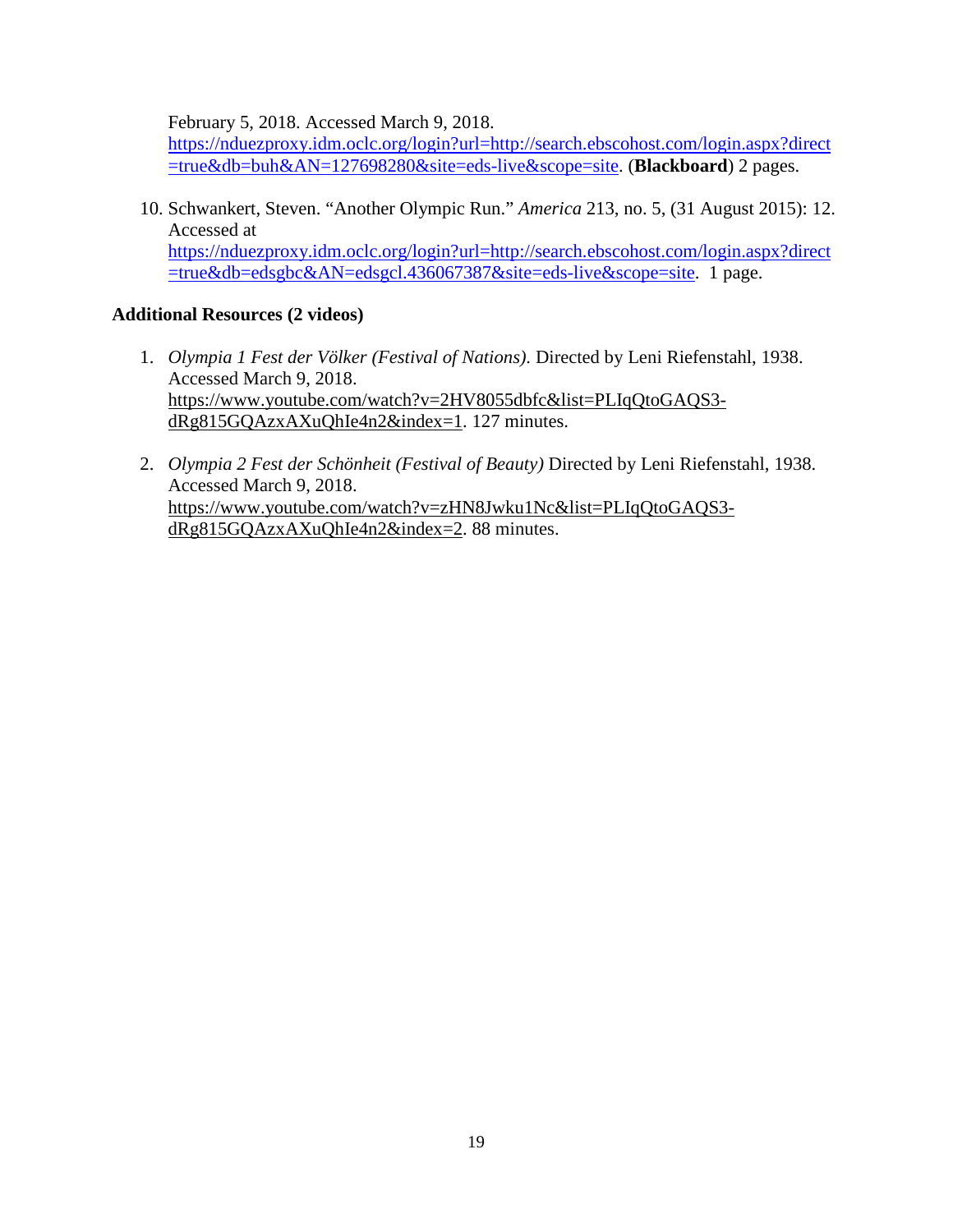#### **THE OLYMPICS II Boycotts and Bans: Penalty or Advantage?**

<span id="page-26-0"></span>*I know the decision was controversial, but I had no idea at the time how difficult it would be for me to implement it or convince other nations to join us.* ~ Jimmy Carter, U.S. President

*The United States has far more to lose from staying home from Moscow than we will ever gain from a boycott. The President overreacted, now what we are trying to do is put up the façade of protest at the expense of some athletes. ~* Ted Stevens, Alaskan Senator

*Is the White House serious in asking the American public to accept the notion that this nation's foreign policy has been reduced to employing a boycott of a sports event as the principal non-military response to what Carter has called the 'greatest threat to world peace and stability since World War II'? If so, we should be debating questions of considerably greater gravity than whether the country should participate in the 1980 Summer Games.* 

~ Dr. Harry Edwards, U.S. Sociologist

#### **Overview**

The Fundamental Principles of Olympism promote a "philosophy of life" and "harmonious development of humankind" with a "view to promoting a peaceful society." Unfortunately, neither political nor athletic Olympic players always adhere to these altruistic ideals. In the game of national security, should the strategist award boycotts and bans a penalty or advantage?

In 1976, 28 African nations boycotted the 1976 Montreal Olympics in retaliation to New Zealand's rugby engagement with South Africa. Russia's Afghanistan invasion triggered a major policy debate convincing Jimmy Carter to boycott the 1980 Moscow Olympics. In 1984, citing security concerns, Russia responded in kind and boycotted the 1984 Los Angeles games. While not the only boycotts in Olympic history, these examples demonstrate the magnitude sports can play in international relations.

The list of countries banned from participating in the Olympics is long and hardly distinguished. Justification for banning ranges from starting wars (Japan and Germany banned from the 1948 London Olympics) to domestic policies such as apartheid (South African banned from 1964 – 1992). Bans are usually more contentious than boycotts because they are imposed by external players.

This lesson examines the efficacy of boycotts and bans as suitable ways in the national security game and whether they award the affected country a penalty or reward. The bases for analysis are Olympic bans in general and the 1976-1980-1984 Olympic boycotts specifically. Past (1936 Berlin, 2014 Sochi) and future (2022 Beijing) boycott recommendations will also be assessed.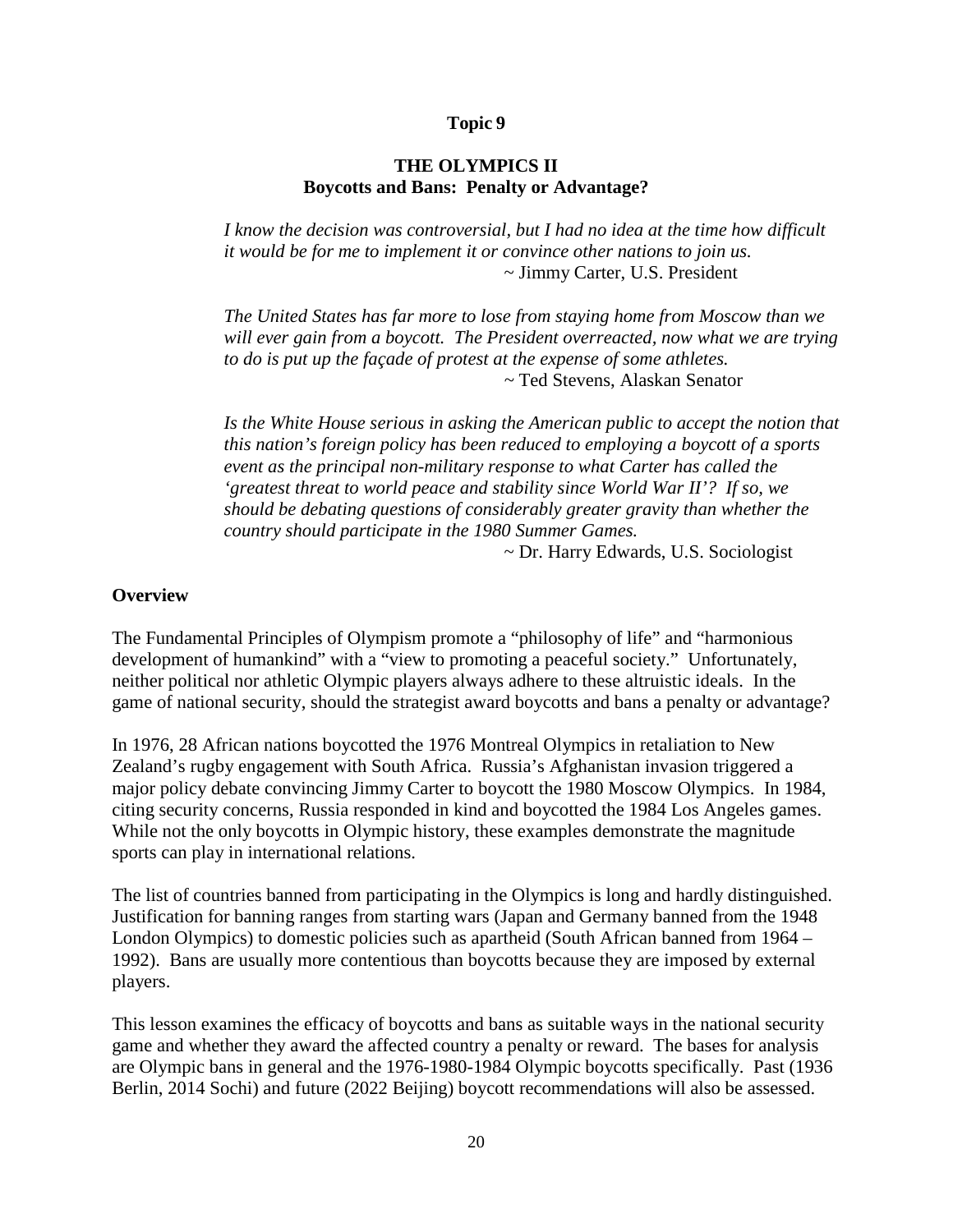## **Issues for Consideration**

- 1. Are boycotts and bans useful foreign policy tools? (CLO 1)
- 2. What correct and incorrect assumptions did the Carter administration make regarding the 1980 Moscow Olympics boycott? (CLO 3)
- 3. Did the 1980 boycott serve the national interests Jimmy Carter intended? (CLO 2)
- 4. Should the U.S. have boycotted the 2014 Sochi Olympics due to Putin's anti-gay laws? (CLO2)
- 5. Should the US consider boycotting 2022 Beijing? (CLO 2)

## **Required Readings (71 pages)**

- 1. Coca, Nithin. "Beijing's Olympics Pave the Way for Xinjiang's Camps." *Foreign Policy.* February 8, 2019. Accessed November 8, 2019. [https://foreignpolicy.com/2019/02/08/beijings-olympics-paved-the-way-for-xinjiangs](https://foreignpolicy.com/2019/02/08/beijings-olympics-paved-the-way-for-xinjiangs-camps/)[camps/.](https://foreignpolicy.com/2019/02/08/beijings-olympics-paved-the-way-for-xinjiangs-camps/) 4 pages.
- 2. "Countries Banned from the Olympic Games." *Top End Sports*. Accessed March 9, 2018. [http://www.topendsports.com/events/summer/bans.htm.](http://www.topendsports.com/events/summer/bans.htm) Scan the list of countries and reasons why they banned from the Olympics.
- 3. Diamond, James. "US Congressional Panel Calls on IOC to Strip Beijing of 2022 Winter Olympics." *Inside the Games*. October 11, 2018. Accessed November 8, 2019. [https://www.insidethegames.biz/index.php/articles/1070936/us-congressional-panel](https://www.insidethegames.biz/index.php/articles/1070936/us-congressional-panel-calls-on-ioc-to-strip-beijing-of-2022-winter-olympics)[calls-on-ioc-to-strip-beijing-of-2022-winter-olympics.](https://www.insidethegames.biz/index.php/articles/1070936/us-congressional-panel-calls-on-ioc-to-strip-beijing-of-2022-winter-olympics) 1 page.
- 4. Karlik, Evan. "The Case for Boycotting Beijing 2022." *The Diplomat.* August 8, 2019. Accessed November 8, 2019. [https://thediplomat.com/2019/08/the-case-for-boycotting](https://thediplomat.com/2019/08/the-case-for-boycotting-beijing-2022/)[beijing-2022/.](https://thediplomat.com/2019/08/the-case-for-boycotting-beijing-2022/) 3 pages.
- 5. Nichol, Jim et al. "The 2014 Sochi Olympics: Security and Human Rights Issues." *Congressional Research Service* (January 26, 2014). Accessed at [https://nduezproxy.idm.oclc.org/login?url=http://search.ebscohost.com/login.aspx?direct](https://nduezproxy.idm.oclc.org/login?url=http://search.ebscohost.com/login.aspx?direct=true&db=edb&AN=94424738&site=eds-live&scope=site) [=true&db=edb&AN=94424738&site=eds-live&scope=site.](https://nduezproxy.idm.oclc.org/login?url=http://search.ebscohost.com/login.aspx?direct=true&db=edb&AN=94424738&site=eds-live&scope=site) Read pages 13-21. (**Blackboard**) 9 pages.
- 6. Pandey, Anubhav. "On What Grounds Can International Olympic Committee (IOC) Suspend a Country from Participating in Olympics?" *iPleaders* August 2, 2017. Accessed March 9, 2018. [https://blog.ipleaders.in/olympic-disqualification-law/.](https://blog.ipleaders.in/olympic-disqualification-law/) 3 pages.
- 7. Ratnesar, Romesh. "Boycotting the 2014 Sochi Olympics is a Really Bad Idea." *Bloomberg Businessweek*, August 5, 2013. Accessed March 9, 2018.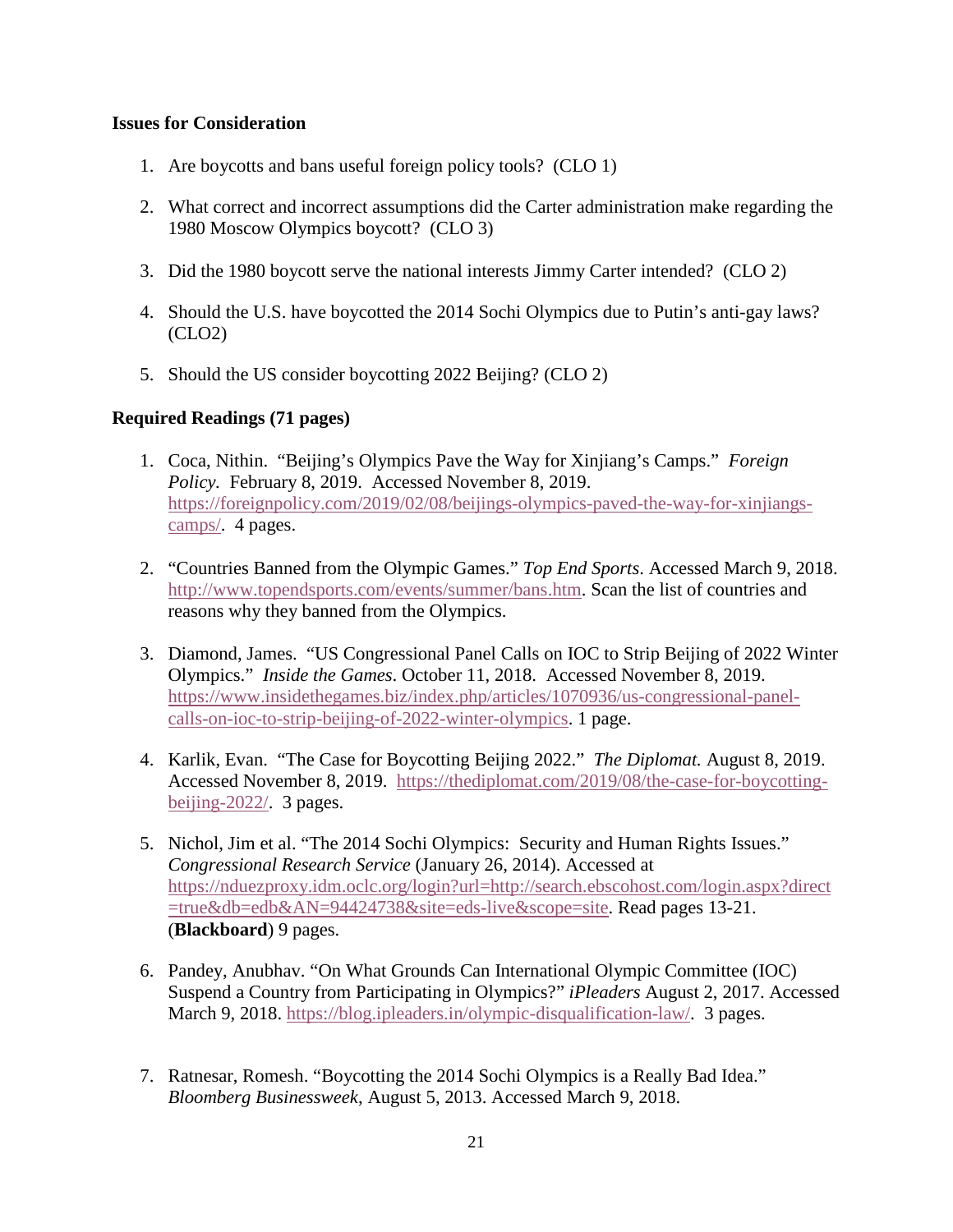[https://www.bloomberg.com/news/articles/2013-08-05/boycotting-the-2014-sochi](https://www.bloomberg.com/news/articles/2013-08-05/boycotting-the-2014-sochi-olympics-is-a-really-bad-idea)[olympics-is-a-really-bad-idea.](https://www.bloomberg.com/news/articles/2013-08-05/boycotting-the-2014-sochi-olympics-is-a-really-bad-idea) (**Blackboard**) 2 pages.

- 8. Rosner, Scott and Deborah Low. "The Efficacy of Olympic Bans and Boycotts on Effectuating International Political and Economic Change." *Texas Review of Entertainment & Sports Law* 11, no. 1 (Fall 2009): 27-79. Accessed at [https://nduezproxy.idm.oclc.org/login?url=http://search.ebscohost.com/login.aspx?direct](https://nduezproxy.idm.oclc.org/login?url=http://search.ebscohost.com/login.aspx?direct=true&db=aph&AN=47566987&site=eds-live&scope=site) [=true&db=aph&AN=47566987&site=eds-live&scope=site.](https://nduezproxy.idm.oclc.org/login?url=http://search.ebscohost.com/login.aspx?direct=true&db=aph&AN=47566987&site=eds-live&scope=site) Read pages 37-76. 40 pages.
- 9. Young, Christopher. "Olympic Boycotts: Always Tricky." *Dissent* 55, no. 3 (Summer 2018): 67-72. Accessed at [https://nduezproxy.idm.oclc.org/login?url=http://search.ebscohost.com/login.aspx?direct](https://nduezproxy.idm.oclc.org/login?url=http://search.ebscohost.com/login.aspx?direct=true&db=aph&AN=33662905&site=eds-live&scope=site) [=true&db=aph&AN=33662905&site=eds-live&scope=site.](https://nduezproxy.idm.oclc.org/login?url=http://search.ebscohost.com/login.aspx?direct=true&db=aph&AN=33662905&site=eds-live&scope=site) (**Blackboard**) 6 pages.
- 10. Ziller, Tom. "The Sochi Olympics, Russia's Anti-gay Laws and Using a Platform With Purpose." *SBNation*, July 24, 2013. Accessed March 9, 2018. [https://www.sbnation.com/2013/7/24/4548656/sochi-winters-olympics-2014-russia](https://www.sbnation.com/2013/7/24/4548656/sochi-winters-olympics-2014-russia-boycott-gay-rights)[boycott-gay-rights.](https://www.sbnation.com/2013/7/24/4548656/sochi-winters-olympics-2014-russia-boycott-gay-rights) 3 pages.

## **Additional Resources (85 pages)**

- 1. Corthorn, Paul. "The Cold War and British Debates over the Boycott of the 1980 Moscow Olympics." *Old War History* 13, no. 1 (February 2013): 43-66. Accessed at [https://nduezproxy.idm.oclc.org/login?url=http://search.ebscohost.com/login.aspx?direct](https://nduezproxy.idm.oclc.org/login?url=http://search.ebscohost.com/login.aspx?direct=true&db=aph&AN=85750845&site=eds-live&scope=site) [=true&db=aph&AN=85750845&site=eds-live&scope=site.](https://nduezproxy.idm.oclc.org/login?url=http://search.ebscohost.com/login.aspx?direct=true&db=aph&AN=85750845&site=eds-live&scope=site) 24 pages.
- 2. Eaton, Joseph. "Reconsidering the 1980 Moscow Olympic Boycott: American Sports Diplomacy in the East Asian Perspective." *Diplomatic History* 40, no. 5, (November 2016): 845-64. Accessed at [https://nduezproxy.idm.oclc.org/login?url=http://search.ebscohost.com/login.aspx?direct](https://nduezproxy.idm.oclc.org/login?url=http://search.ebscohost.com/login.aspx?direct=true&db=aph&AN=118314108&site=eds-live&scope=site) [=true&db=aph&AN=118314108&site=eds-live&scope=site.](https://nduezproxy.idm.oclc.org/login?url=http://search.ebscohost.com/login.aspx?direct=true&db=aph&AN=118314108&site=eds-live&scope=site) (**Blackboard**) 19 pages.
- 3. Lahey, Daniel James. "The Thatcher Government's Response to the Soviet Invasion of Afghanistan, 1979-1980." *Cold War History* 13, no.1 (February 2013): 21-42. Accessed at

[https://nduezproxy.idm.oclc.org/login?url=http://search.ebscohost.com/login.aspx?direct](https://nduezproxy.idm.oclc.org/login?url=http://search.ebscohost.com/login.aspx?direct=true&db=aph&AN=85750844&site=eds-live&scope=site) [=true&db=aph&AN=85750844&site=eds-live&scope=site.](https://nduezproxy.idm.oclc.org/login?url=http://search.ebscohost.com/login.aspx?direct=true&db=aph&AN=85750844&site=eds-live&scope=site) (**Blackboard**) 22 pages.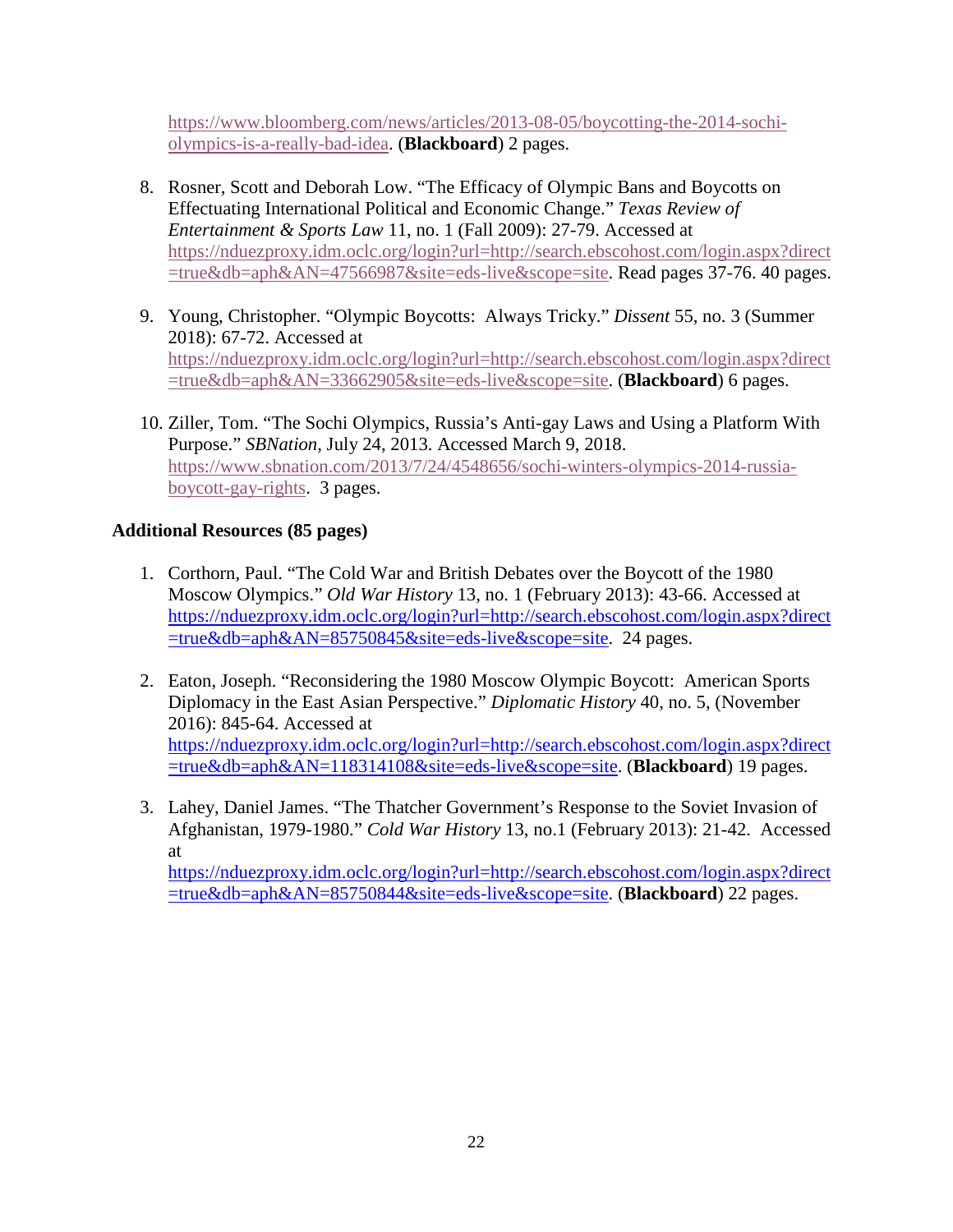## **THE WORLD CUP Corruption on the Pitch**

<span id="page-29-0"></span>*With 211 associations affiliated to FIFA today, world football's governing body has rightly been dubbed the "United Nations of Football."*  $\sim$  FIFA.com

## **Overview**

Who wins in head-to-head global competition, the Olympics or the World Cup? The box score shows the game is very close. Fédération Internationale de Football Association (FIFA) and the IOC are both NGOs, ruling with nearly unlimited power and autonomy. The pair equally reach a global audience presenting immense economic and information opportunities. The ability to claim total victory may be the deciding factor. How does one "win" the Olympics? Do the victors hoist the most gold medals, or the most medals overall, or win a popular sport? On the other hand, winning the World Cup is obvious and the ability to unite a nation into a nationalist fervor gives the World Cup the slightest edge.

The 2015 FIFA scandal rocked the football world with full implications yet to be determined. From the idealist's perspective, this purity of sport and opportunity to unite make the scandal so heartbreaking. The realist views the scandal as a large corporation found guilty of pay-offs and bribery. Regardless of the strategist's world view, the economic, civil society, and governance impacts cannot be overlooked.

This lesson examines corruption in sport's impact on national security and the international context surrounding the World Cup. Strategy options to influence compliance and take advantage of the opportunities presented will be assessed.

## **Issues for Consideration**

- 1. What are the economic impacts and overall influence of the World Cup? (CLO 1,3)
- 2. Does the FIFA scandal affect national security? If so, how and who's? (CLO 4)
- 3. What lever of power can the U.S. pull to influence non-state actors and non-government agencies (NGOs) such as the IOC and FIFA? Do Rule of Law values translate globally? (CLO 1)
- 4. How does the US leverage the economic IOP to fight corruption? (CLO 1)

## **Required Readings (74 pages)**

1. Allen, Claudia. "FIFA Corruption Scandal: Why Should I Care?" *BBC News,* June 4, 2015. Accessed March 9, 2018. [http://www.bbc.com/news/world-33007757.](http://www.bbc.com/news/world-33007757) (**Blackboard**) 2 pages.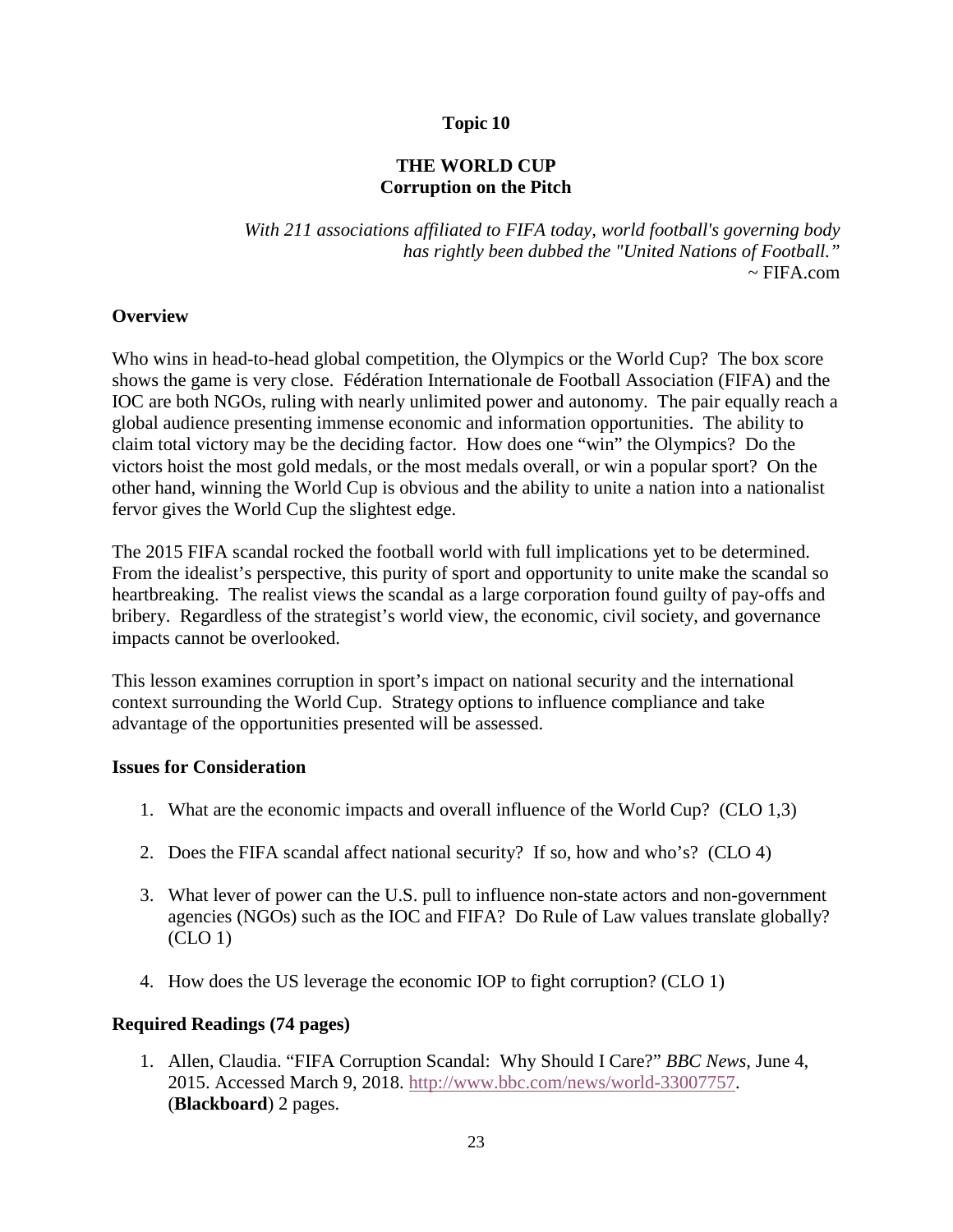- 2. Conn, David. "How the FBI Won 'The World Cup of Fraud" as FIFA Scandal Arrives in Court." *The Guardian,* November 6, 2017. Accessed March 9, 2018: [https://www.theguardian.com/football/2017/nov/06/fifa-scandal-fbi-new-york-trial](https://www.theguardian.com/football/2017/nov/06/fifa-scandal-fbi-new-york-trial-chuck-blazer-sepp-blatter)[chuck-blazer-sepages-blatter.](https://www.theguardian.com/football/2017/nov/06/fifa-scandal-fbi-new-york-trial-chuck-blazer-sepp-blatter) (**Blackboard**) 2 pages.
- 3. Department of Justice. "Sixteen Additional FIFA Officials Indicted for Racketeering Conspiracy and Corruption." December 3, 2015. Accessed November 14, 2019. [https://www.justice.gov/opa/pr/sixteen-additional-fifa-officials-indicted-racketeering](https://www.justice.gov/opa/pr/sixteen-additional-fifa-officials-indicted-racketeering-conspiracy-and-corruption)[conspiracy-and-corruption.](https://www.justice.gov/opa/pr/sixteen-additional-fifa-officials-indicted-racketeering-conspiracy-and-corruption) (**Blackboard**) 5 pages.
- 4. Dorsey, James. "World Cup 2022 Will Produce PR Boon for Qatar, but Little Economic Benefit." *Bleacher Report,* January 18, 2011. Accessed November 13, 2019: [https://bleacherreport.com/articles/577705-world-cup-2022-will-produce-pr-boon-for-qat.](https://bleacherreport.com/articles/577705-world-cup-2022-will-produce-pr-boon-for-qat) 3 pages.
- 5. "FIFA Corruption Crisis: Key Questions Answered." *BBC World News,* December 21, 2015. Accessed March 9, 2018. [http://www.bbc.com/news/world-europe-32897066.](http://www.bbc.com/news/world-europe-32897066) (**Blackboard**) 3 pages.
- 6. Foer, Franklin. *How Soccer Explains the World*. New York: HarperCollins, 2004. Read Chapters 5 and 7. (**Student Issue**) 50 pages.
- 7. Opati, Zephania. "Economic Costs of Hosting the World Cup." *Diplomat East Africa* 48 (July 2014): 41-44. Accessed at [https://nduezproxy.idm.oclc.org/login?url=http://search.ebscohost.com/login.aspx?direct](https://nduezproxy.idm.oclc.org/login?url=http://search.ebscohost.com/login.aspx?direct=true&db=mth&AN=97467530&site=eds-live&scope=site) [=true&db=mth&AN=97467530&site=eds-live&scope=site.](https://nduezproxy.idm.oclc.org/login?url=http://search.ebscohost.com/login.aspx?direct=true&db=mth&AN=97467530&site=eds-live&scope=site) (**Blackboard**) 4 pages.
- 8. Usmani, Azman. "World Cup 2018: Hosting Football World Cup Boosts Pride, Not Economy." *Bloomberg,* June 12, 2018. Accessed November 13, 2019: [https://www.bloombergquint.com/fifa-world-cup-2018/world-cup-2018-hosting-football-world](https://www.bloombergquint.com/fifa-world-cup-2018/world-cup-2018-hosting-football-world-cup-boosts-pride-not-economy)[cup-boosts-pride-not-economy.](https://www.bloombergquint.com/fifa-world-cup-2018/world-cup-2018-hosting-football-world-cup-boosts-pride-not-economy) 3 pages.
- 9. Verver, John. "Lessons from the FIFA Corruption Scandal." *Risk Management,* September 1, 2015. Accessed March 9, 2018. [http://www.rmmagazine.com/2015/09/01/lessons-from-the-fifa-corruption-scandal/.](http://www.rmmagazine.com/2015/09/01/lessons-from-the-fifa-corruption-scandal/) 2 pages.

## **Additional Resources (38 pages)**

- 1. Arnotz, Kevin. "How NBA Executive Jeff David stole \$13 Million from the Sacramento Kings." *ESPN,* November 19, 2019. Accessed November 21, 2019. [https://www.espn.com/nba/story/\\_/id/28078881/how-nba-executive-jeff-david-stole-13](https://www.espn.com/nba/story/_/id/28078881/how-nba-executive-jeff-david-stole-13-million-sacramento-kings) [million-sacramento-kings.](https://www.espn.com/nba/story/_/id/28078881/how-nba-executive-jeff-david-stole-13-million-sacramento-kings) 14 pages.
- 2. Eden, Scott. "How Former Ref Tim Donaghy Conspired to Fix NBA Games." *ESPN,*  February 19, 2019. Accessed November 21, 2019.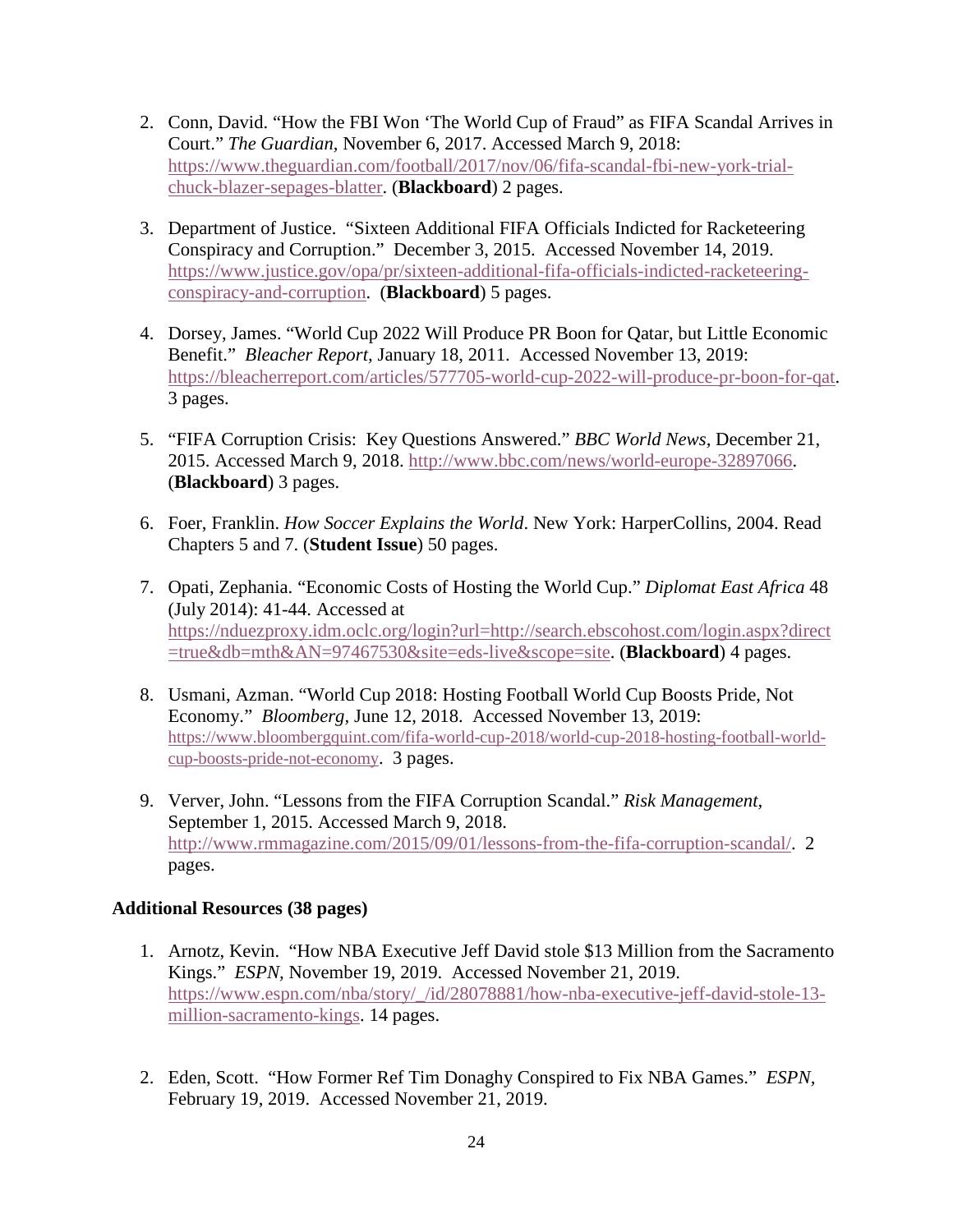[https://www.espn.com/nba/story/\\_/id/25980368/how-former-ref-tim-donaghy-conspired](https://www.espn.com/nba/story/_/id/25980368/how-former-ref-tim-donaghy-conspired-fix-nba-games)[fix-nba-games.](https://www.espn.com/nba/story/_/id/25980368/how-former-ref-tim-donaghy-conspired-fix-nba-games) 24 pages.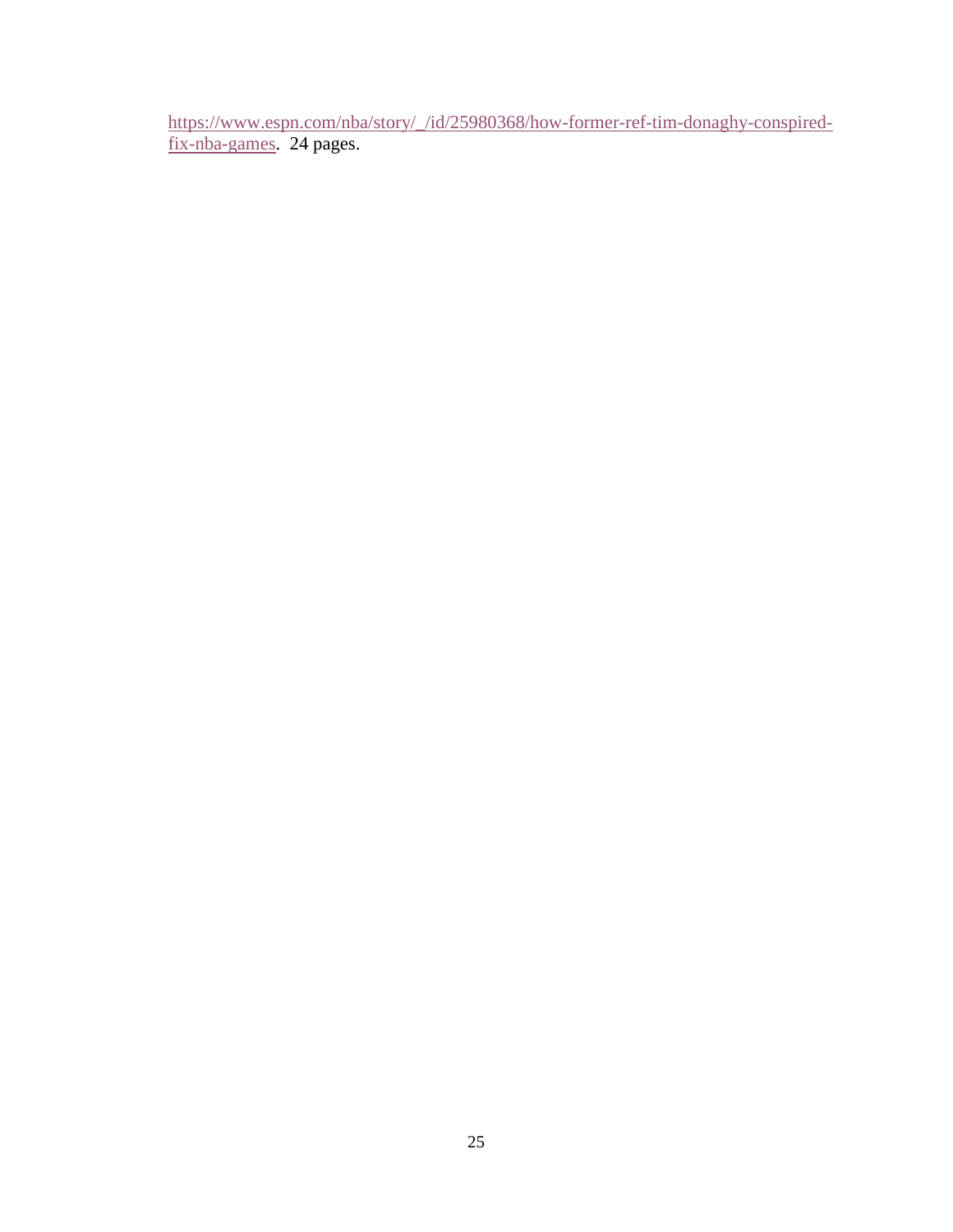## **Topics 11 AND 12**

## **YOUR PATH TO VICTORY Winning Game Plans**

*Winning isn't everything; it's the only thing.*

~ Vince Lombardi (maybe), American Football, 2-time Super Bowl Champion Coach and Hall of Famer

*Just win, baby!*

~ Al Davis (for sure), American Football, 3-time Super Bowl Champion Owner and Hall of Famer

#### **Overview**

For the purposes of this exercise, the position of U.S. National Sports Minister has been established on the National Security Council. Working in teams of two or three, you will act as advisors to the "*Sports Comish*."

In sports, coaches develop a strategy where their team's strengths and weaknesses are assessed against an opponent. The coach then develops ways to maximize the strengths, mitigate the weakness, and identify asymmetrical advantages in order to achieve victory. This process is very similar to the strategy development and case study process used here at the National War College. This project composes the lessons learned and concepts from Topics 1-10 to develop a sports strategy, or *Game Plan*. Choosing a particular national security-related issue of interest to your team, create a strategy using sports as the main *way* or *means* in order to achieve the desired *end* in order to advance U.S. interests. The Game Plan can either act as a singular solution or part of a broader national security strategy. The Game Plan should establish the path to victory on your issue by identifying the strengths and exploiting the weaknesses of the opponents and other key players in the national security game. Keeping in mind budgetary constraints, current executive branch power, and continuing international tension, the Game Plan should include the individuals and other agencies and institutions most likely to engage on this issue, their powers, their preferences, and where they sit in the national security strategy development process.

These two sessions are designed to give you the opportunity to present your Game Plans to the Sports Comish panel (FSL plus industry experts) and his council (remaining students). Each team will present their findings in both oral and written form in the last two seminar meetings, at which point the panel and council will critique and evaluate your Game Plan. Each team will provide a 2-page Game Plan memo (written in prose) to the class and give a 15-minute oral brief. Specific details and direction will be provided in class

#### **Issues for Consideration**

1. Play Book strategies should be based on the frameworks listed in Appendices 1 and 2 and include: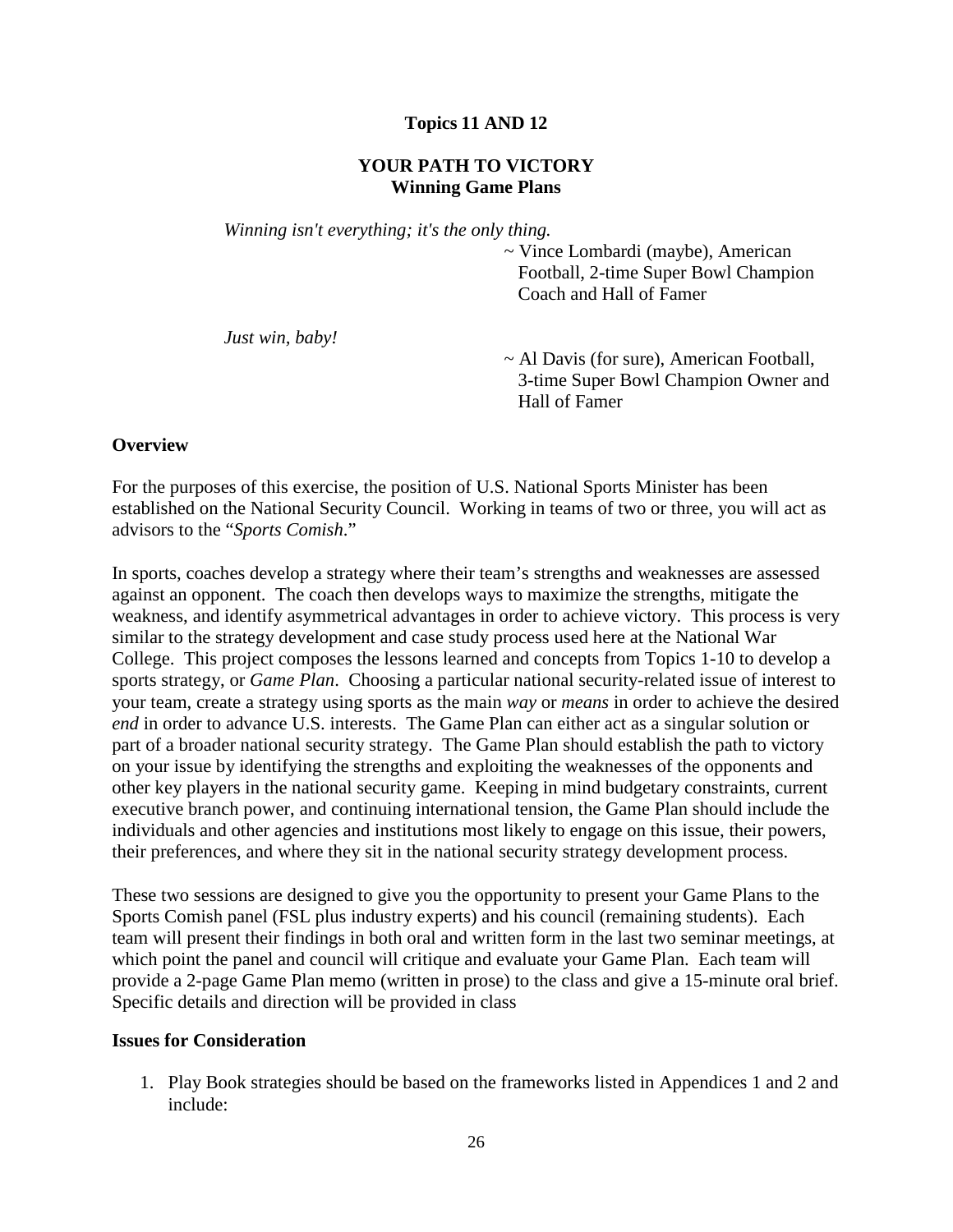- A concise problem statement of the issue and the primary instrument of power used to achieve the national interest/political aim/goal/objective.
- How sports support the instrument of power
- How the sport is used to analyze the domestic/international context
- Whether sports are a way or mean and if the strategy is "means-restricted" or "means-creating"
- Identification of the strategy as a stand-alone strategy or part of a broader strategy already in place
- Identification of other instruments of power which can be brought to bear
- A likely media coverage and a corresponding information strategy
- 2. Sports Comish and council requirements:
	- Review and critique a variety of sports campaign plans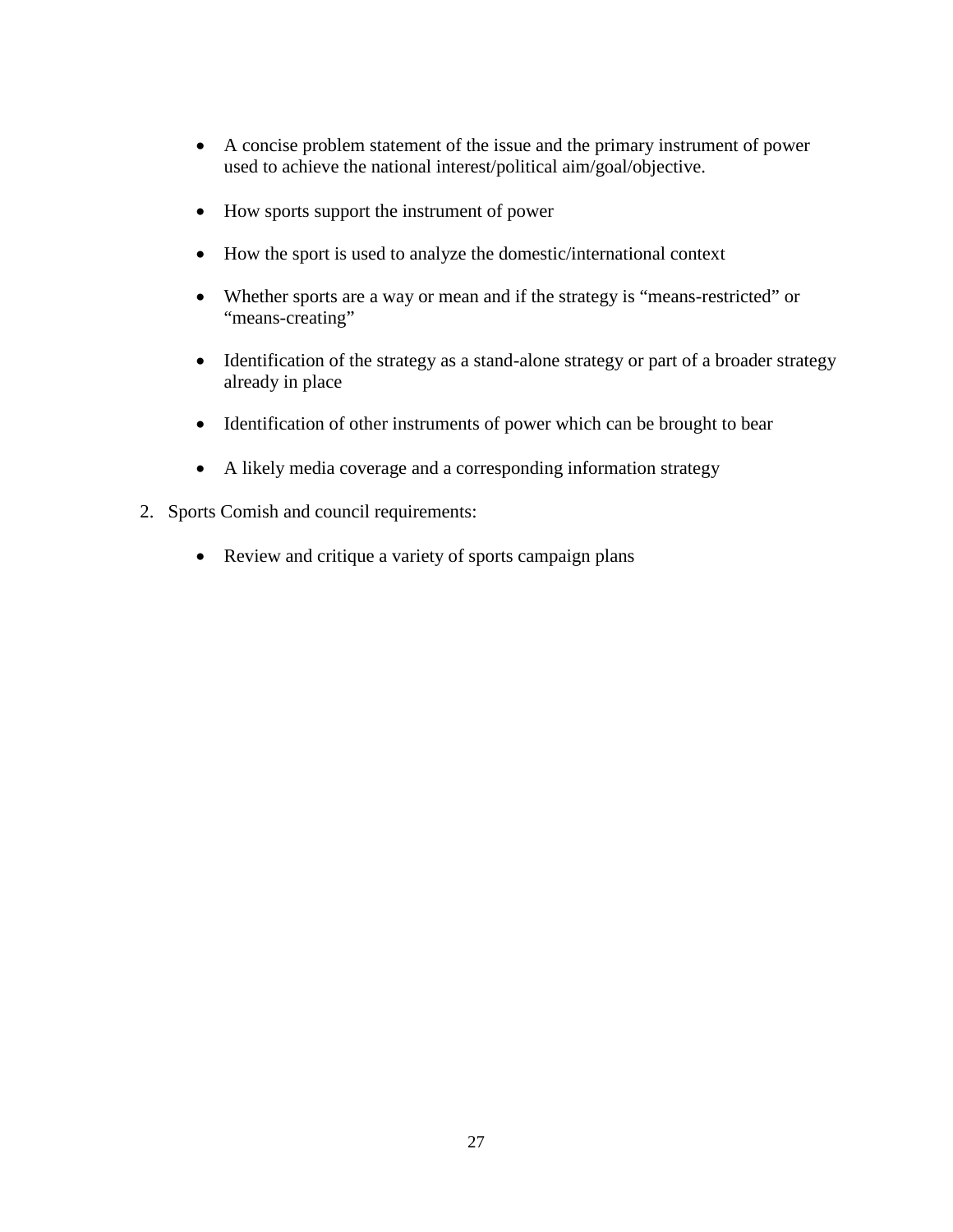## **Appendix 1: NWC National Security Strategy Framework**

## <span id="page-34-0"></span>1. ANALYZING THE STRATEGIC SITUATION

- ∗ What is the story? Develop a **problem statement.**
- ∗ Assess the **international and domestic contexts.**
- ∗ Identify **knowns, critical unknowns**, and **key assumptions** (re: self, others, environment).
- ∗ What **national interests**—if any—are **at stake**? How **vital** is each interest?
- ∗ Determine **threats and opportunities** and **their relation to national interests**.
- ∗ How **imminent** are the threats? How **salient** are the opportunities?

## 2. DEFINING THE DESIRED ENDS

- A. POLITICAL AIM(S)
- ∗ **Stated** and **implied** political aims—define **desired end-state/success**. What does success look like?
- ∗ What are **likely constraints—**governmental, domestic, international, media-driven, etc.?
- B. SPECIFIC OBJECTIVES
- ∗ **Can the political aims be translated** into **viable objectives**?
- ∗ Specify objectives, **achievable at a reasonable cost** that will **accomplish** desired political aims
- ∗ Rank objectives by **priority.**

## 3. IDENTIFYING AND/OR DEVELOPING MEANS

- ∗ Identify our instruments of power (DIME) needed to obtain ends.
- ∗ Assumptions about **capabilities/limits of our instruments.**
- ∗ **What are the** intangibles **for** all actors**, to include morale/will and time available?**

## 4. DESIGNING THE WAYS

- ∗ Specify **fundamental strategic approach(es)** state how the instruments blend together. Are the associated objectives pursued **sequentially** or **simultaneously**?
- ∗ Consider **Modes of Action**.
- ∗ Identify **institutions/agencies** that will direct the various instruments of power.
- ∗ Most likely **constraints**? Does the strategic approach **account for** them?

## 5. ASSESSING THE COST, RISKS, AND RESULTS

- ∗ What are likely **costs** and **benefits**? Can they be **tracked/measured**?
- ∗ Most likely **risks**, including those **to** and **from** the strategy—have they been **accounted for** and **mitigated**?
- ∗ **Viability Assessments:** Is our strategic approach **suitable, feasible, desirable, acceptable,** and **sustainable?**
- ∗ What are the **most pivotal assumptions? Consequences** if wrong? What **mechanisms to validate?**
- ∗ How does **success translate** into **lasting political effects?**

#### Red Teaming

- ∗ **Assumptions** about allies', neutrals', target's political aims, underlying rationale, and specific objectives.
- ∗ Identify **target's instruments of power** needed to attain ends—Is one or more likely to be dominant?
- ∗ Assumptions about the capabilities/limits of **target's** instruments.
- ∗ What is the target's **most likely** and **most dangerous** courses of action? Does our strategy negate them?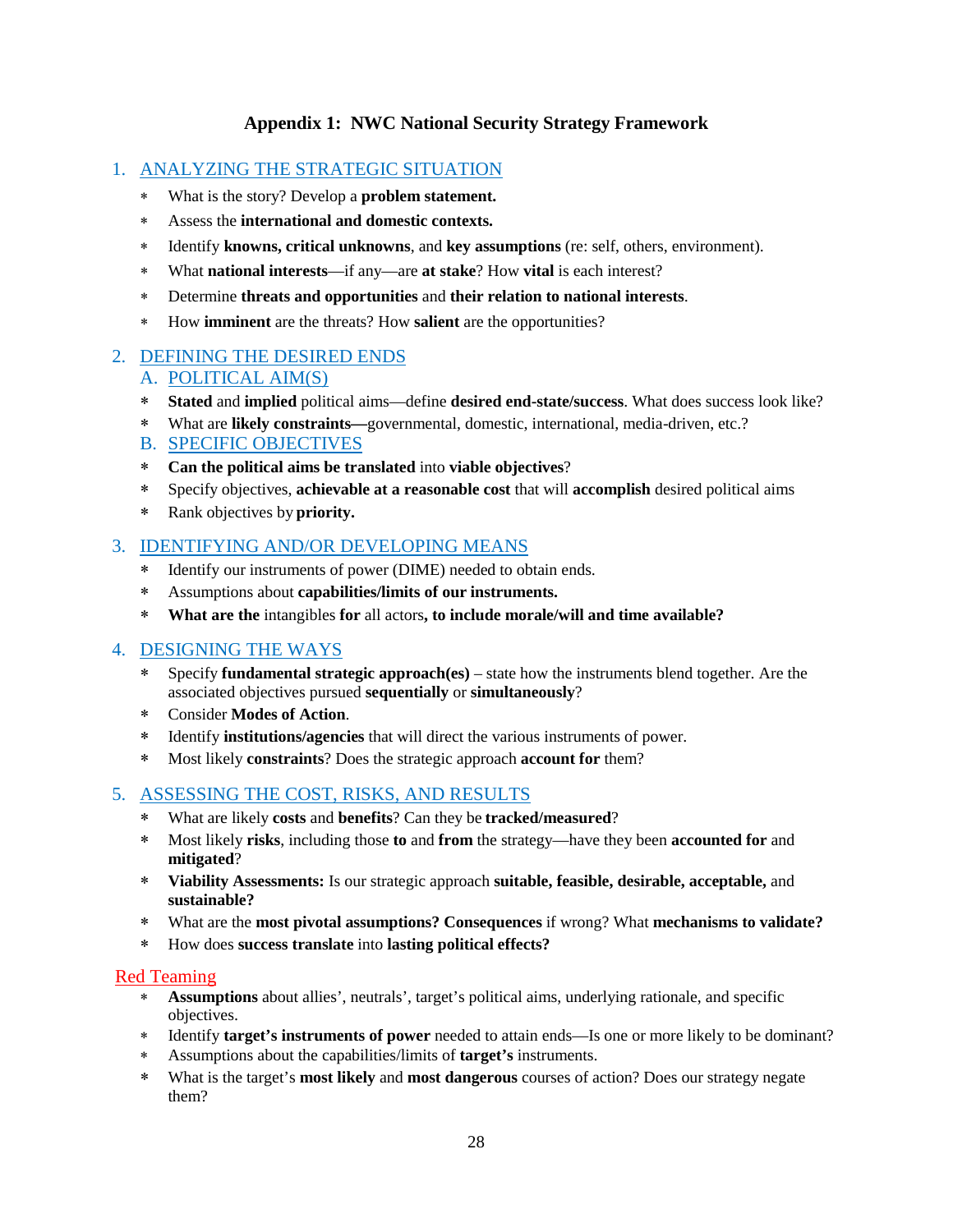<span id="page-35-0"></span>

**Appendix 2: National Security Strategy Model for Ends-Ways-Means**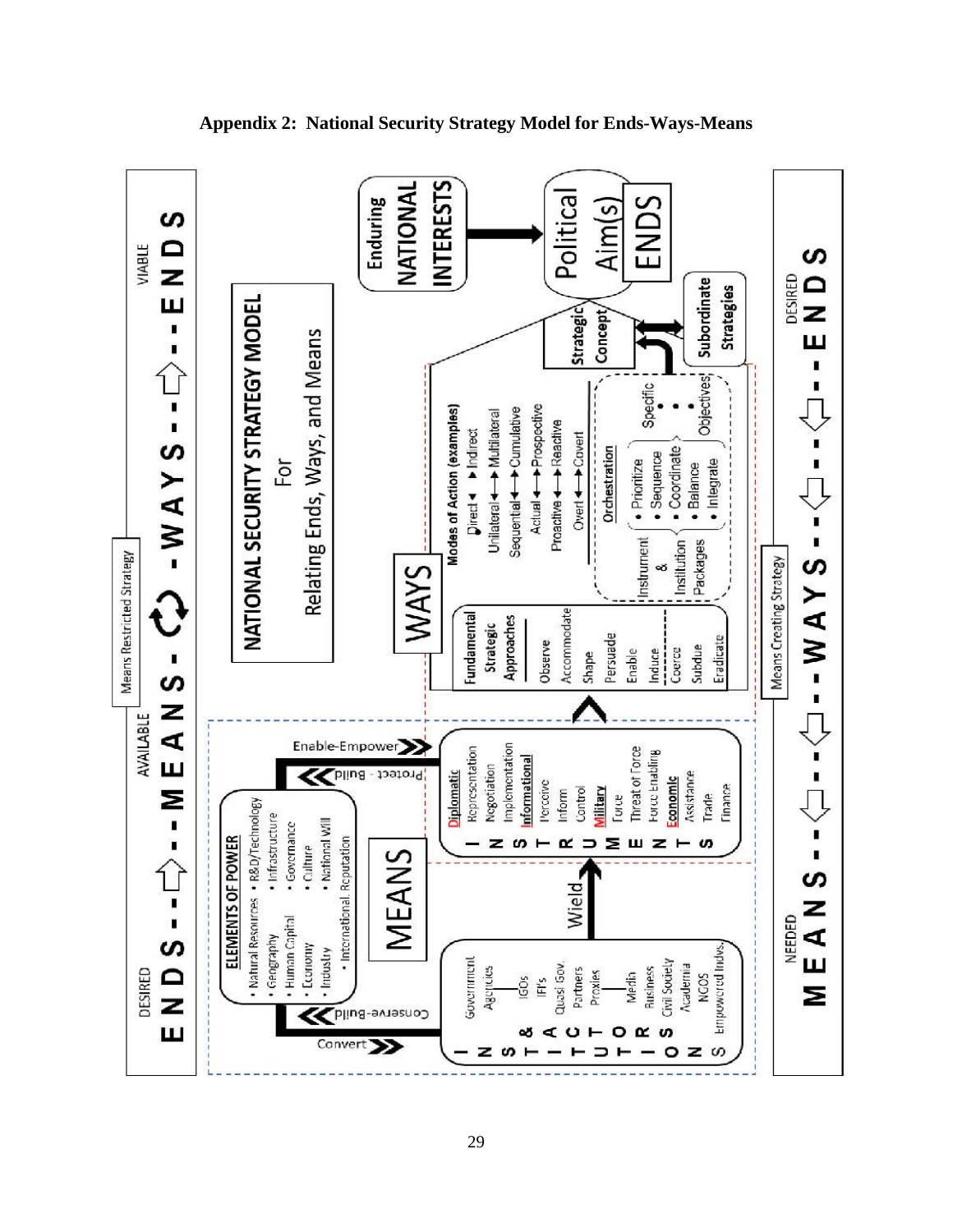## **Appendix 3: Spare Topic**

## **POLITICAL INJURIES Doping**

<span id="page-36-0"></span>*People are celebrating Olympic champion winners, but we are sitting crazy and replacing their urine.*

> ~ Dr. Grigory Rodchenkov, former director of Russia's national anti-doping laboratory

## **Overview**

Sports often cause *political injuries*, usually the self-inflicted variety. Returning to the Fundamental Principles of Olympism theme, "Team personnel must respect and comply with the…World Anti-Doping Code" to participate in the Olympic Games. Using science to raise the level of athletic performance dates back to ancient Greece. By the early  $20<sup>th</sup>$  century, competition organizers leveled the playing field and banned performance enhancing drugs. Even though enforcement through rigorous testing followed, athletes continue to try to outmaneuver scientists in order to gain a competitive advantage. Olympic history is rife with doping scandals and the Ben Johnson and recent Russian cases illustrate the spectrum poles. On one end, Ben Johnson made a personal decision with domestic implications. On the other end, the Russia government sponsored the doping with international ramifications.

This lesson analyzes the position doping plays in the national security game plan.

#### **Issues for Consideration**

- 1. What was Canada's domestic context in 1988 and how did Ben Johnson's positive steroid test affect Canadian nationalism?
- 2. How effective was the Russian doping program and how did it ultimately serve their national interests?
- 3. Does the Russian doping scandal present an opportunity to the U.S. strategist? Is doping an opportunity or a threat to national interests? Can it serve as both?

## **Required Readings and Viewing (19 pages and 121-minute video)**

- 1. Ford, Bonnie. "Trust, Common Sense Long Gone when it Comes to IOC and it Doping Decisions." *ESPN*, February 9, 2018. Accessed March 9, 2018. [http://www.espn.com/olympics/winter18/story/\\_/id/22375176/winter-olympics-2018](http://www.espn.com/olympics/winter18/story/_/id/22375176/winter-olympics-2018-trust-common-sense-long-gone-comes-ioc-russian-doping-decisions) [trust-common-sense-long-gone-comes-ioc-russian-doping-decisions.](http://www.espn.com/olympics/winter18/story/_/id/22375176/winter-olympics-2018-trust-common-sense-long-gone-comes-ioc-russian-doping-decisions) 4 pages.
- 2. History of Performance Enhancing Drugs in Sports." *ProCon.* Accessed March 9, 2018*.*  [https://sportsanddrugs.procon.org/view.timeline.php?timelineID=000017.](https://sportsanddrugs.procon.org/view.timeline.php?timelineID=000017) (**Blackboard**) Scan the website for a general history of doping in sports.